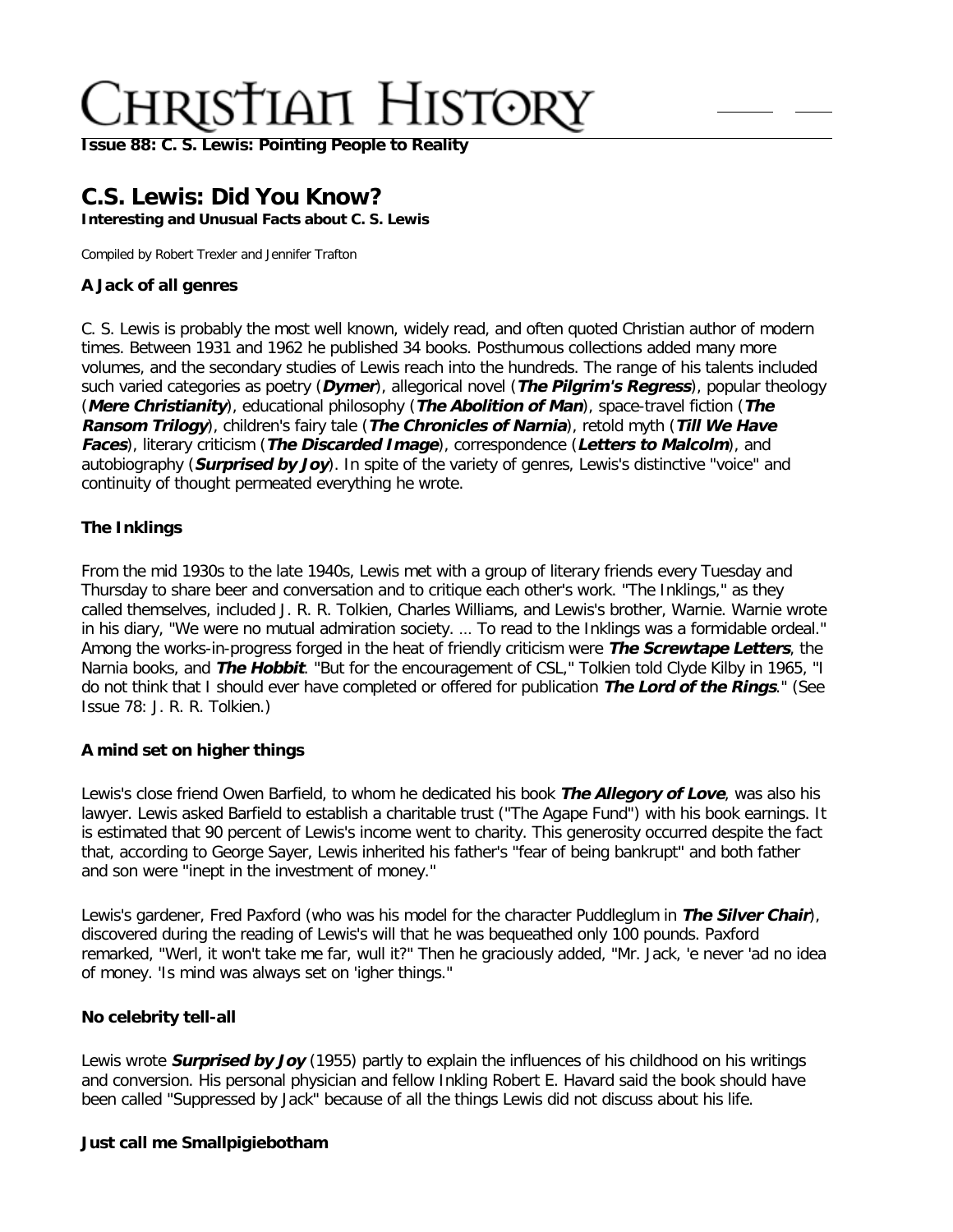Lewis had a fondness for nicknames. He and his brother, Warnie, called each other "Smallpigiebotham" (SPB) and "Archpigiebotham" (APB), inspired by their childhood nurse's threat to smack their "piggybottoms." Even after Lewis's death, Warnie still referred to him as "my beloved SPB." They called their father Albert "Pudaitabird" because of his Irish pronunciation of "potato." Tolkien was "Tollers," Mrs. Moore was "Minto," and Lewis's physician Robert E. Havard was usually "Humphrey" but occasionally "the Useless Quack" or "U. Q." Lewis dubbed his walking companion A. C. Harwood "the Lord of the Walks."

### **The budding novelist**

As children growing up in Belfast, Ireland, Lewis and Warnie spent frequent rainy days indoors making up stories. "Jacks" or "Jack," as he named himself at age three, drew pictures to illustrate his stories about talking animals, which borrowed ideas from Beatrix Potter, Kenneth Graham, and stories of heroic knights. His stories became a part of his brother's larger imaginary world of "Boxen." The characters' dialogue often reflected the adult conversations Jack and Warnie overheard—usually about politics.

Lewis wrote comparing his childhood stories to his later Narnia books: "Animal land had nothing to do with Narnia except the anthropomorphic beasts. Animal land, by its whole quality, excluded the least hint of wonder." However, he also commented that "in mapping and chronicling Animal-Land I was training myself to be a novelist."

### **Drawing Narnia**

Lewis actually considered doing the illustrations for the Narnia books himself but decided he had neither the ability nor the time. Instead, he chose a young artist, Pauline Baynes, who had illustrated J. R. R. Tolkien's story **Farmer Giles of Ham** in 1948. He was never fully satisfied with Baynes's drawings of children and animals, though in his remarks to her he was full of praise where praise was due. "She can't draw lions," he told George Sayer, "but she is so good and beautiful and sensitive that I can't tell her this." When **The Last Battle** won the Carnegie Medal for the best children's book of 1956, Baynes wrote to Lewis to congratulate him. He wrote back, "Is it not rather our Medal?"

### **Lewis at the movies**

In 1933, Lewis wrote to his friend Arthur Greeves: "You will be surprised to hear that I have been to the cinema again! Don't be alarmed, it will not become a habit." Despite his protestation, he did occasionally go to the movies. The film **King Kong** evoked mixed reactions: "I thought parts of 'King Kong' (especially where the natives make a stand after he's broken the gate) magnificent," he commented to a fellow author, "but the New York parts contemptible."

### **The apologist and the evangelist**

In 1955, C. S. Lewis was invited to meet Billy Graham, who was leading a mission sponsored by the Cambridge

Inter-Collegiate Christian Union. Graham remembers the encounter this way: "I found him to be not only intelligent and witty but also gentle and gracious; he seemed genuinely interested in our [mission] meetings. 'You know,' he said as we parted, 'you have many critics, but I have never met one of your critics who knows you personally.'"

### **Mutual fans**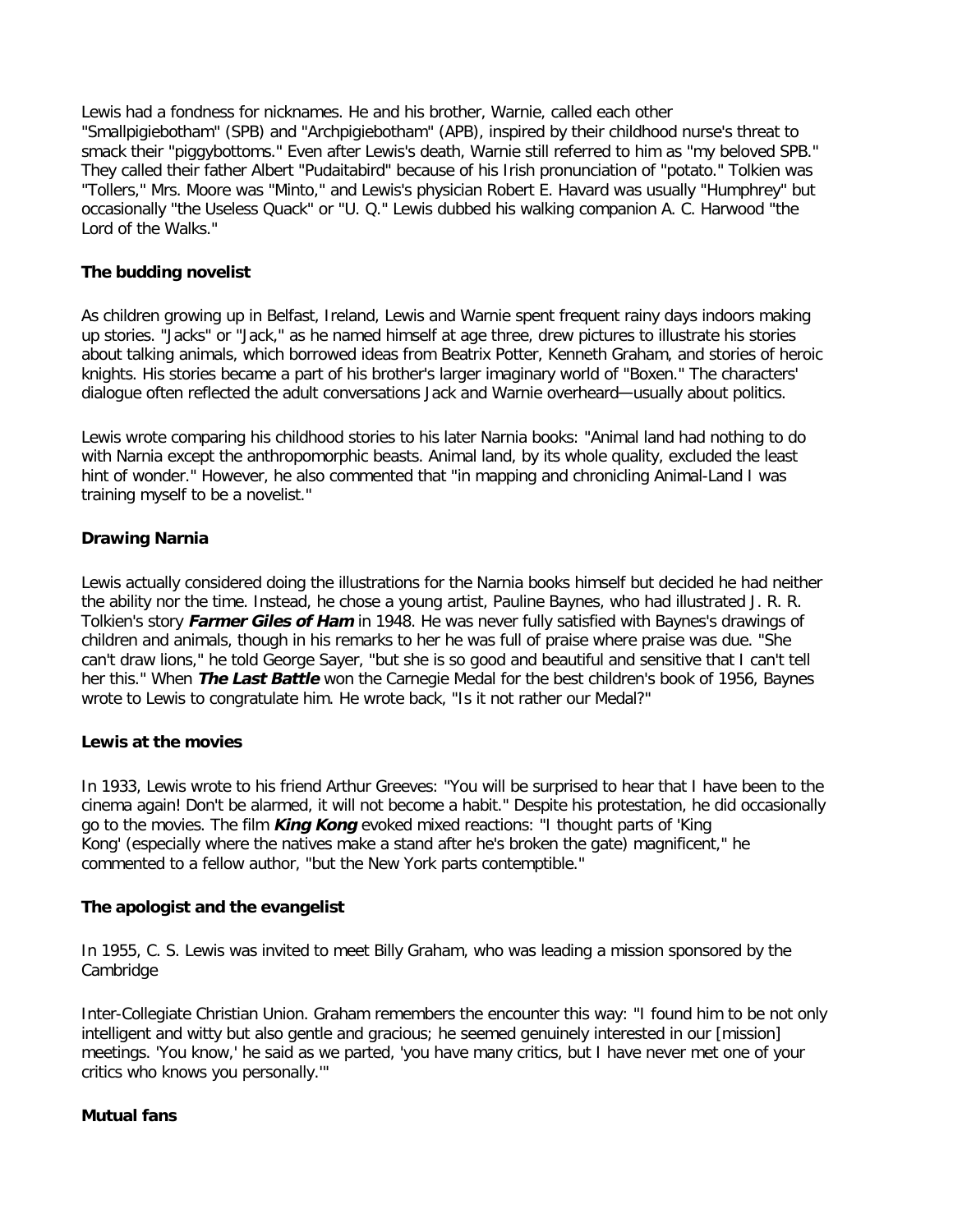When Lewis sent his book **The Allegory of Love** to Oxford's Clarendon Press, it was given to Charles Williams to review. At that time Williams and Lewis did not know one another, but Lewis had just read Williams's novel **The Place of the Lion**. Williams was writing a letter to Lewis when he received a letter from Lewis praising his novel. Williams's letter to Lewis said that **Allegory of Love** was "practically the only one I have ever come across since Dante that showed the slightest understanding of what this peculiar identity of love and religion means."

### **Spanning the great divide**

Many people who read Lewis's first book after his conversion, **The Pilgrim's Regress**, assumed he was a Catholic, and, in fact, the second edition was published by a Catholic publisher. Lewis marveled in 1940 that "the two people whose conversion had something to do with me became Papists!" (Dom Bede Griffiths and George Sayer). This popularity among and influence on Catholics continued throughout Lewis's life and to the present day. Pope John Paul II spoke of **The Four Loves** as one of his favorite books.

### **The bard of Oxford**

Until his 30s, Lewis had aspirations to be a poet. Against the tide of modernist poets such as T. S. Elliot, Lewis preferred to craft poems with a fixed meter. His retelling of the Cupid and Psyche myth in **Till We Have Faces** began as a poem before finding its final expression as a novel.

### **Not allegory but "what if?**

"Tolkien disliked the Narnia stories partly because he felt the Christian meaning was too obvious, but Lewis insisted he was not writing allegory in the strict sense of the word. In a letter to a fifth-grade class, Lewis explained that Aslan is not meant simply to "represent" Jesus: "Let us suppose that there were a land like Narnia and that the Son of God, as He became a Man in our world, became a Lion there, and then imagine what would happen."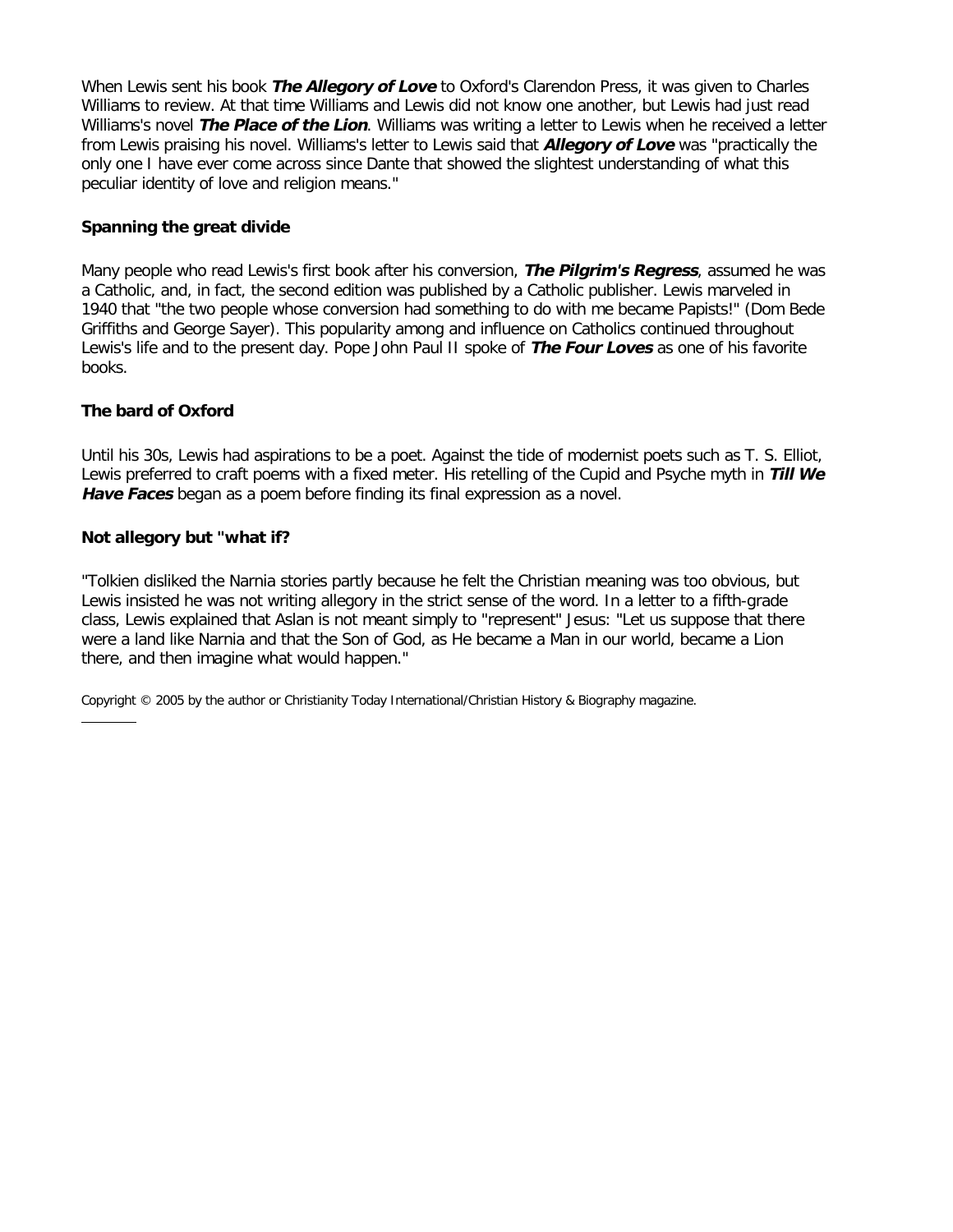**[Issue 88: C. S. Lewis: Pointing People to Reality](http://ctlstaging/ch/cdrom/collection.html?id=2868)**

## **C.S. Lewis: From the Editor**

**Carpets, Wardrobes, and the Glory of the Real**

Jennifer Trafton

**T**he summer after my freshman year of college, I volunteered to help the C. S. Lewis Foundation renovate The Kilns, Lewis's former home (then in a state of disrepair) just outside Oxford. I don't remember if I went expecting a spiritual boon from touching the domestic relics of the patron saint of American evangelicalism. What I do remember is a back breaking week of painting fireplaces, carrying bricks, and digging flower beds. I particularly remember the day we ordered "topsoil" and a large dump truck rained down upon us a load of exactly that—the top of the soil, complete with clumps of sod, pebbles, candy wrappers, and broken glass. Years later I returned to find, with great satisfaction, that our labor—and many others volunteers' efforts—had resulted in a proper English garden surrounding a proper English house, a haven for Oxford students and a pilgrimage site for Lewis fans.

If reports are correct, The Kilns of Lewis's day wasn't exactly the Ritz. Lewis's stepson Douglas Gresham recalls holes in the roof, rotting wood, light switches that spit fire, ceilings that collapsed, and carpets constantly growing deeper from the accumulated cigarette and pipe ash (since Lewis and his brother believed the ashes kept moths away). Surely not a place for someone whose soaring imagination bestowed upon future generations the stories of Deep Magic and lion-hearted Love. Surely not a place for a brilliant Oxford don whose ability to express complex theological ideas in everyday language has made him the spiritual grandfather of millions.

But, as Lewis knew well, that's precisely what the Christian life is about—knocking on heaven's door while standing two inches deep in pipe ash. It is no accident that someone so well acquainted with a world much bigger than himself should be continually pointing us to the baffling, painful, glorious quagmires and quiddities of the Real.

Here was a man who could happily have spent his entire life in quiet seclusion reading books and taking walks through the woods with a few close friends. Yet he found himself fighting in the trenches of France, "adopting" the mother and sister of his friend who died in battle, welcoming into his home a gaggle of giggly schoolgirls evacuated from London during the second World War, taking his faith public and attracting international attention in a way that scandalized his colleagues, patiently answering thousands of letters from readers all over the world, and marrying an ex-communist American divorcée with two sons and only a few short years left to live. Here was a man whose intellectual honestly forced him to put aside all of the more attractive philosophies that tempted him in order to face up to the only argument that made sense of the world. In supreme contrast to our postmodern, self-indulgent dogmatism of personal opinion, here was a stoop-shouldered, baggy-trousered, tweed-jacketed, beerdrinking Church of England parishioner full of the humility and wonder that comes from standing before the unavoidable thereness and tangible mystery of objective truth.

He wrote in Mere Christianity, "Besides being complicated, reality, in my experience, is usually odd. It is not neat, not obvious, not what you expect. … That is one of the reasons I believe in Christianity. It is a religion you could not have guessed. If it offered us just the kind of universe we had always expected, I should feel we were making it up. But, in fact, it is not the sort of thing anyone would have made up. It has just that queer twist about it that real things have."

Reality is iconoclastic, Lewis reminds us again and again. It bursts all preconceived notions of what life—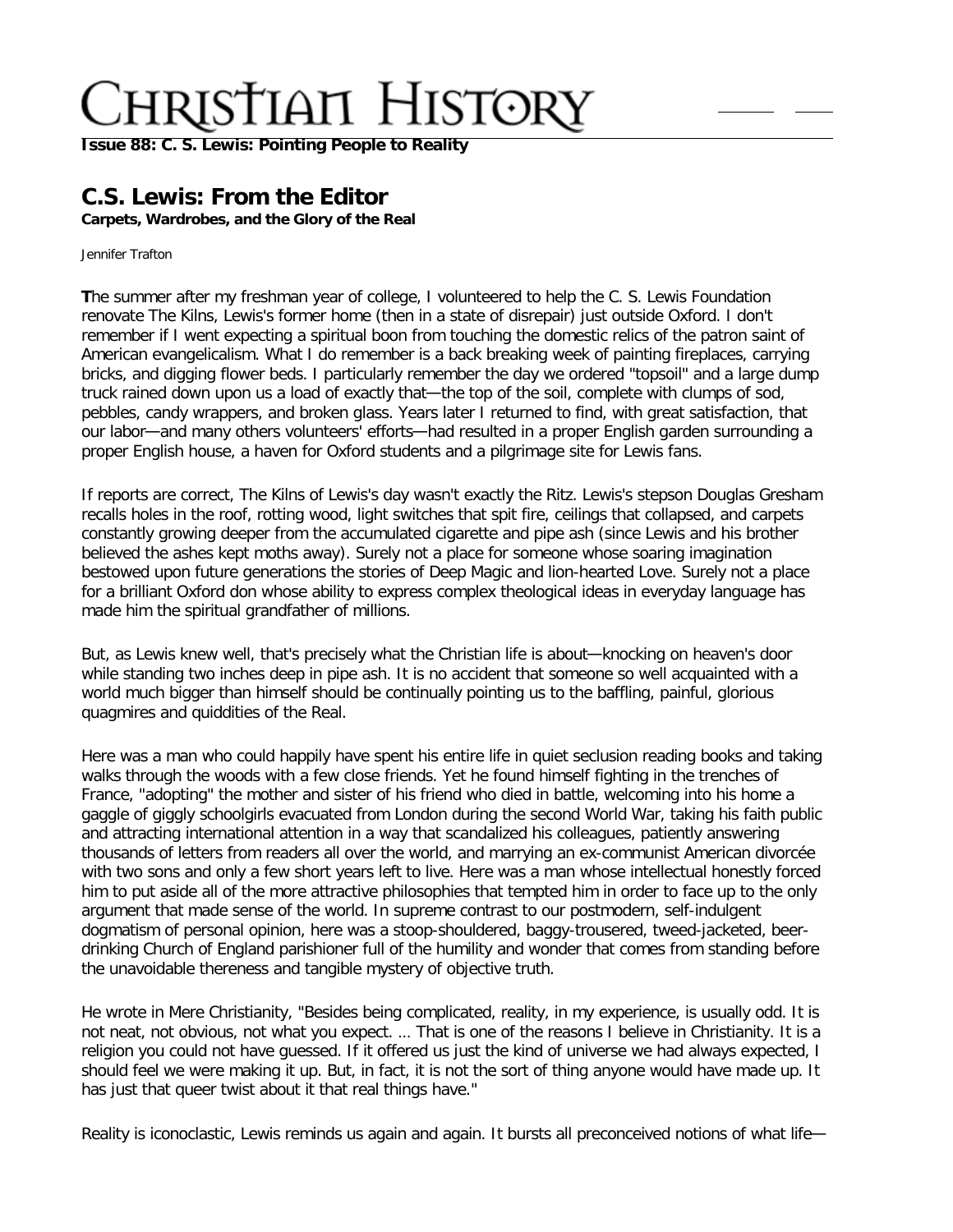and what God—should be like. You might insist that God is a human invention and then be "surprised by joy" into belief. You might spend most of your adult life uncomfortable around children and suddenly become stepfather to two boys. You might plunge into the heart of earthly love only to have it shatter and leave a grief too divinely significant not to be observed. You might order topsoil and be stuck standing in a gritty mess of dry dirt and candy wrappers … but dig, dig away.

For those of you familiar with Christian History Issue 7 on C. S. Lewis, the issue you are holding in your hands now is not a "remake" of an old classic. It is, we hope, a fresh look at a much-beloved figure. Issue 7 is still available through [www.ctlibrary.com](http://www.christianitytoday.com/) and as an audio book from Hovel Audio. See our website, [www.christianhistory.net](http://www.christianhistory.net/), for more information and for other Lewis-related materials.

With this issue, we say goodbye to our assistant editor Steven Gertz, who has left the "windy city" of Chicago for the even windier climate of Scotland to pursue a masters degree at the University of Edinburgh. We are grateful for his three and a half years of service to the magazine, gathering pictures, writing articles, and sharing his passion for history. In his absence, Mary Ann Jeffreys, Madison Trammel, and LaVonne Neff have all been kind enough to pinch-hit for us in the last inning. Special thanks also to the tireless efforts of the staff of the Marion E. Wade Center, which provided most of the images in this issue.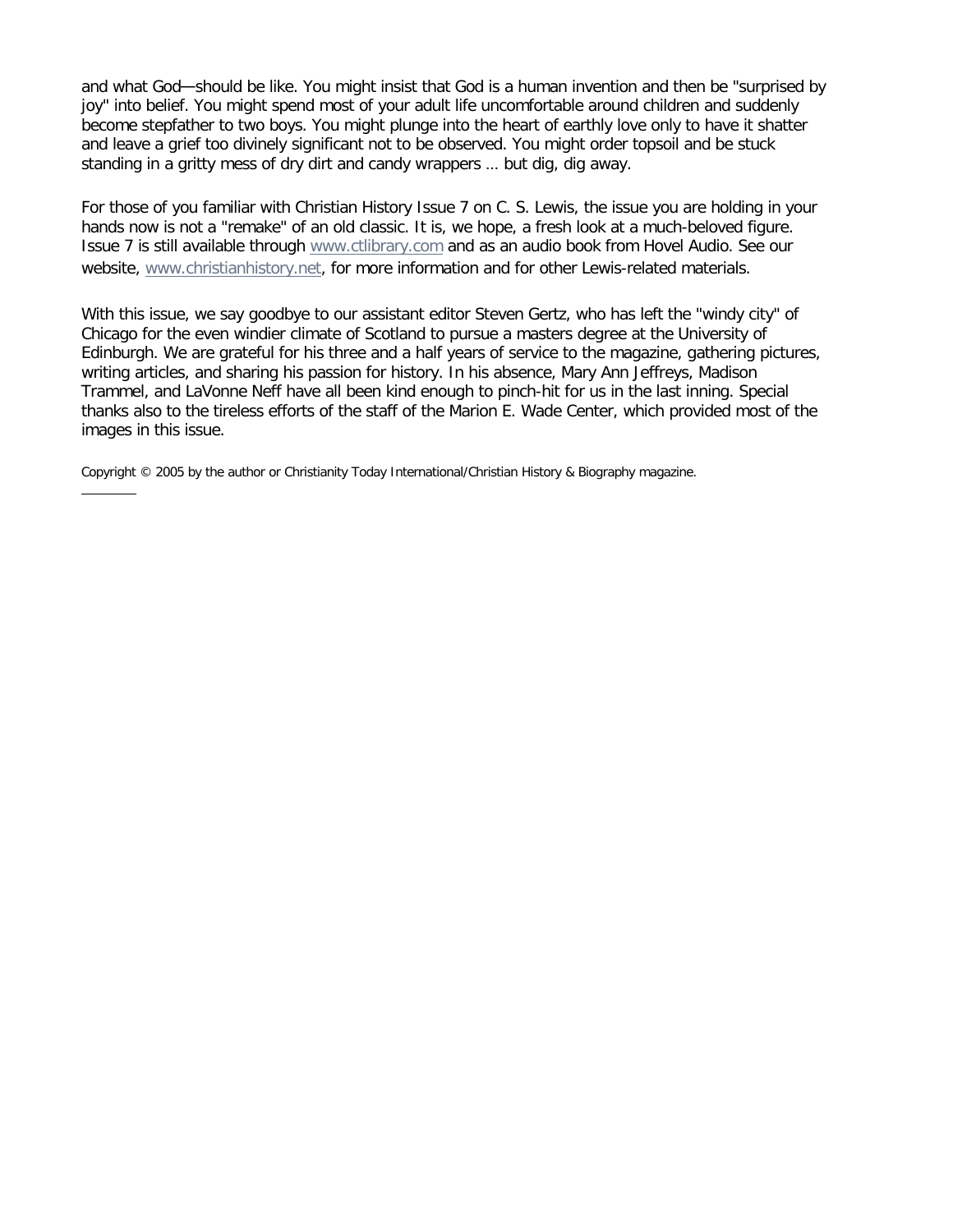**[Issue 88: C. S. Lewis: Pointing People to Reality](http://ctlstaging/ch/cdrom/collection.html?id=2868)**

## **Living History**

Compiled By Chris Armstrong

### **The War for Souls**

With its own national association (www.cwreenactors.com) and magazine (www.campchase.com) serving an estimated 50,000 re–enactors in the U.S., Civil War re–enactment thrives today. However, until a few years ago, the re–enactors who worked so painstakingly to replicate each detail accurately often overlooked an entire group of participants. On the battlefields and in the camps, these men fought a different war—the war for souls—and some paid the ultimate price. They were the roughly I ,200 to 1,400 Confederate chaplains, 3,000 Union chaplains, and 5,000 Christian Commission volunteers.

Alan Farley (pictured above with his family, in costume) won't let reenactors forget the chaplains or the faith that animated them. Farley, an evangelist who began attending these events as a child in 1984, now portrays General Lee's chaplain—and presents the gospel—at Virginia reenactments. Over the years, Farley and The Re-enactor's Missions forJesus Christ (www.rmjc.org) have successfully pushed for Sunday morning worship services at re-enactments. They argue that any accurate Civil War portrayal must include the deep currents of Christian devotion and revival in both sides' armies.

Dear to Farley's heart is the National Civil War Chaplains Research Center and Museum, a 10,000-square– foot exhibit space projected to open at Liberty University in Lynchburg in fall 2007.

### **Pool of Siloam discovered**

In fall 2004, workers repairing a sewage pipe in the old city of Jerusalem discovered the edge of an ancient poo1. Israel Antiquities Authority officials believed it to be the biblical Pool of Siloam&mdashwhich John's Gospel names as the place where Jesus cured a blind man. Now further excavations have uncovered a much more elaborate pool and water system than previously believed. This substantiates the site as the Siloam Pool of Jesus' time—a large freshwater reservoir that served as a gathering place and focus of religious pilgrimages for Jews.

"Scholars have said that there wasn't a Pool of Siloam," says New Testament scholar James H. Charlesworth of Princeton Theological Seminary. These scholars have argued that John, whose Gospel is known more for spiritual than historical content, had simply chosen the name to illustrate a point. "Now, we have found the Pool of Siloam … exactly where John said it was.

The website www.bibleplaces.com/ poolofsiloam.htm provides photographs and a brief account of the excavation, and hazards the "wild prediction" that "this will be the archaeological discovery of the decade for biblical studies."

### **He painted like a saint**

Recently beatified (a step toward sainthood) and declared the patron of artists by Pope John Paul II, the Dominican friar Era Angelico (1390/5—1455) will now be the subject of a landmark exhibition at New Yorks Metropolitan Museum of Art. Visitors will see 75 of the artist's paintings, drawings, and manuscript illuminations. But they will not see some of the works that have made Era Angelico famous: untransportable large altarpieces and frescoes like those on the dormitory cells at Elorences convent of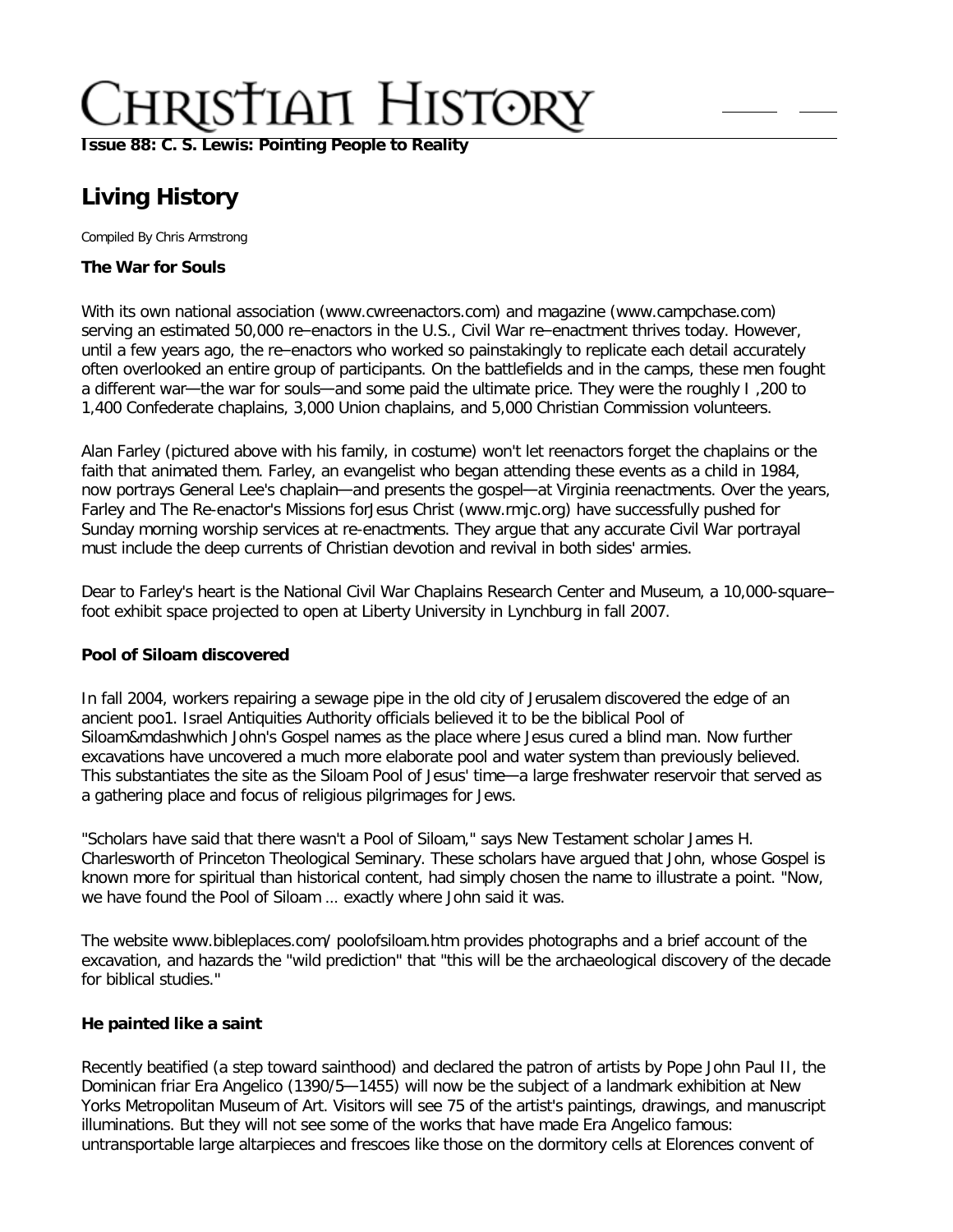San Marco. Born Guido di Pietro, the artist's better–known moniker is an English translation of his Latin handle, **pictor angelicus**, the Angelic Painter. He is best known for his psychologically penetrating, compellingly realistic portrayal of human forms and dramatic stories.

### **Oldest monks' cells**

The birthplace of the Christian monastic movement is marked by the soaring, Coptic-cross-topped towers of St. Anthony's Monastery, one hundred miles southeast of Cairo, Egypt. The monastery's centerpiece Apostle Church dates back only to the 15th century, but excavation beneath the church's floor has revealed a far more ancient treasure: the oldest monastic cells ever discovered. These date back to the fourth century&mdash perhaps from the very lifetime of St. Anthony of Egypt, the man considered the first Christian monk, who died some time around 356 or 357.

Father Maximous Elantony of Saint Anthony's made the discovery as he searched under the Apostle Church's floor for ritual basins his predecessors used to build into their church floors. With the help of contractors, Father Maximous found first one basin, then a deeper, older basin. This second find turned out to belong to an eighth-century church whose foundation lay intact beneath the Apostle Church.

Further digging beneath this older foundation revealed the ancient cells. One contains a brick cooking stove; another, a basin used for soaking the palm fronds from which the monks weaved mats or baskets. The cells are so well preserved that one observer remarks, "It is as if someone just lifted off the roof." Father Maximous wants to restore the cells, then cover them with a glass floor so that, while the church continues to be used for prayer, worshippers may see these ancient "closets" where some of the world's first Christian monks prayed.

### **The abbot and the pendulum**

This October, the Italian town of Bologna recreated Foucault's Pendulum, one of history's most famous scientific experiments. The French physicist Jean Bernard Foucault first performed it in Paris's Pantheon in 185 I, setting in motion a heavy weight on an I I-meter-long line. The gradually twisting path of the pendulum proved that the earth rotates as it moves through space.

Bologna was Foucault's hometown, but the city also sponsored this event for another reason: Researchers have shown that 61 years before Foucault's experiment, a monk of that city demonstrated the same principle by a different method. Abbot Giovanni Battista Guglielmini scaled Bologna's 78-meter Torre dei Asinelli and dropped 16 balls to show that they would fall to earth at a point slightly eastward from the point of release.

Although the abbot's calculated deviations were wrong, the balls did consistently fall millimeters to the east. Guglielmini had proved decisively the fact of the earth's rotation. But no one understood his difficult explanation of the experiments! So the title of "prover of the earth's rotation" was reserved for Foucault.

Guglielmini was only one of many monastics who advanced the sciences from the scientific revolution onward. In 185 I, the year of Foucault's experiment, a young monk named Gregor Mendel began the university studies that launched him into the study of genetics. He was sponsored by St. Thomas Monastery, in Brno, the Czech Republic, whose friars taught philosophy, mathematics, mineralogy, and botany and conducted research in a scientific library, mineralogical collection, botanical collection, and herbarium.

### **A new tale of two cities**

Why did the Christian West undergo the 17th-century scientific revolution when China and the Middle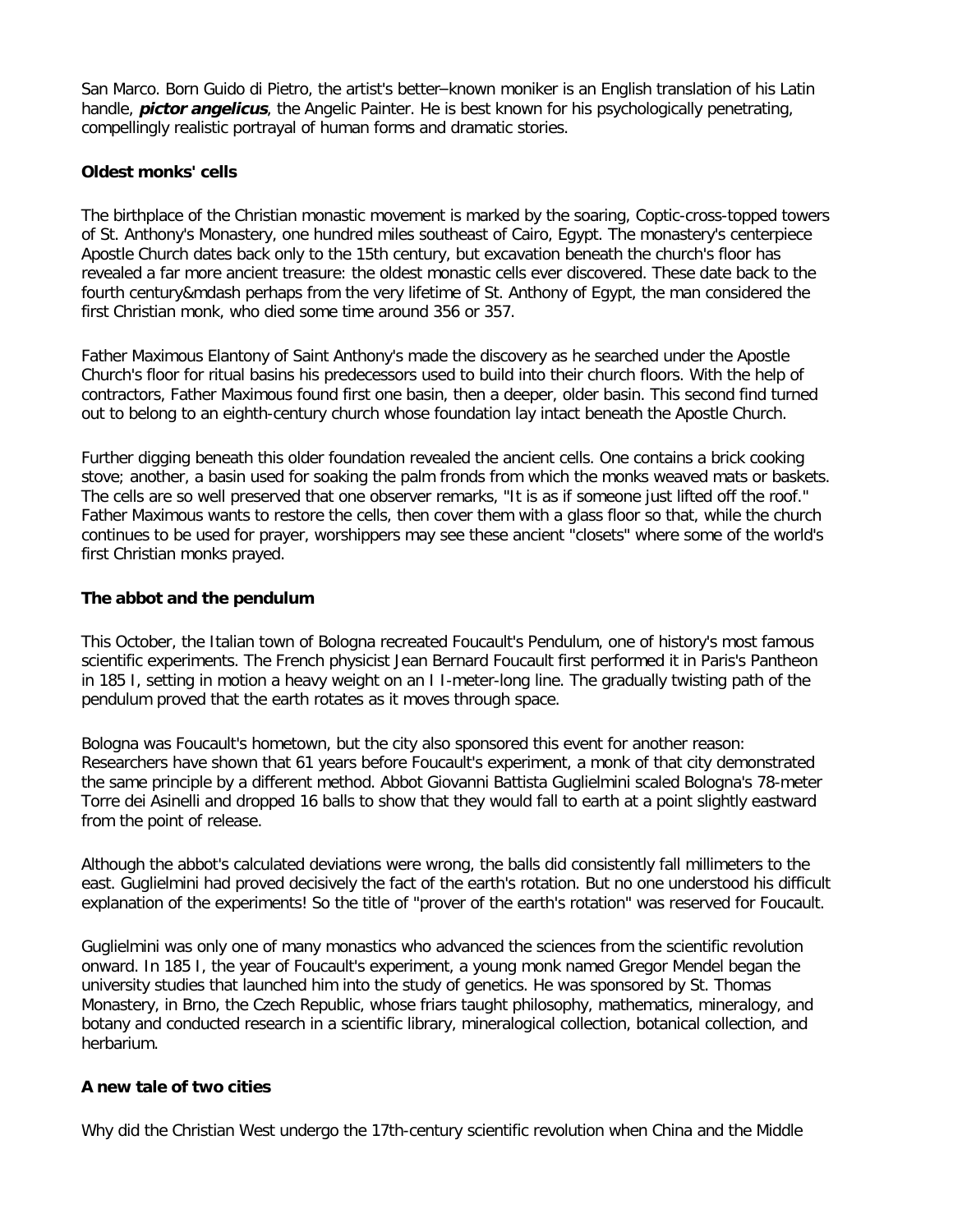East had been so much more advanced scientifically in the medieval period? Where did the ideas for freedom of thought and the accountability of rulers originate? Why were universities started, hospitals founded, and slavery abolished?

Christian Heritage (http://www.christianheritageuk.org.ukJ), based at the 12th- century Round Church in Cambridge, England, addresses these questions on its twice-weekly walking tours of Cambridge University. Walkers visit the buildings where Cranmer, Cromwell, Milton, Newton, and Wilberforce lived and studied, and learn about these and other Christian leaders. Those who take the tour experience vividly the truth that, despite the culpability of the church in wars, persecutions, and much else, Christianity made many positive cultural contributions that undergird modern, secular Europe.

Meanwhile, across the Channel, a talk with former World Team European director Kermit Horn (www. worldteam.org) might just net you and some friends a Christian history walking tour in Paris. Horns less frequent and less formal walks (currently once a month) began as a personal quest to "see if I could find any footprints of God in Paris." In a story line that includes both Christian contributions to French and European culture and Enlightenment reactions to corrupted Christianity, Thomas Aquinas, Jacques Lef $\tilde{A}$  vre d'Etaples, William Farel, Jean Calvin, and Blaise Pascal make their appearances along with Descartes, Voltaire, Rousseau, and Derrida. Experiencing this story as living history, says Horn, "strengthens and encourages the faith of struggling Christians in post-Christian Europe who have been educated to believe that the God they love has brought no good to the countries and cultures they love."

If European tours remain out of reach for you, two books to read on the continents Christian heritage are Francis Schaeffers **How Should We Then Live? The Rise and Decline of Western Thought and Culture** and Rodney Stark's **For the Glory of God: How Monotheism Led to Reformations, Science, Witch-Hunts, and the End of Slavery.**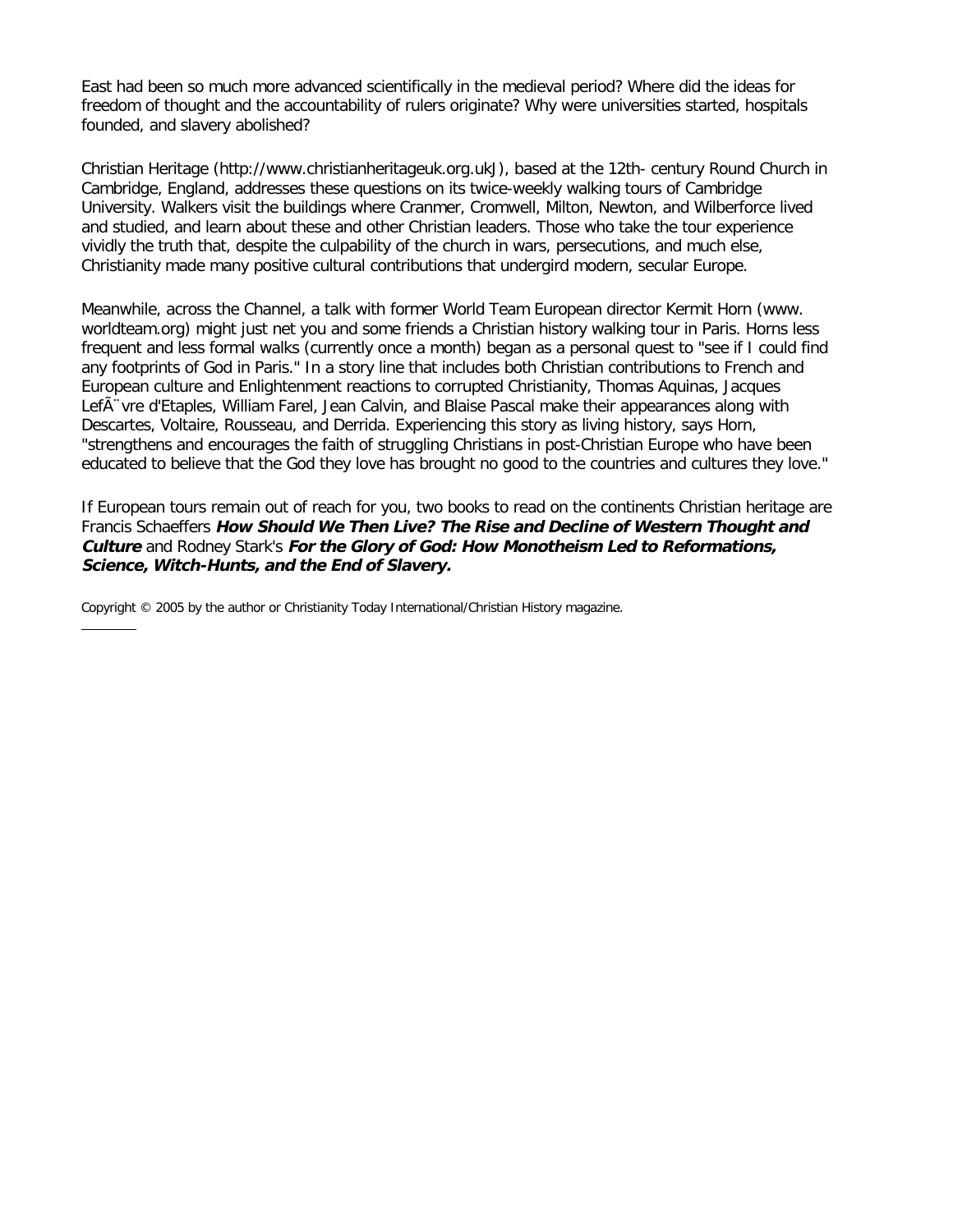**[Issue 88: C. S. Lewis: Pointing People to Reality](http://ctlstaging/ch/cdrom/collection.html?id=2868)**

## **Campus Ministry Cambridge Style**

**The roots of InterVarsity and other evangelical college clubs.**

Collin Hansen

**C**ampus ministries have spurred tremendous growth in the evangelical movement during the last 50 years by shaping minds and stirring hearts for missions. Mid-20th century ministries, such as Campus Crusade for Christ and the Navigators, have much in common with movements at the University of Cambridge during the 18th and 19th centuries that directly led to InterVarsity Christian Fellowship.

Evangelical faith garnered a cold reception at British universities during the late 18th century. Church of England stalwarts at Oxford were hostile to the Methodist movement led by the Wesleys. In 1778, Oxford expelled six students for organizing a Sunday-night Bible study.

Cambridge was not much different. Charles Simeon was a typically nonreligious student when he enrolled at King's College, Cambridge, in 1779. Yet Simeon took required participation in Communion seriously. "Satan was as fit to attend as I," he admitted. But after Holy Week meditations on Christ's sacrifice, he woke up Easter morning exclaiming: "'Jesus Christ is risen today; Hallelujah! Hallelujah!' From that hour," he said, "peace flowed in rich abundance into my soul, and at the Lord's Table in our chapel I had the sweetest access to God through my blessed Savior."

During three years of college, Simeon did not meet a single serious Christian. After graduation, he began serving as vicar of Holy Trinity Church near the college in Cambridge. When Simeon began his tenure at Holy Trinity, only a few Church of England clergy considered themselves evangelical. Partly due to his vibrant, Cross-centered preaching, evangelicals increased their share to one-third by Simeon's death in 1836.

Under Simeon's preaching in 1827, four students organized a Sunday school for Cambridge's impoverished children. On their first Sunday, 220 kids attended the class, dubbed the Jesus Lane Sunday school.

The Jesus Lane lot spun off other groups. Former Jesus Lane teachers encouraged two first-year students to launch the Daily Prayer Meeting in 1862. They attracted around 100 of the university's 2,000 students and featured evangelistic speakers, prayer, singing, and Scripture reading.

By 1877, there was enough evangelical activity that students from across Cambridge's 17 colleges organized the Cambridge Inter-Collegiate Christian Union (CICCU), which focused on evangelism and encouraged students to pursue missionary careers. CICCU president J. E .K. Studd invited D. L. Moody and Ira Sankey to Cambridge in 1882. Studd's father had earlier professed faith in Christ during a Moody visit to London.

Moody and Sankey's visit to Cambridge got off to a rocky start. The first night, the students jeered Moody throughout his message on Daniel. Not many bothered to show up the next two nights.

Studd scrambled to salvage the visit. As captain of the cricket team, he had some influence. So he composed a letter for the school newspaper that appealed to his classmates' pride. A warm reception for Moody, Studd explained, would dispel rumors that Cambridge students could not behave "even as well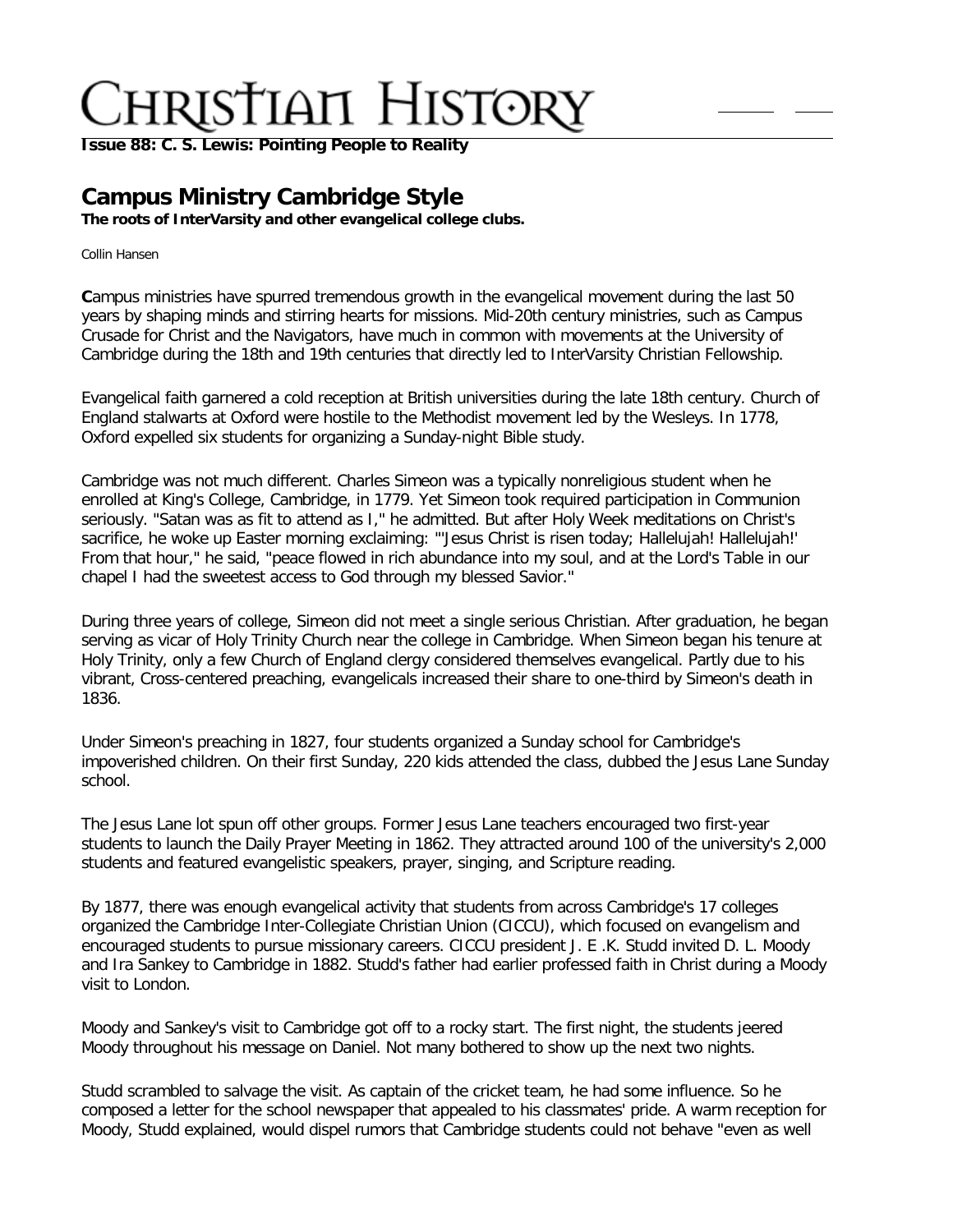as those far below them in the social scale" or gasp Oxford students. During Moody's last nights at Cambridge, large audiences listened attentively. After Moody departed, missions giving increased and more students showed interest in Cambridge's graduate theology school.

More than a century later, CICCU still witnesses for Christ as Cambridge's longest-tenured student group, and its legacy extends across the Atlantic. CICCU joined similar groups from other campuses to form British InterVarsity in 1919. Nine years later, InterVarsity leader Howard Guinness left for Canada to aid Christian students there. Scattered evangelicals on U.S. campuses heard about InterVarsity in Canada and requested help starting their own chapters.

Evangelical faith still may not be the most popular thing at universities. Without these forerunners, though, today's campus ministries might not be nearly so vibrant.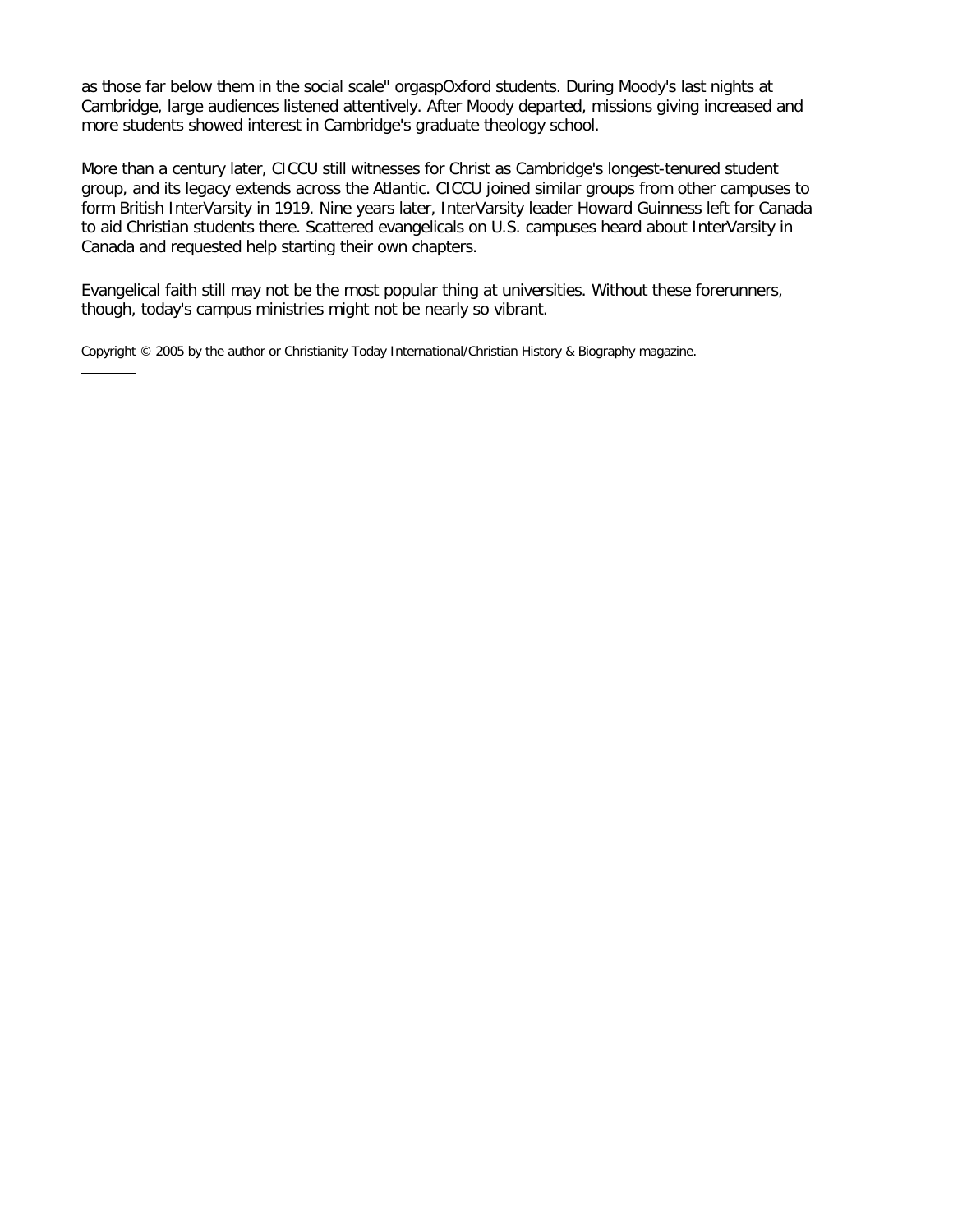**[Issue 88: C. S. Lewis: Pointing People to Reality](http://ctlstaging/ch/cdrom/collection.html?id=2868)**

## **Mind in Motion**

**He tasted many philosophies, but he was always stuck on reality.**

J. I. Packer and Jerry Root

**H**e was an imaginative Belfast Irishman, in whom a cultivated Oxford accent replaced his father's oratorical brogue, and for whom Oxford was home.

He was a brilliant expositor and debater, whose powers of logical analysis, bright brisk narrative, and vivid illustration were stunning.

He was a heavyweight academic with a self-possessed forthrightness that unnerved some of his students. He worked hard and expected others to do the same. Woe to you if Lewis was your tutor and you were lazy!

He was a teacher of literature who seemed to have read all the literature there was in English and Europe's other main languages. He was once called the best-read man of his generation. He wrote effortlessly and brilliantly.

He was somewhat eccentric, careless about clothes and home comforts and quixotically meticulous in keeping promises and observing routines. In his fifties, he enjoyed three years of great happiness married to a crippled Jewish divorcée from America.

His clubbable, booming jollity masked shyness; his schoolboy humor masked seriousness; and his reading, teaching, writing, and endless dialectics masked a longing for deep and close relationships. "You'll never get to the bottom of him," his friend J. R. R. Tolkien once said.

Such was Clive Staples Lewis, "Jack" to his friends, fellow of Magdalen College, Oxford, from 1925 to 1954, and professor of medieval and Renaissance literature at Cambridge from 1954 to 1963, who died of kidney failure on November 22, 1963, a week from his 65th birthday. It was the day Kennedy was shot.

He had become a clear-headed Christian in 1931, after almost two decades of professed atheism—that is, of denying all the realities of the high church Anglicanism in which he was reared and to which he now returned. Inwardly, his conversion turned him right around, giving him a lifelong desire to make known his recovered faith. Walter Hooper says he never knew a man who was so completely converted. Outwardly, however, his life as an Oxford don was unchanged.

His habits of mind also continued unchanged. He was already thinking the way he believed Christians should. All through his life, realism, or objectivism—that is to say, aiming always to discern and adjust to the reality that was **there**, both outside and within him—was the mark of his mind. "I want God, not my idea of God; I want my neighbour, not my idea of my neighbour; I want myself, not my idea of myself." Plato and common sense combined to feed his passion for reality and to arm him against the subjectivism that projects onto the world whatever one wants it to be. Lewis's powers of fantasy would offer him imaginary worlds of all sorts, but his inner demand for factuality forbade him to take up mental residence in them.

He recovered his faith primarily through argument. In 1943, he wrote: "On the intellectual side my own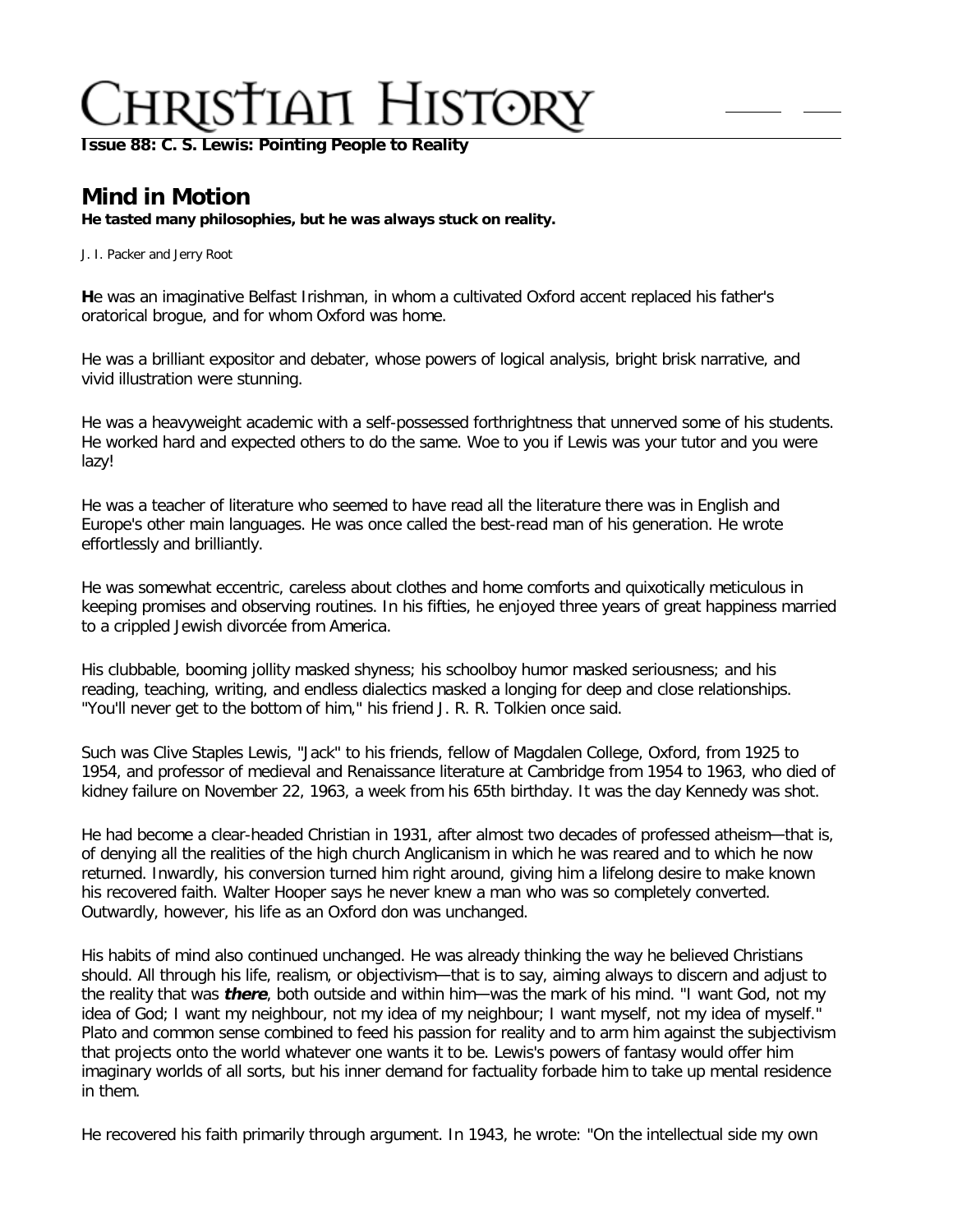progress (was) from 'popular realism' [i.e., naturalism, the belief that the material order, called Nature, is all there is] to Philosophical Idealism; from Idealism to Pantheism; from Pantheism to Theism; and from Theism to Christianity. I still think this a very natural road."

Yet it was not the whole story. From childhood, Lewis had known moments of what he called **joy**; meaning, very precisely, a sweet ache of sensing—and in that moment longing for—a reality of life, light, and beauty beyond ordinary experience. These aching moments, which he thought were common (though constantly misperceived), set a person searching for something not yet known.

In fact, these moments were wake-up calls from God, pointing to him as the ultimate reality that alone satisfies all longings. Lewis displays this autobiographically in his allegorical **Pilgrim's Regress** (1933) and his anecdotal **Surprised by Joy: The Shape of My Early Life** (begun in 1948, published in 1955). He speaks of the "dialectic of desire," whereby these moments of joy critique all supposed human fulfillments, and says that in his conversion "this lived dialectic, and the merely argued dialectic of my philosophical progress, seemed to have converged on one goal."

### **The quest begins**

Lewis's journey away from the Christian faith started at an early age. Through the trauma of the death of his loved and prayed-for mother when he was nine, estrangement from his orthodox churchman father, and grim times in two supposedly Christian boarding schools, his childhood religion sickened and died.

Then two-and-a-half teen years of study with W. T. Kirkpatrick, "the great Knock," a retired headmaster and disputatious rationalist, left Lewis convinced, first, that any God who existed would be a bad God and, second, that there is no real evidence of God's existence at all. Lewis took these views into the Army (1917) and to post-war Oxford (1919), and voiced them in his first book, a slim volume of poems titled **Spirits in Bondage** (1919).

Yet recurring moments of joy and the sustained impact of George MacDonald's **Phantastes**, which Lewis said "baptized" his imagination, convinced him that there was in reality something to be sought and found.

His resultant feeling that life must be lived as an exploratory search found expression in two long poems, the unfinished "Quest of Bleheris," written at Kirkpatrick's, and **Dymer**, written at Oxford. By then, Lewis had looked hard at both occultism and spiritualism to see if they would help in his quest, but had concluded that they would not.

Lewis's Oxford friend Owen Barfield convinced him that if physical reality is all there is, thought itself (being a mere byproduct of matter) would lack validity and significance. To maintain his Kirkpatrickinspired quest for a rational account of reality, Lewis saw that he must believe, as he later expressed in **Miracles**, that "reason is something more than cerebral bio-chemistry." Henceforth, Lewis's intellect no longer oscillated away from his imaginative questings into paths of dogmatic materialism, but sought a worldview that would somehow unite intellect and physical matter.

As a competent philosopher (he taught philosophy in his early Oxford days), Lewis now revisited the idealist view, still up and running at Oxford, which saw matter as having in some sense the nature of mind. What was then called pantheism (i.e., seeing everything as expressing some sort of divine reality; today we label this view panentheism or monism), lies at the end of that road, and Lewis's investigation went all the way. But he found the coherence and clarity that would warrant conviction lacking throughout, so he moved on.

### **Hamlet, meet Shakespeare**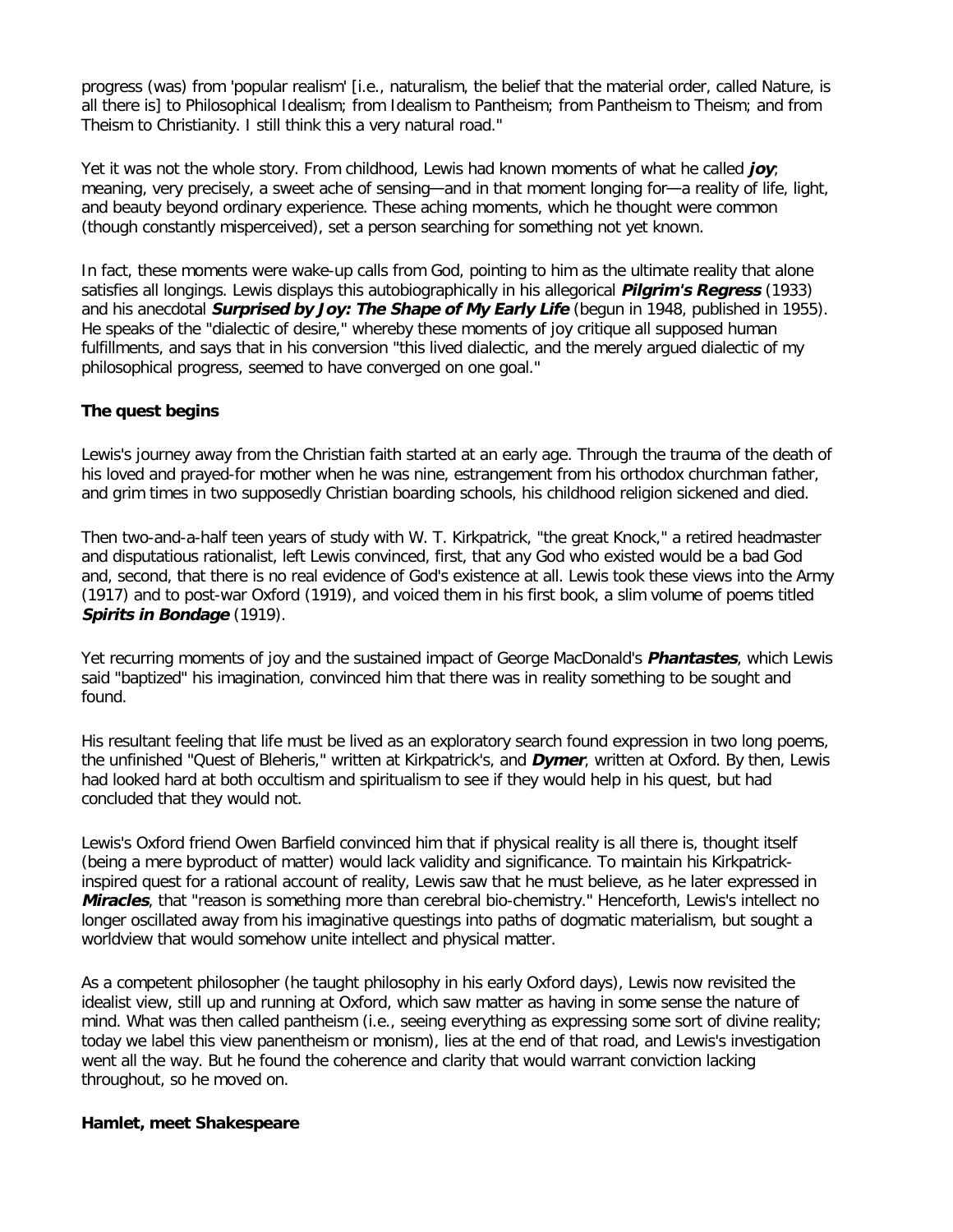Then, in the mid-1920s, through the impact of friends and of G. K. Chesterton's **The Everlasting Man** (1926), he found himself thinking that "Christianity was very sensible apart from its Christianity." Also, as never before, he began to feel that the living, personal God of theism (so different from idealism's fuzzy, abstract, non-demanding Absolute Spirit) was tracking him down.

He became morally serious: "For the first time I examined myself … and … found what appalled me; a zoo of lusts, a bedlam of ambitions, a nursery of fears, a harem of fondled hatreds. My name was legion." He felt haunted and hunted. "Amiable agnostics will talk cheerfully about 'man's search for God.' To me, as I then was, they might as well have talked about the mouse's search for the cat." Finally, in 1929, "I gave in, and admitted that God was God, and knelt and prayed."

Nevertheless, at that time he did not think he could truly know God personally any more than Hamlet could know Shakespeare. It seemed as if his quest might end there, but his pursuit of truth was to lead him further still.

Certainty about the Incarnation came two years later, after a late-night talk with J. R. R. Tolkien gave him the idea that the pagan dying-and-rising-god myths were "good dreams" given by God to prepare the ground for myth to become fact in Jesus of Nazareth. Lewis realized that while Hamlet could not break out of the play to meet the author, Shakespeare could write himself into the play as a character, making the introduction possible. The Incarnation was, in some ways, like this.

"I was driven to Whipsnade one sunny morning," Lewis writes in **Surprised by Joy**. "When we set out I did not believe that Jesus Christ is the Son of God, and when we reached the zoo I did. … It was … like when a man, after long sleep, still lying motionless in bed, becomes aware that he is now awake." Wanderer Lewis had reached home at last.

The closing pages of **Surprised by Joy** review Lewis's intellectual path through this final phase, and the concluding section of **The Pilgrim's Regress** shows how he now saw human reality through his newlyconverted eyes. All the seeds of his later Christian writings are found in these two places.

### **Further up and further in**

Lewis's mind did not stop working when he became a Christian—rather the reverse. Besides composing his lecture courses and his academic masterpiece, **English Literature in the Sixteenth Century Excluding Drama**, plus his series of apologetic books covering much of the ground traversed in his own journey, plus several books full of essays, addresses, and articles on many topics looked at from a mainstream Christian standpoint, Lewis now labored to shore up Western culture, which he believed was about to come apart.

Lewis saw the civilization of which he was a product and a part as threatened by a pincers movement of two mutually reinforcing evils: subjectivism and scientism. Latter-day subjectivism would sweep away the morality given in universal natural law (the Tao, as he calls it) in favor of man-made ideals of behavior immoralities, really. Scientism, meaning trust in scientists to advance our welfare and solve our problems, would sweep away the humanity experienced in the relationships of everyday life in favor of technocratic enslavement by a power-hungry elite.

Lewis threw down the gauntlet in his 1943 Durham University lectures, **The Abolition of Man**, and followed it up with a novel, **That Hideous Strength: A Modern Fairy-tale for Grown-ups** (1945), a sort of mythic parable in which he displayed ghoulish practitioners of subjectivist scientism invading a Durham-like university to pursue dehumanizing manipulations of all sorts.

One thing leads to another. In **The Abolition of Man**, Lewis argued, echoing Plato, that in educating children one must instill "emotions organized by trained habit into stable sentiments," otherwise they will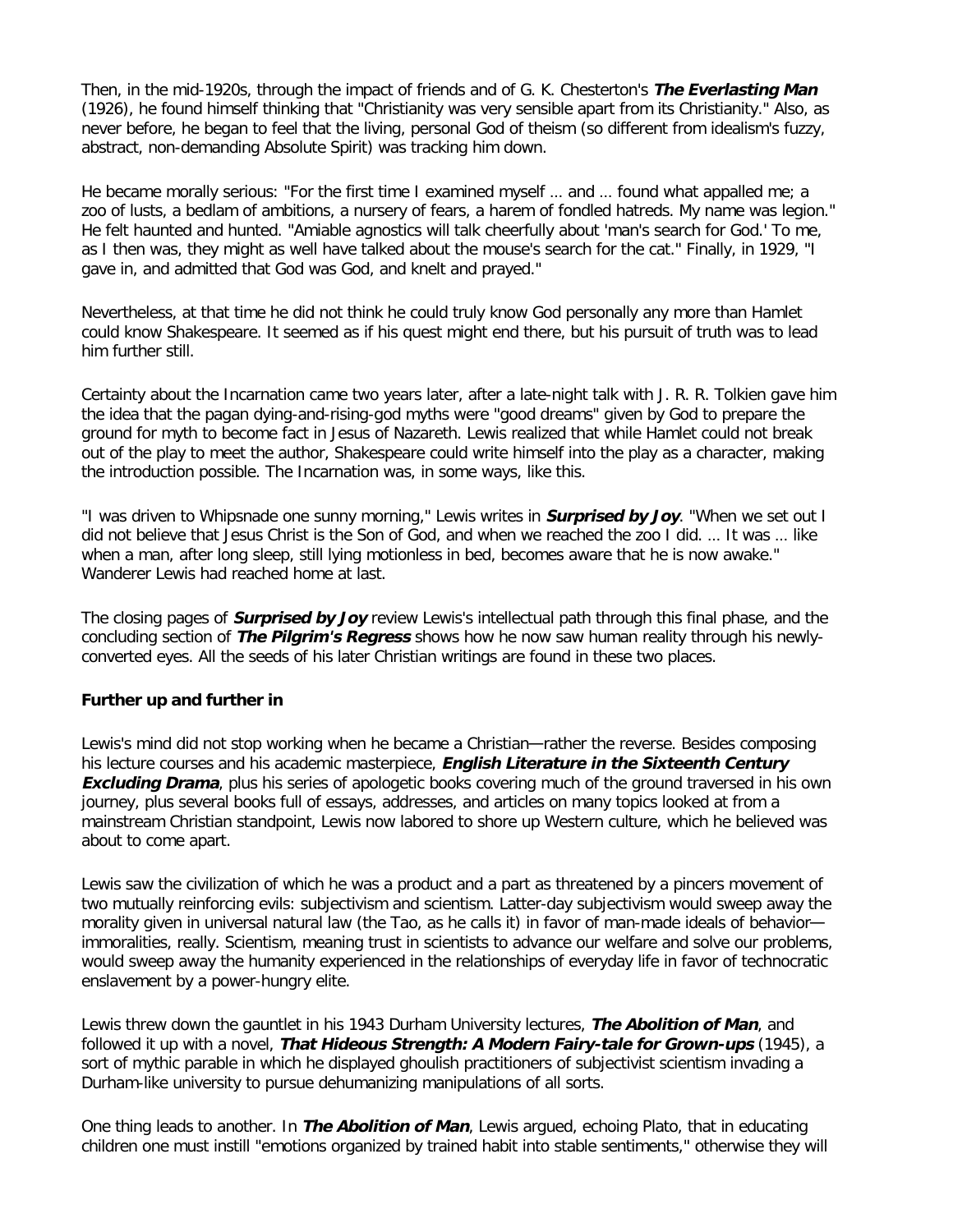grow into "men without chests," lacking strength of character to control their unruly passions. Basic virtue —dutifulness, justice, prudence, self-control, love, fidelity, and so on—will not then survive, and society will sink into pagan barbarism.

Lewis therefore began writing fantasy tales for children that would teach these virtues by example. These are the Narnia stories (1950-56), seven tales built round the almost allegorical figure of Aslan, the lion Savior-Lord. In these and his other works of fiction, Lewis used the mythical manner to focus with imaginative and searching force realities that would get inside us to haunt us better than mere formal definitions could ever do.

One of the insights that Lewis the educator emphasized is that all reality is iconoclastic; that is, it constantly breaks up inadequate understandings of itself in order to take us on to a more adequate grasp of the world. Minds, therefore, must ever continue in object-oriented, self-critical thinking, constantly seeking to reach, as the talking beasts of Narnia phrased it, "further up and further in." This, Lewis would have said, is the will of God for us all. And who can doubt that he was right?

#### **J. I. Packer is Board of Governors Professor of Theology at Regent College in Vancouver, British Columbia. Jerry Root is assistant professor of evangelism and associate director of the Institute of Stategic Evangelism at Wheaton College in Wheaton, IL.**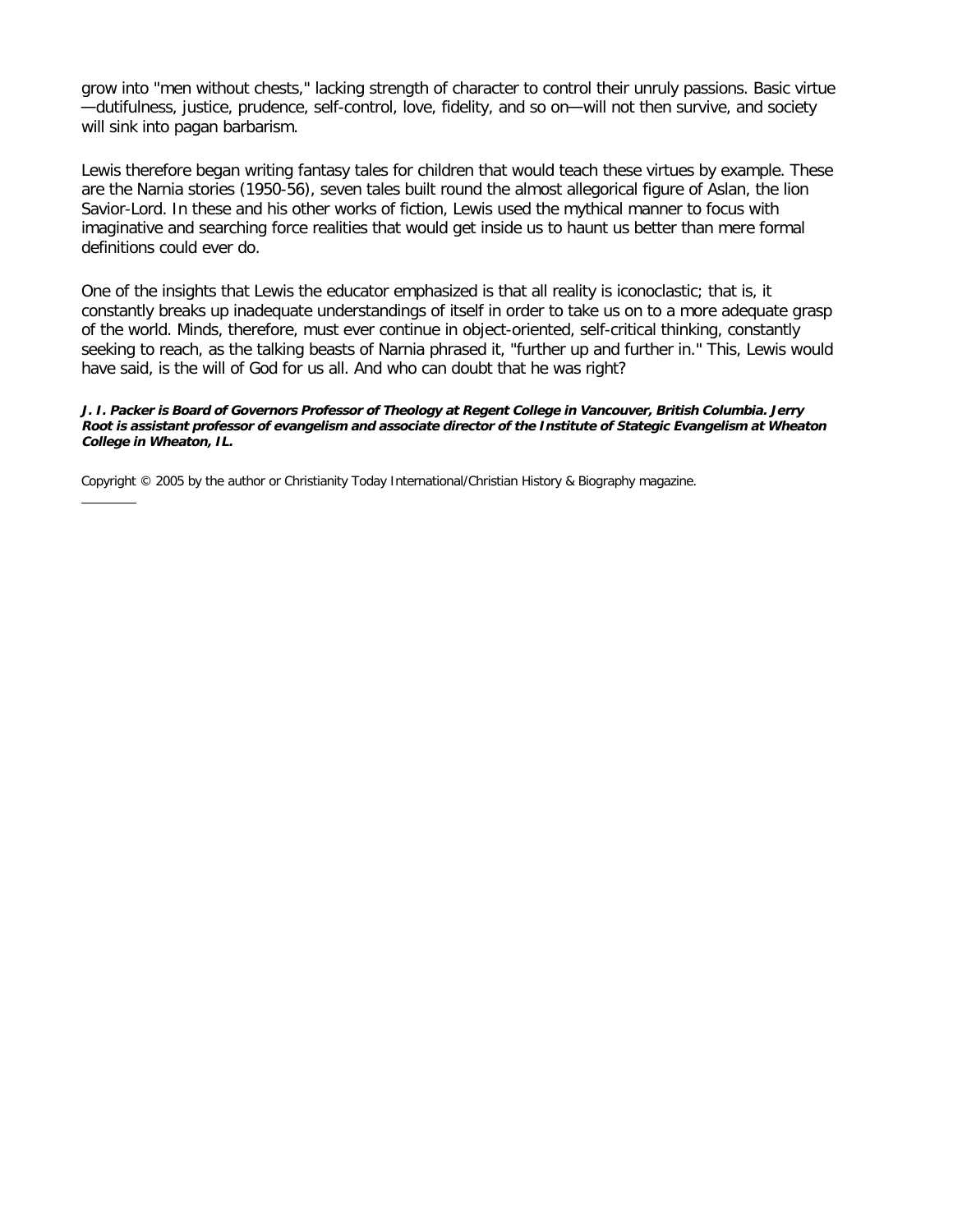**[Issue 88: C. S. Lewis: Pointing People to Reality](http://ctlstaging/ch/cdrom/collection.html?id=2868)**

## **Hearts in Training**

**Lewis employed his imaginative gifts to dispel his readers' illusions and educate their feelings.**

Doris T. Myers

**I**n **The Voyage of the Dawn Treader**, one of the Narnia series, Eustace, a factual-minded, thoroughly modern boy, meets a fallen star named Ramandu. On hearing that Ramandu is a star, Eustace says, "In our world, a star is a huge ball of flaming gas." Ramandu replies, "Even in your world, my son, that is not what a star is but only what it is made of."

This distinction between **scientia** (knowledge, the makeup of things) and **sapientia** (wisdom, the significance of things) informed all of Lewis's writings, especially his fiction. Except for a brief period as an undergraduate when he tried to adopt modernist skepticism, Lewis spent his life pursuing wisdom. The pursuit led him to the philosophy of Plato and Wordsworth, but he also practiced the common sense Christianity of Samuel Johnson. Even though Lewis was a Platonist, he did not often talk of the visible world as a mere shadow of the real. In **Letters to Malcolm**, he says, "In fact we should never ask of anything 'Is it real?,' for everything is real." We may think of our world as a stage set, but it is a real stage set. Because he thought everything was real, Lewis could create imaginary worlds with gusto.

### **The good, the bad, and the ghostly**

In his worlds, missing reality is the prime error. It happens in two ways: either to focus completely on facts and miss significance, or to become self-centered and miss the real beauty of creation. In Lewis's stories, the good people either possess or acquire the ability to touch reality, while the bad people are entangled in illusion. Like the inhabitants of Dante's hell, they lack the good of the intellect.

Lewis's fiction was based on his approach to reality from the beginning, but it became more profound as he followed his imagination. In **The Pilgrim's Regress** (1933), a satirical allegory dashed off in the heat of his adult acceptance of Christianity, the pilgrim John travels, confused, through the intellectual milieu of the early 1930s. But after he is baptized, he retraces his steps and sees the illusions of modernism. In **The Great Divorce** (1946), angels, saints, and the environment of heaven are real. They are so solid and heavy that the tourists from hell are mere ghosts in comparison, and the very grass hurts their feet. They are offered the chance to become real, but they prefer to cling to their whiny, self-centered illusions. In **The Screwtape Letters** (1942), Screwtape, a senior devil in the Lowerarchy of hell, writes to his nephew Wormwood, a field tempter, to teach him how to lead his client away from reality. But Wormwood's temptation efforts are ineffectual; his client dies in an air raid and meets "Them" [the angels] with joy and recognition.

### **To eternity and beyond**

In 1938, Lewis began to publish his space trilogy. All three novels picture the solar system not in terms of what it is made of, but in terms of what it means not cold, empty space, but golden warmth so full of angelic powers that the planets seem like relative emptiness. These novels show Lewis's growing desire to use popular fiction to turn his readers' hearts toward what is real. In **Out of the Silent Planet**, Ransom, the hero, says, "What we need for the moment is  $\lambda$  a body of people familiarized with certain ideas."

By the time Lewis wrote **Perelandra** (1943) and **That Hideous Strength** (1945), he had realized that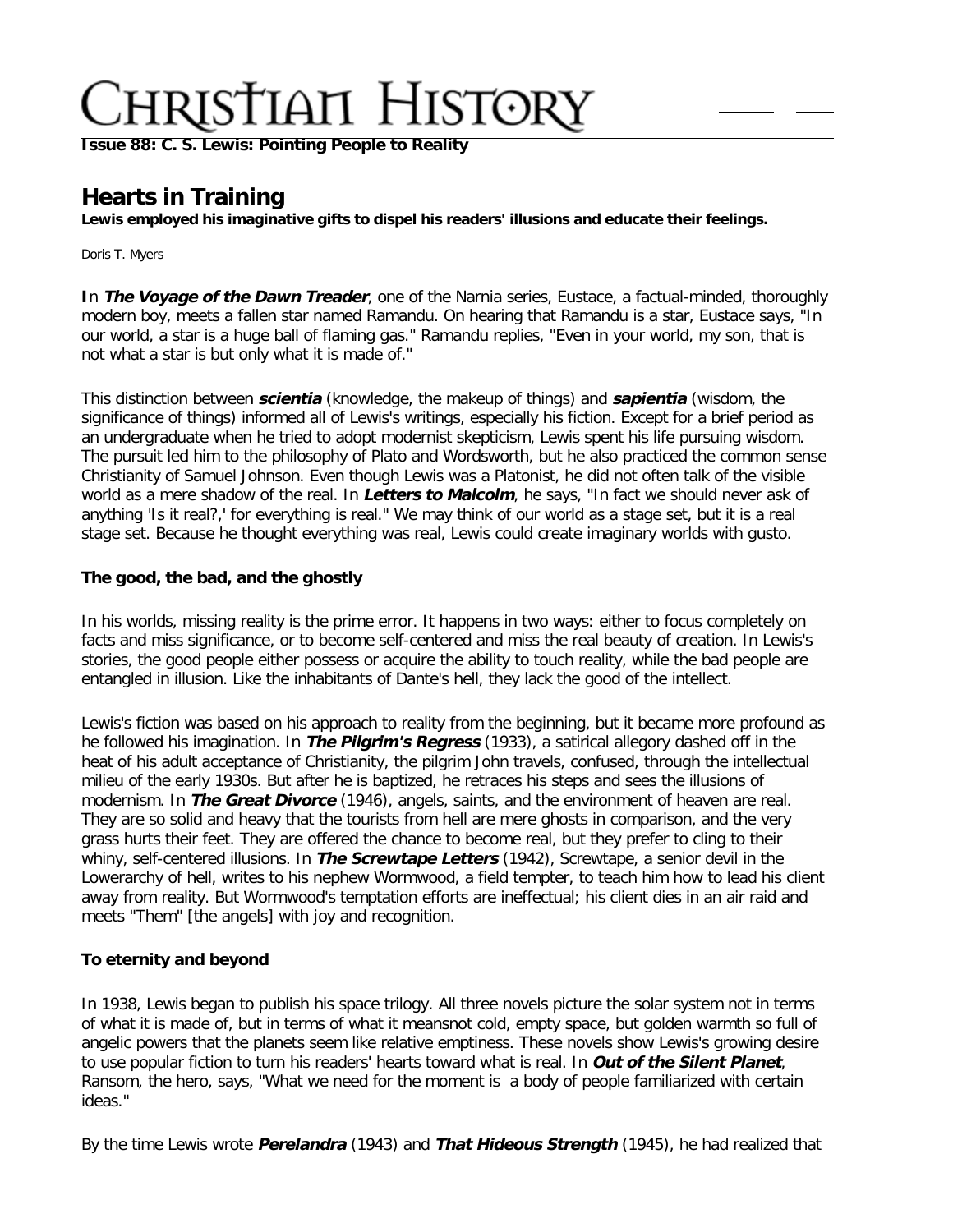"certain ideas" were not as important as the training of feelings. In 1943 he delivered the Riddell Lectures, later published as **The Abolition of Man**. In it he explains that in literature and the other arts, the child must be guided to feel pleasure in works that are delightful and well made and to "hate the ugly" with "a just distaste." He must learn to "give delighted praise to beauty, receiving it into his soul and being nourished by it, so that he becomes a man of gentle heart."

**Perelandra** exemplifies the delighted praise of beauty in a hymn to creation, the praise of the great cosmic dance. This hymn worships the Creator with such plenitude that sometimes reading groups have divided it among different voices and recited it in a worship service. **That Hideous Strength** teaches the hatred of ugliness and evil by the actions of Frost and Wither. There is an Objective Room, where everything is subtly out of shape. Frost uses it to train neophytes to abandon their natural emotions in favor of (falsely) scientific objectivity. Mark receives this training, but he escapes from it and is healed by reading a children's story.

### **Through the wardrobe**

After finishing the adult fantasies, Lewis turned to writing his best-known work, the Chronicles of Narnia. These stories take their place with **The Wind in the Willows**, **The Velveteen Rabbit**, and **The Little Prince** as childhood classics. They are exciting and skillfully told, but also theologically profound and deeply devotional. And therein arises a problem. It is easy to think that children should immediately identify Aslan with Jesus. Instead, they need to "freely receive" this beautiful art into their souls and be nourished by it.

Now that **The Lion, the Witch, and the Wardrobe** has been made into a movie, it is being touted as "The Passion of the Christ for Kids," and there are numerous websites explaining the cognitive doctrines of Christianity in language worthy of the grammarian Pulverulentus Siccus (Full-of-Dust Dry) in **Prince Caspian**. The allegorical correspondence between events in the stories and cognitive doctrines may be what the Chronicles are **made** of, but it is not what they **are**.

As Lewis explains in his essay "Sometimes Fairy Stories May Say Best What's to Be Said," at first he had no intention of promoting Christian ideas. He began to write **The Lion, the Witch, and the Wardrobe** because he had begun to see images: "a faun carrying an umbrella, a queen on a sledge, a magnificent lion." The fairy tale seemed the best literary form to handle the events that were growing from the images. Later on, he began to see how the stories could be used to get away from stained-glass boredom and cultivate Christian feelings, especially among children who were alienated from Sunday school. To teach the Chronicles as Christian doctrine is to defeat Lewis's purpose in writing. Similarly, to demand that the reader respond with the "delighted praise of beauty" is to foster the literary snobbery that Lewis hated.

Trying to enjoy the Chronicles is self-defeating, like trying to fall asleep. The only way to succeed is not to try. A child who likes fantasy (not all children do) will benefit from the Chronicles naturally. An adult who likes fantasy can get the greatest value from them by reading them to a child without comment unless the child asks questions. Lacking a suitable child, the next-best course for the adult is to read the Chronicles on vacation.

**The Lion, the Witch, and the Wardrobe** is especially beautiful in its portrayal of the children's relationship to Aslan. Lewis provides images that feel like the Christian's exchange of love with Jesus. It is like hugging and being hugged in lush fur, like being tossed in the air and caught by velvet paws, like riding on a swift animal as big as a horse but smooth-gaited as a cat, like being called "dear heart" and "my son." Aslan breathes on the children to give them courage; he roars when the White Witch suggests that he might not keep his word, for he is fearsome as well as loving. He goes meekly to meet his death; he is mocked and tortured. Lucy and Susan weep bitterly; so do adults and sophisticated junior high students.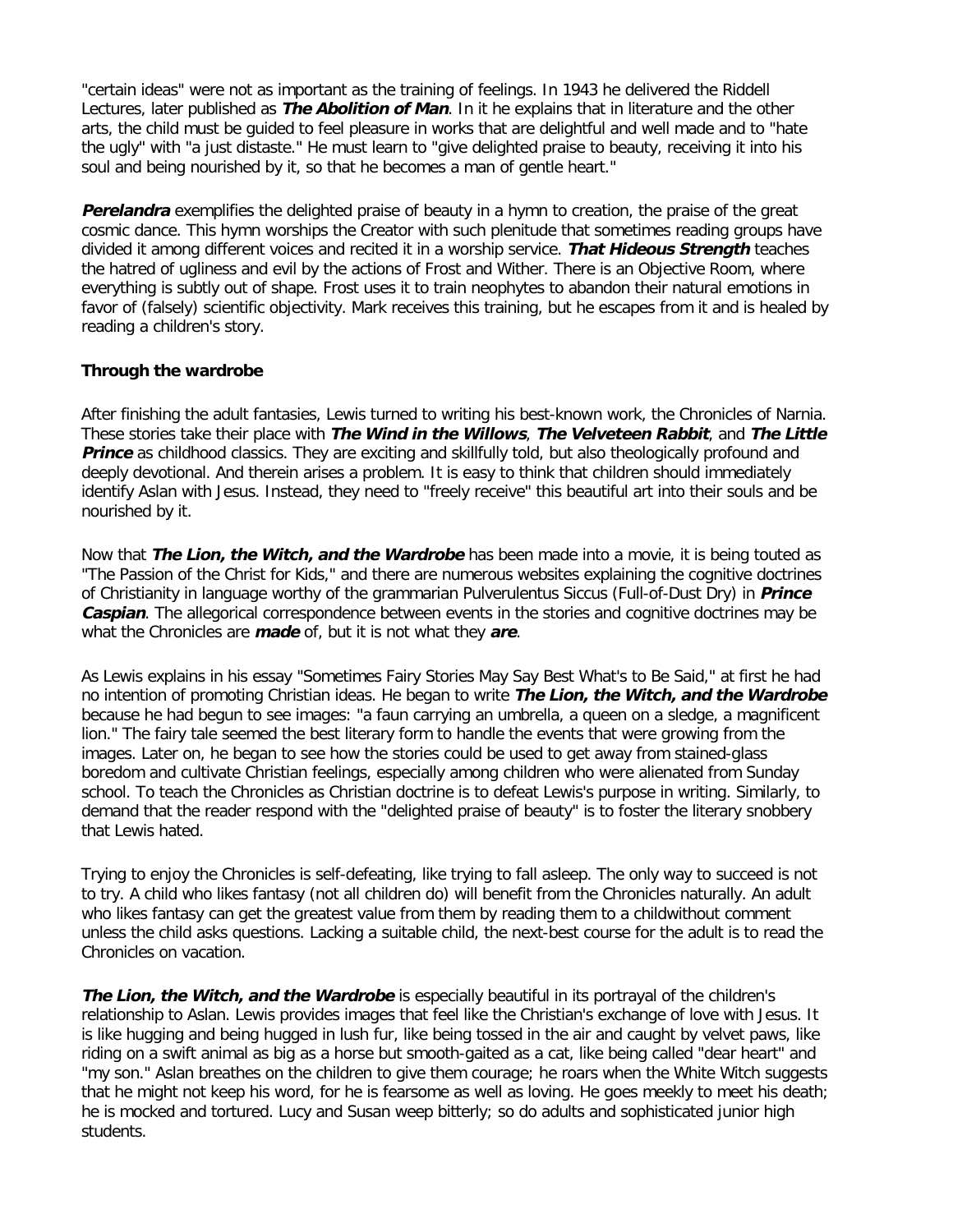How did a middle-aged bachelor come to write **The Lion, the Witch, and the Wardrobe**? He did it by writing the book he would like to read himself. He treated children like people, patiently and respectfully answering their questions. And he took very seriously what Jesus said about entering the kingdom of heaven as a little child.

### **Something better**

After the Chronicles, Lewis wrote his adult masterpiece in the training of feelings, **Till We Have Faces**. He called it "far and away the best I have written," but then added ruefully, "That book ) has been my one big failure both with the critics and with the public." Fifty years later, it is still Lewis's best book, but also the one least known by the public. Like its heroine Orual, it is both stepchild and princess. Some people have never tried to read it, but a few others read it over and over.

The Chronicles of Narnia educate the feelings through pleasure, as befits fiction for children. **Till We Have Faces** asks us to follow a woman who has had a miserable life, partly because she felt unjustly treated by God, but mostly because her self-centeredness rendered her unable to perceive reality. It is a very complex, subtle picture of the human spiritual journey, and those who are humble enough to perceive their own faults in Orual can find catharsis and repentance in it. By feeling compassion for Orual, we may learn to accept Christ's compassion for us.

There is a lot of Orual in Lewis, but his imagination, combined with his feelings for beauty and the real, gave him hope. In **Letters to Malcolm**, published posthumously, he imagined what heaven would be like, then concluded, "Guesses, of course, only guesses. If they are not true, something better will be."

**Doris T. Myers is the author of two books on Lewis's fiction, C. S. Lewis in Context (Kent State Univ. Press, 1994) and Bareface: A Guide to C. S. Lewis's Last Novel (Univ. of Missouri Press, 2004).**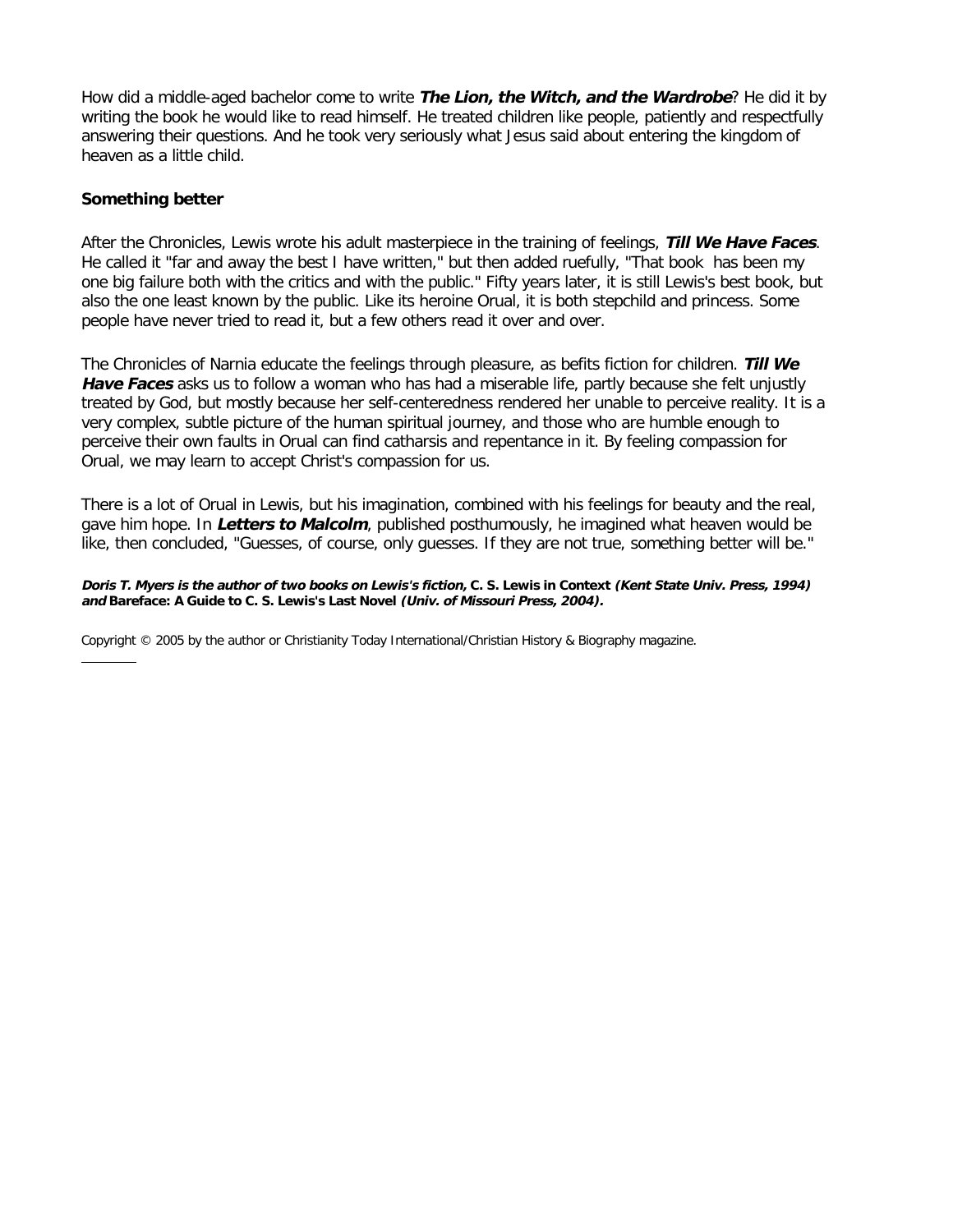**[Issue 88: C. S. Lewis: Pointing People to Reality](http://ctlstaging/ch/cdrom/collection.html?id=2868)**

## **Making Doctrine Dance**

**Why Lewis defied convention and opposition in order to bring Christian truth into the public arena.**

Christopher Mitchell

**D**orothy L. Sayers once described G. K. Chesterton as a kind of "Christian liberator" who blew into the church "gusts of fresh air, in which the dead leaves of doctrine danced with all the energy and indecorum of Our Lady's Tumbler." Sayers's comment comes very near the mark in capturing the role C. S. Lewis has played since Chesterton's death in 1936. Like Chesterton before him, to the English-speaking church Lewis has been nothing less than a Christian liberator.

As early as 1942, C. S. Lewis was already a bestselling author. In 1947, he was heralded as "one of the most influential spokesmen for Christianity in the English-speaking world" by **Time** magazine, which featured his picture on the front cover. "With erudition, good humor and skill," the **Time** article proclaimed, "Lewis is writing about religion for a generation of religion-hungry readers brought up on a diet of 'scientific' jargon and Freudian clichés. I [He] is one of a growing band of heretics among modern intellectuals: an intellectual who believes in God I not a mild and vague belief, for he accepts 'all the articles of the Christian faith.'"

The article attributed much of Lewis's remarkable success to his "talent for putting old-fashioned truths into a modern idiom" and giving "a strictly unorthodox presentation of strict orthodoxy." Three years earlier, **The Times Literary Supplement** had already suggested something similar: "Mr. Lewis has a quite unique power of making Theology attractive, exciting and (one might almost say) an uproariously fascinating quest."

But Lewis, like Chesterton, made the dead leaves of doctrine dance in a way that went against British social and academic convention. It was generally accepted that one's religious orientation should remain a private matter. Lewis's determination to take his Christian faith public with the aim of converting others was simply unacceptable, and to many downright indecent. His work in theology and apologetics, which appealed to vast audiences outside the university, defied academic protocol and created a great amount of ill feeling. According to his former student Harry Blamires, Lewis was acutely sensitive to the fact and once told him, "You don't know how I'm hated."

Lewis was clearly uncomfortable with the publicity his success brought. As early as 1941, responding to a comment made by Dom Bede Griffiths concerning his growing public persona, he acknowledged the growing tension within himself: "As for retiring into 'private life,' while feeling **very** strongly the evil of publicity, I don't see how one can. God is my witness I don't **look** for engagements."

Despite this tension, Lewis chose to go against the social and academic conventions of the day because of his understanding of the gospel mandate, the eternal value of every human soul, and the spiritual state of British society.

### **"The work is urgent"**

Lewis was acutely aware that the biblical mandate to evangelize had particular implications for his own life and career. He had received the best education the British university system could offer. He held an academic post at arguably the most prestigious English university of his day. He was highly skilled in the art of debate and possessed unusual literary gifts. As a Christian, he knew that he was under orders to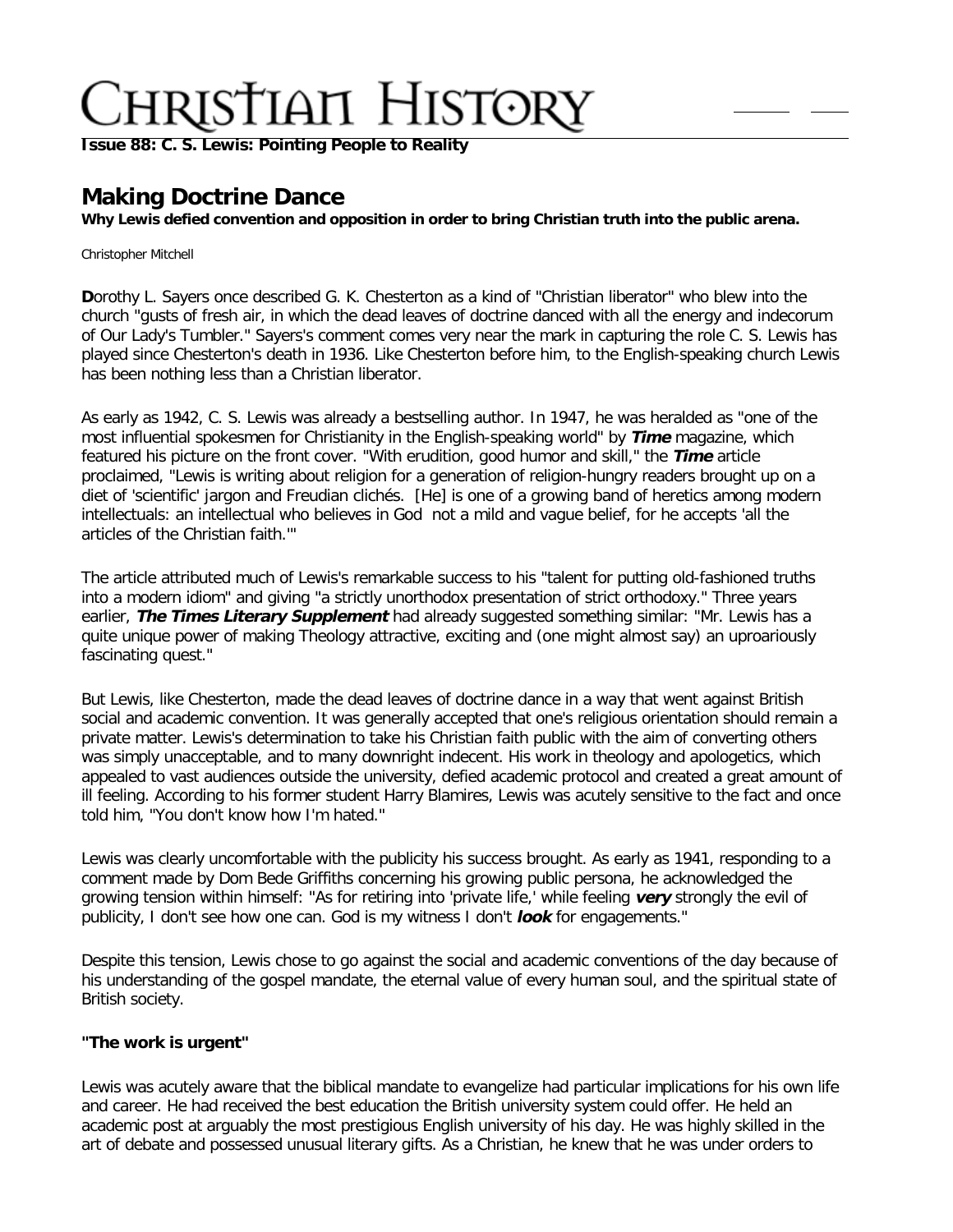bring these things into the service of Christ and his church.

Moreover, he did not believe he had the option of thinking that such work was the sole task of professional theologians or clergy. He was as equally yoked to the gospel as they and, therefore, was obliged to do what he could for the evangelization of Britain. "The work is urgent," he declared, "for men perish around us."

Much of Lewis's sense of urgency was due to the spiritual state of Britain. By the middle of the 20th century, Christianity had been so successfully assimilated into the whole fabric of English social and intellectual society that what was left, he observed, was not Christianity at all but a vague "spirituality and theism" supported by a firmly established moral code. This situation was rooted in 19th-century anticlerical and anti-theistic forces that tended to reduce the Christian faith to what Lewis described as "mere 'religion' 'morality tinged with emotion,' 'what a man does with his solitude,' 'the religion of all good men.'"

Consequently, pupils in the current school system were learning neither the content of nor the case for Christianity. The younger generation was "never told what the Christians say and never heard any arguments in defense of it." The reason for the prevailing agnosticism or indifference among those of this generation was therefore not so much an antipathy towards Christianity as a lack of instruction.

### **The apologist's task**

If this was the case, then there was reason to hope that the ignorance and incredulity of the students (as well as people in general) could be removed. To accomplish this, Lewis suggested, we must begin by clearly defining what the Christian faith is that is, the "faith preached by the Apostles, attested by the Martyrs, embodied in the Creeds, expounded by the Fathers" and then give a reasonable exposition and defense of it. He added that while each of us holds many opinions which we believe to be true and consistent with Christianity, it is not the business of the apologist to defend **them**. "We are defending Christianity; not 'my religion.' When we mention our personal opinions we must always make quite clear the difference between them and the Faith itself."

With these points in mind, Lewis's job, as he understood it, was plain. First, he had to break down people's intellectual prejudices against Christianity. This meant showing them the fallacies in their objections to belief in such a way as to make faith in Christianity intellectually plausible.

Second, he had to prepare people's minds and imaginations to receive the Christian vision. Lewis was thoroughly committed to using his academic position and training to nurture an intellectual and imaginative climate favorable to Christianity.

"If the intellectual climate is such that, when a man comes to the crisis at which he must either accept or reject Christ, his reason and imagination are not on the wrong side," Lewis argued, "then his conflict will be fought out under favourable conditions. Those who help to produce and spread such a climate are therefore doing useful work: and yet no such great matter after all. Their share is a modest one; and it is always possible that nothing nothing whatever may come of it. That does not mean we should down tools."

Lewis's awareness of the useful part played by the apologist, coupled with his concern about the pervasive ignorance of Christianity within British society, compelled him to step forward and attempt to elucidate and defend the basic teachings of the Christian faith in the language of every day, something he later designated "mere" Christianity.

### **A forum for honest argument**

Lewis's statements concerning the purpose of the Oxford University Socratic Club, of which he was the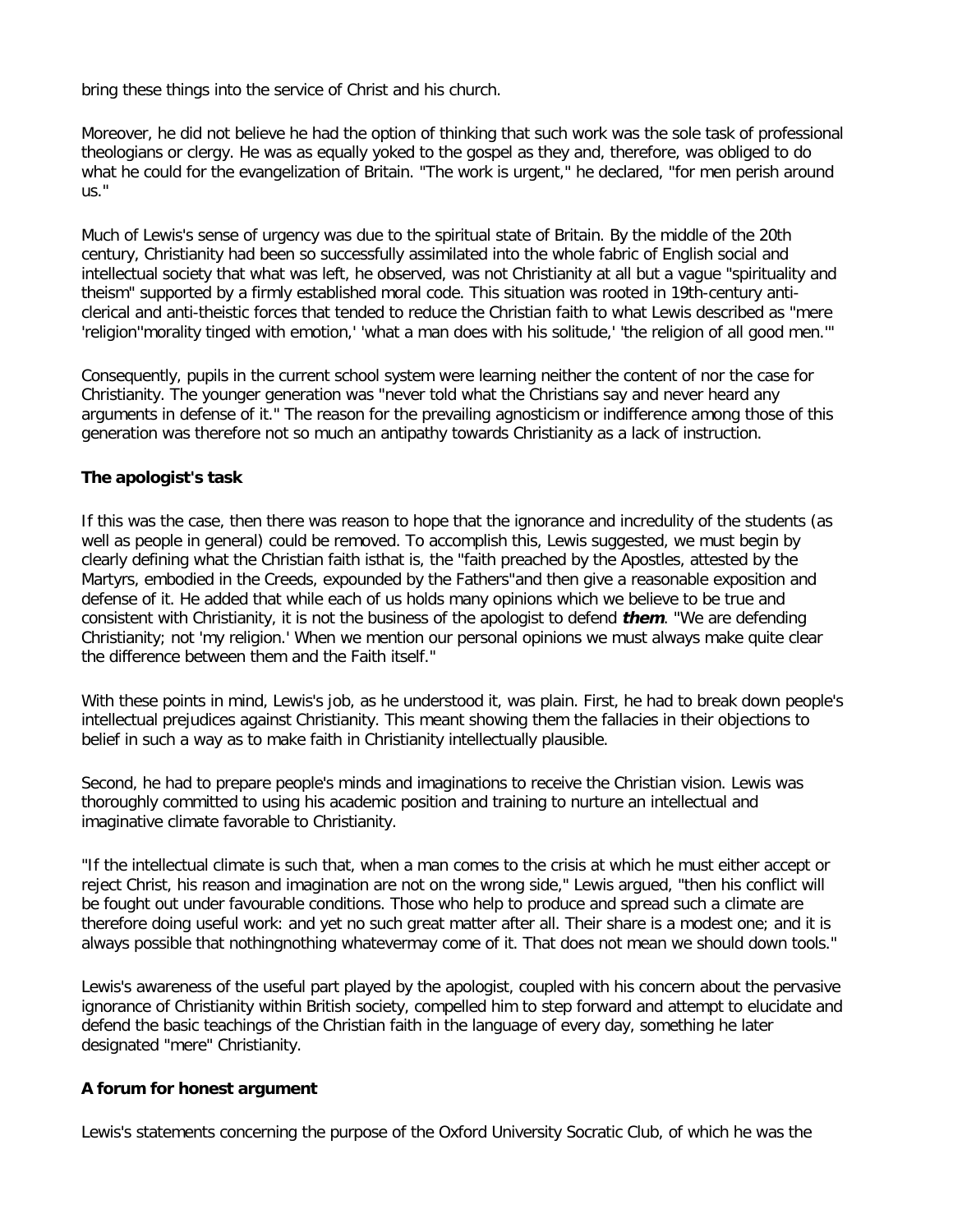president from 1942 to 1954, shed additional light on his involvement in the apologetic enterprise.

"In any fairly large and talkative community such as a university," he explained, "there is always the danger that those who think alike should gravitate together into coteries where they will henceforth encounter opposition only in the emasculated form of rumour that the outsiders say thus and thus. The absent are easily refuted, complacent dogmatism thrives, and differences of opinion are embittered by group hostility. Each group hears not the best, but the worst, that the other groups can say."

Lewis perceived that each side misunderstood the other's position because the two sides never had a truly honest encounter with each other. He was convinced that, if Christianity was ever to confront successfully the contemporary intellectual forces arrayed against it, it would have to do so in an arena where argument itself was decisive.

Thus the Socratic Club was specifically designed to provide a university forum where the best minds of each opposing party could meet in honest disputation about the pros and cons of the Christian religion. The club's name reflected the Socratic exhortation to "follow the argument wherever it led."

Lewis envisioned the Socratic meeting as an arena where Christian and non-Christian could dispute the claims of Christianity, where the various intellectual prejudices against Christianity could be properly challenged, and where the integrity of the Christian's belief system could be demonstrated. Accordingly, non-Christian speakers who were specialists in their fields of study were invited to come and "propagate their creed."

### **Puddleglum vs. the positivists**

Lewis did not limit the role of apologetics to the academic arena, however. A complete presentation and defense of what Christians believe must attempt to open not only an intellectual space favorable to Christian truth, but also an imaginative space. If a person's encounter with Christ is to be fought out under friendly conditions, both reason and imagination need to be brought onto the side of Christianity.

Lewis did this supremely well in his fiction. Whether he was explicating the anatomy of temptation by means of one demon writing to another, exploring the nature of the separation between heaven and hell by having a bus load of denizens from hell take a day trip to heaven, or laying out the Christian cosmology through an interplanetary adventure that takes us from Mars to Venus and back to Earth, Lewis combined theological reflection with poetic imagination in order to draw his readers inside the Christian story.

One of the most memorable and apologetically significant examples of this comes in **The Silver Chair**. The Green Witch has just denied the existence of a world above ground, implying that the children's ideas about Narnia are nothing more than imaginary projections of the things of Underworld, "mere" metaphors having no relation to what is real, and empirically unverifiable. Puddleglum, having broken the witch's enchantment by stamping on her fire, launches a rebuttal. He observes that, if her world is the only real one, it is not worth living in. What is more, their so-called made-up world seems a "good deal more important" than her real world.

In the eloquent speech of a web-footed Marshwiggle, Lewis is challenging the underlying assumptions of the logical positivists who, like the Green Witch, claimed that nothing is true that cannot be proven by observable fact (and therefore that all statements pertaining to the supernatural are meaningless). Against this position, Lewis through the mouth of Puddleglum defends the validity of revelation (in this case a reality beyond what is empirically verifiable). Ultimately, he is claiming that the supernatural exists, that language can express its truth, and that imaginative literature is capable of depicting its reality.

### **Lewis's achievement**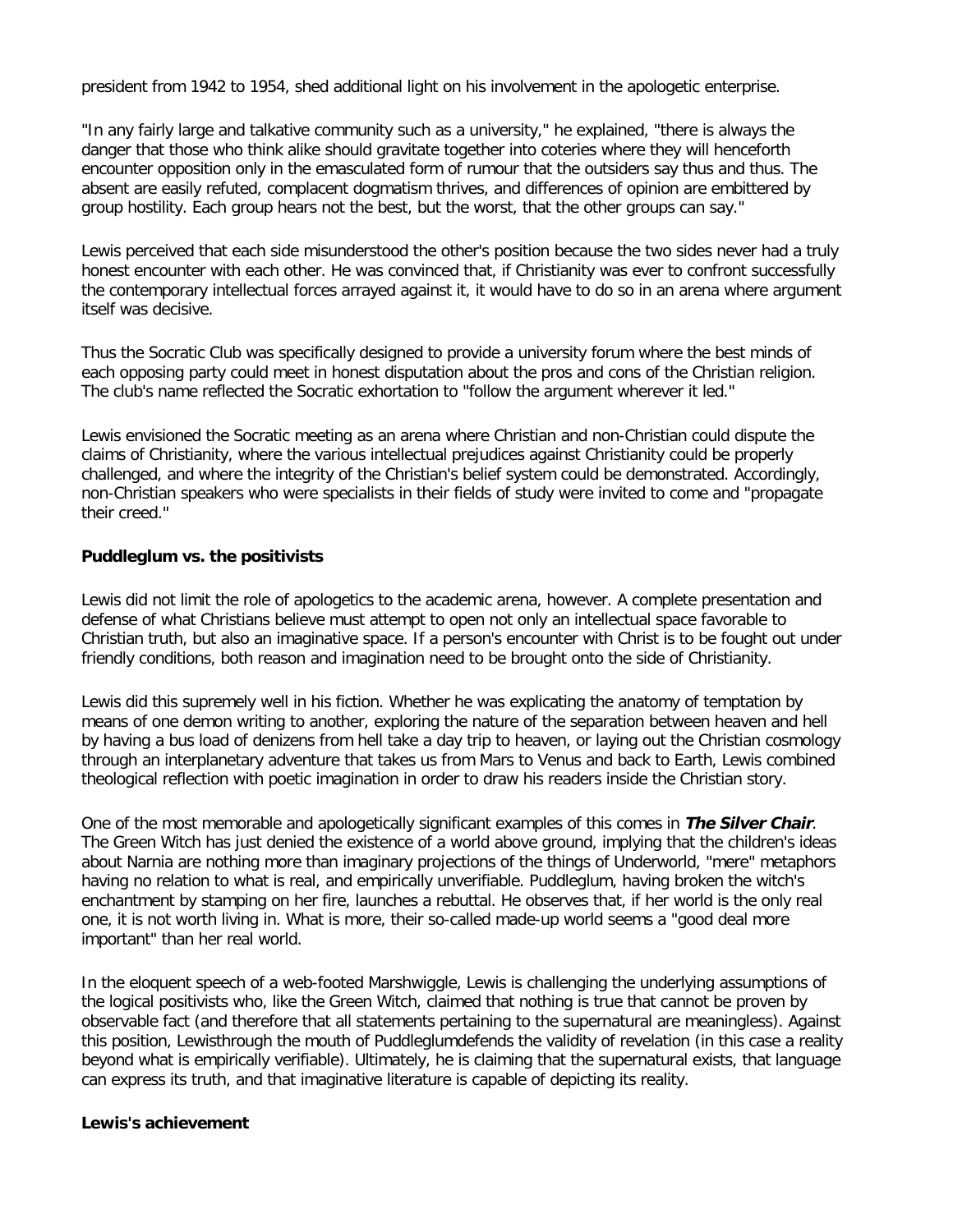Knowing the value the Christian faith places on the human soul, aware of the separation between faith and learning that had occurred during first half of the 20th century, and believing himself obligated to do what he could for the salvation of Britain, Lewis stepped forward in an attempt to close the gap between the learned community and the community of faith. At a time when many had ceased to believe that Christianity was a plausible picture of reality, Lewis reasserted its intellectual vitality and integrity. In doing so, he also reasserted Christians' right to enter into the public arena against those who routinely denied them that place.

By a rare combination of theological reflection and poetic imagination, Lewis thus achieved the equally rare distinction of making theology "attractive, exciting and an uproariously fascinating quest," causing once again the dead leaves of Christian doctrine to dance.

### **Christopher Mitchell is the director of the Marion E. Wade Center, Wheaton College, Wheaton, IL.**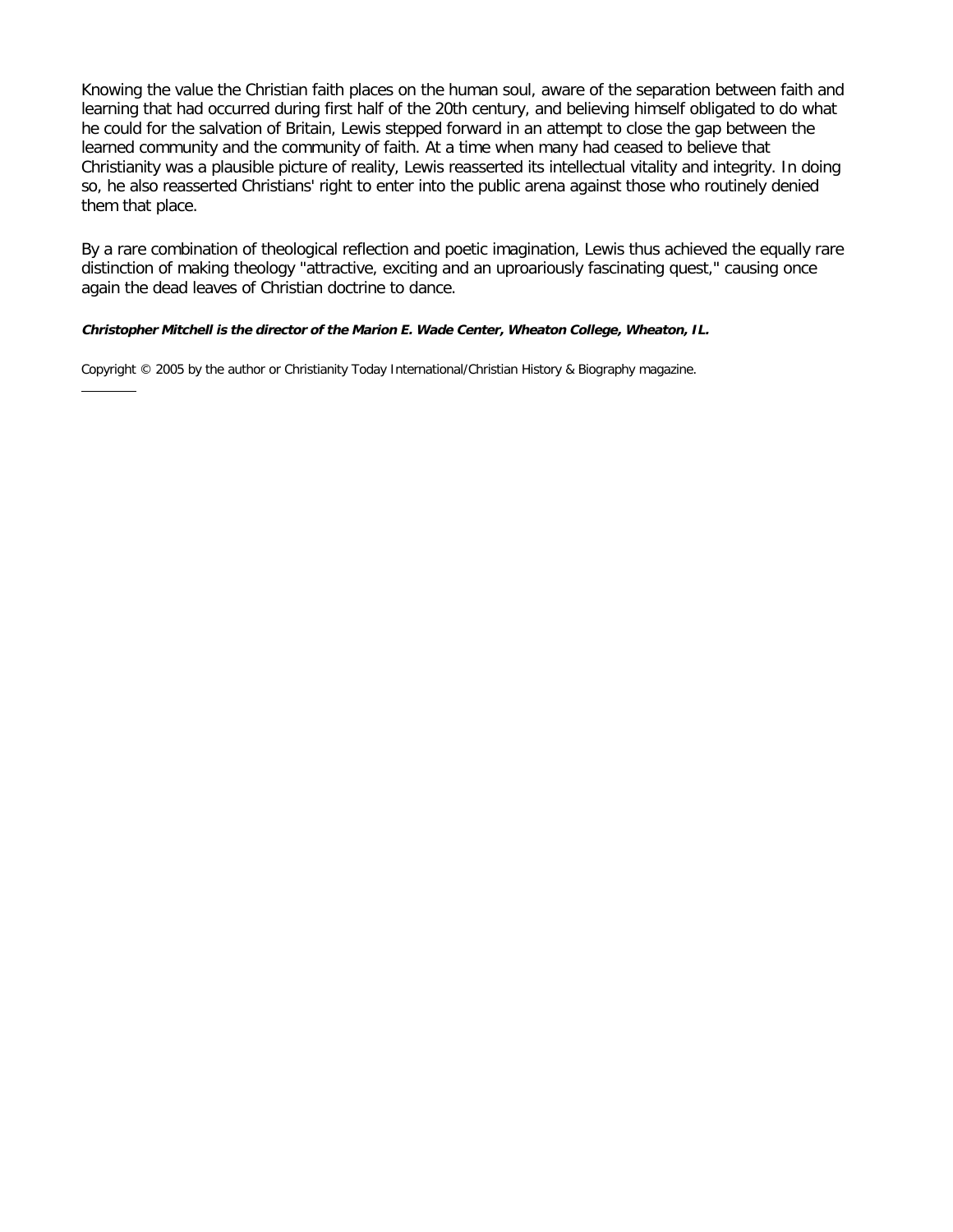**[Issue 88: C. S. Lewis: Pointing People to Reality](http://ctlstaging/ch/cdrom/collection.html?id=2868)**

## **Literary Time Travel**

**As a scholar and a teacher, Lewis sought to see the present through the eyes of the past.** 

Bruce L. Edwards

CS. Lewis had a day job. It is strange to think of it that way, for most of us perhaps imagine the prolific Lewis investing countless hours at his desk crafting whimsical children's fantasies or creating formidable arguments to advance "mere Christianity." In fact, he was a renowned scholar of medieval and renaissance literature—first at Oxford, then later at Cambridge—for almost 30 years. How illustrious and gifted was he? Enough to shock his profession by inaugurating rather than climaxing his career with a magnum opus entitled **The Allegory of Love.** This work skillfully and effortlessly transported modern readers into the medieval woridview, helping them see what chivalry and the courtly tradition of love looked like from the inside out, demolishing the cliché s that had built up around this historical period. It exemplified and forecast all of the salutary traits of his literary scholarship (and later apologetics and fiction) that would astonish colleagues and endear him to his students. Here on abundant display, just as in the Chronicles of Namia or**The Problem of Pain or Miracles,** are his incisive wit, rhetorical eloquence, perspicaciousness of coverage, and, most importantly, his respect for the past.

Kenneth Tynan, a former pupil of Lewis's, cap ture it well: "The great thing about him as a teacher of literI ature was that he could take you into the medieval mind and the mind of a classical writer. He could make you Understand that classicism and medievalism were really vivid and alive—that it was not the business of literature to be 'rel evant to us, but our business to be 'relevant' to it. It was not a matter of dead books covered in dust on our shelves. He could make you see the world through the eyes of a medieval poet as no other teacher could do. You felt that you had been inside Chaucer's mind after talking to him."

Oddly enough, given this sterling reputation as a learned and enthusiastic expositor of medieval and renaissance literature, C. S. Lewis rejected the term "literary critic." At its worst, this implied for him a set of tasks that enshrined what his friend Owen Barfield called "chronological snobbery"— a scholarly disdain for the past and our ability to recover or understand rightly the works and woridviews of antiquity. Besides, many in the collegiate world declared, the past— even if it were possible to recover it faithfully—would invariably be wrong about everything.

Lewis was not so defeatist and skeptical about the past, though he knew as well as anyone that it was hard work to wade into history and write confidently and accurately about its texts and personages. The term "literary historian" best fits him, since it calls attention to the primary motivation that characterized Lewis as a reader and lover of literature: to show the past to be alive and influential for the present—and the future. His own scholarly approach, expressed in a letter to a colleague, Kathleen Raine, only two weeks before his death, was to display in every project "plenty of fact, reasoning as brief and clear as English sunshine, and no personal comment at all."

To read, he declared in his last and most visceral work of literary scholarship, **An Experiment in Criticism,** is not to "aggrandize the self," but rather to transcend it, leaving behind one's prejudices and preconceptions and breaking through the provincialism of one's own times. To read and to research with this goal forced the scholar to recognize that "in coming to understand anything we are rejecting the facts as they are for us in favor of the facts as they are."

Searching for the "facts as they are," putting aside the self, and letting the past come forward to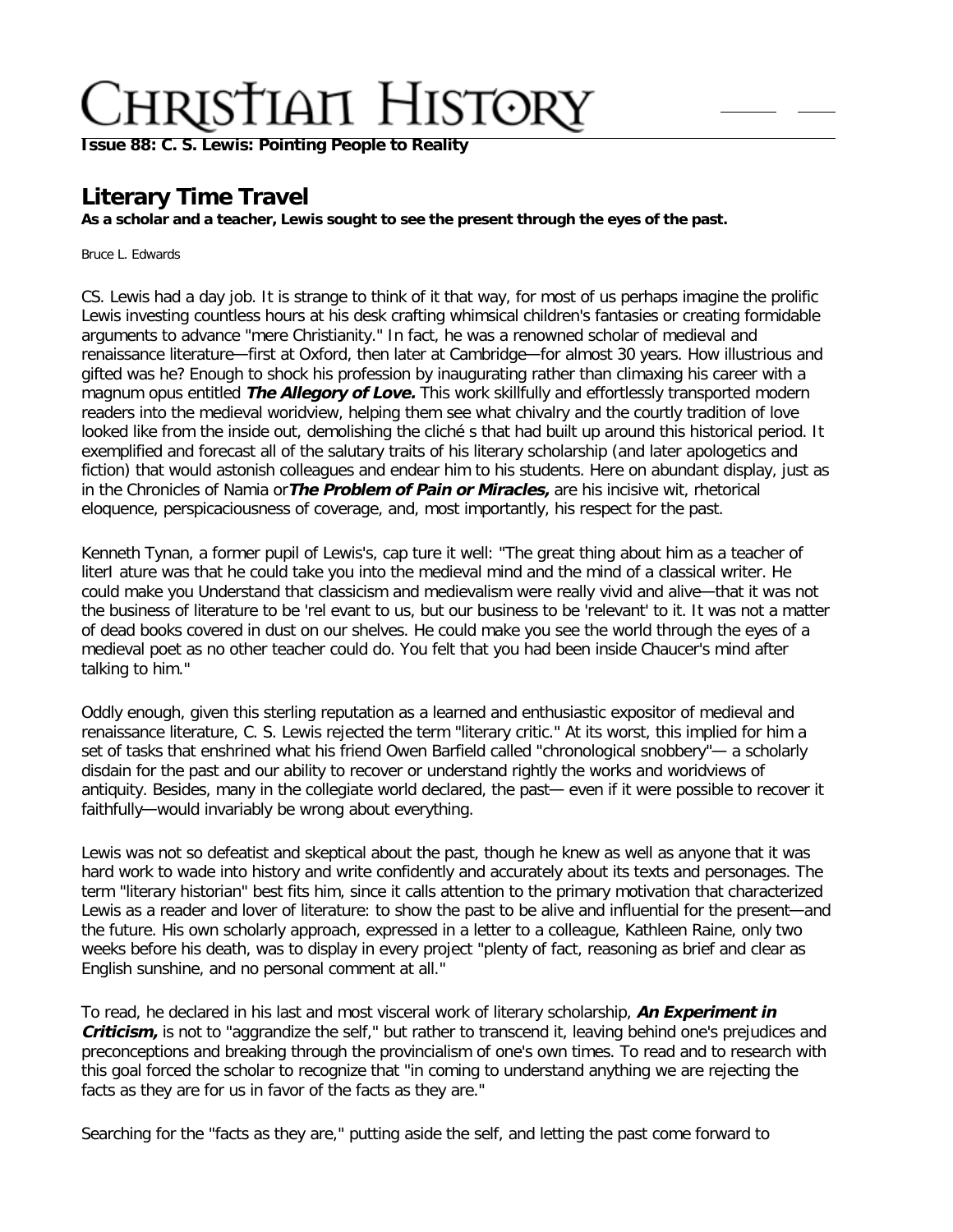challenge the present—these sentiments were not only integral to Lewis's most enduring scholarly works, they were also of one piece with his Christian woridview. It is this same respect for history that brought him to the enriching concept of "mere Christianity." He argued in his essay "On the Reading of Old Books" that in the company of our ancient and medieval brothers and sisters we find unity amidst the divisions in Christendom—that only by going outside of our own age can we discover the truth that "measured against the ages 'mere Christianity' turns out to be no insipid interdenominational transparency, but something positive, self- consistent, and inexhaustible."

From his lively survey **English Literature in the Sixteenth Century** to his examination of medieval cosmology in **The Discarded Image,** Lewis's literary histories show his desire to reach backward into time to guide and to guard the present, thus equipping readers to see the past with fresher and less biased eyes. The scholarship that results from such conviction is the report of an intrepid explorer who has experienced what it is to look through others' eyes, to think as they thought, and to behave as they behaved within their cultural period.

As he explains in his 1939 meditation on scholarship, "Learning in War-Time,"

"Most of all, perhaps, we need intimate knowledge of the past.… A man who has lived in many places is not likely to be deceived by the local errors of his native village; the scholar has lived in many times and is therefore in some degree immune from the great cataract of nonsense that pours from the press and the microphone of his own age."

**Bruce L. Edwards is professor of English and associate dean for international programs and distance education at Bowling Green State University in Ohio.**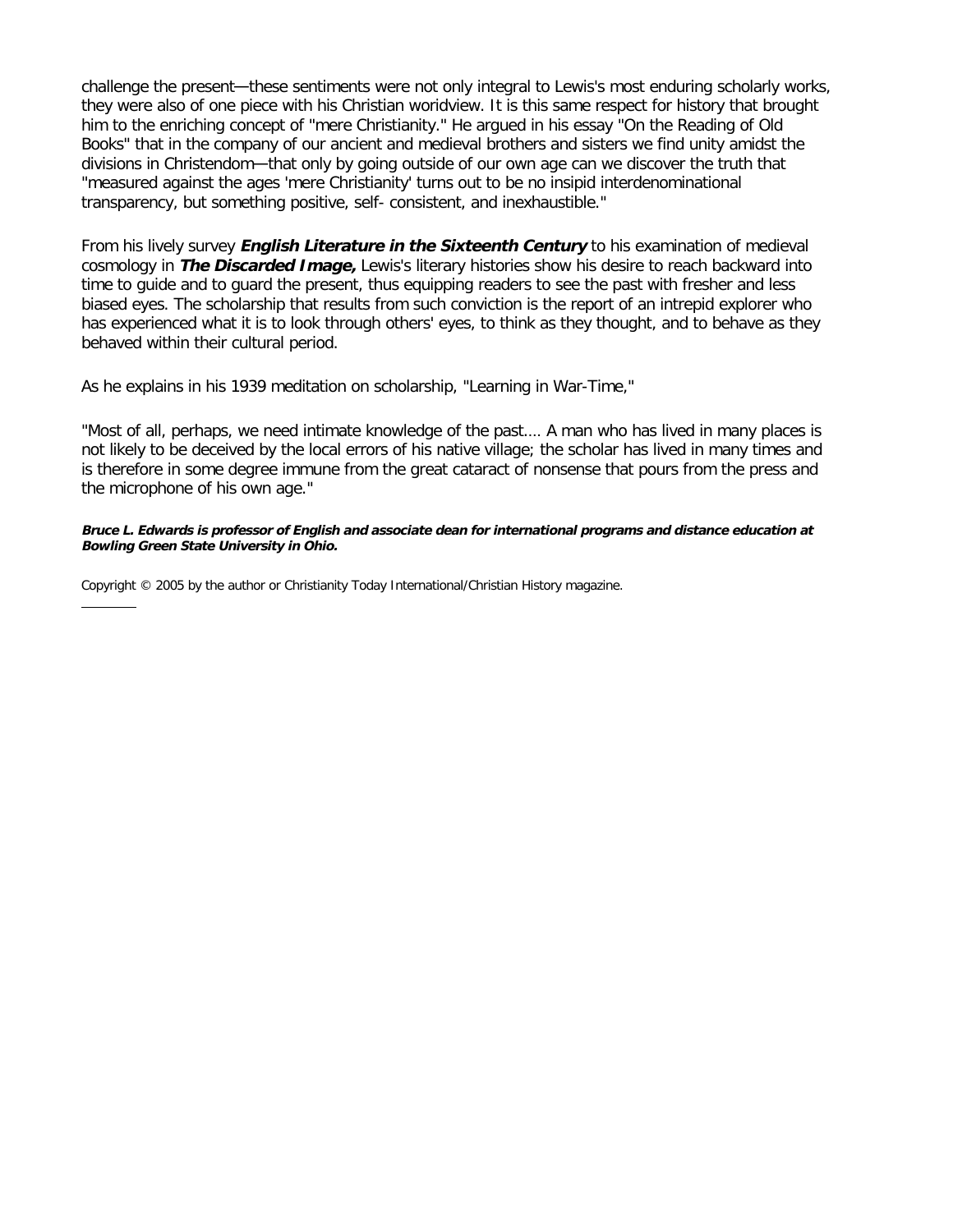**[Issue 88: C. S. Lewis: Pointing People to Reality](http://ctlstaging/ch/cdrom/collection.html?id=2868)**

## **Knights & Martyrs**

**The medieval tradition of chivalry gave Lewis a unique perspective on the proper Christian response to war.** 

Michael Ward

In the **Cambridge Review** obituary of C. S. Lewis, the anonymous author wrote: "It is Chaucer's Knight … who comes most often to mind when one remembers C. S. Lewis. … He was a chivalric figure, and his imagination ran most richly in the forms of chivalry and adventure." As a medievalist, Lewis was intimately acquainted with the tradition of chivalry and knightly courage, and, indeed, in some ways he embodied that tradition himself. The knight, in Lewis's view, was not a dead ideal, but a real possibility even in the modern world. Lewis thought and wrote a great deal about martial and military matters, both in his imaginative works and in his nonfiction. This is not surprising when one remembers that he lived through two World Wars and served as a soldier in the first. He volunteered for active service in the Great War (as an Irishman, he could not be conscripted), joining the army in June 1917. He arrived in the trenches of France later that year on November 29 (his 19th birthday) and served for six months before being wounded by friendly fire during the Battle of Arras in spring 1918. He was invalided back to Eng lan and spent six months convalescing. In sum, one–and–a hal years of his life were spent as a soldier: first training for war, then fighting in war, then recovering from war. Lewis abandoned his childhood faith several years before becoming a soldier. He did not return to Christianity for more than a decade after the end of the Great War. However, his willingness to fight in the armed forces did not stem from his atheism. Both during his period of unbelief and during his years as a practicing Christian, Lewis thought military service was justifiable. It was not pleasant—in fact, it was in many ways appalling and repulsive—but that did not automatically mean that it was wrong. In promoting knightliness rather than pacifism as the correct response to war, Lewis shows his determination to help his readers think through this difficult issue and focus on what he believed was real (though unpleasant), rather than turning to a fanciful but more palatable alternative.

### **Just war**

Lewis once explained his views to a pacifist society in Oxford (the address now published as "Why I Am Not a Pacifist"). He argued that although war was highly disagreeable, it could not be shown never to have done any good. Referring to his own wartime service, he reasoned that "if a Germanised Europe in 1914 would have been an evil, then the war which prevented that evil was, so far, justified."

Of course, there were many examples of useless wars; mere were even more examples of wars which tailed to do all the good that the leaders claimed they would achieve. But some wars served—at least in part—a good purpose. Lewis gave his address in 1940, near the start of World War II. By the end of that conflict, in 1945, the evil of Nazi tyranny had been defeated. Despite the terrible cost of defeating Hitler, Lewis believed that a pacifist surrender to Nazism would have been a greater failure than all the failings that were involved in tackling it with armed force. As early as 1933, Lewis had understood the true nature of Hitler, calling him"as contemptible for his stupidity as he is detestable for his cruelty."

Besides arguing that some wars were useful and legitimate, Lewis claimed that many respectable human authorities defended the right to go to war—including Plato, Aristotle, Homer, and Virgil. Furthermore, many Christian authorities defended the right of the Christian to do the same. Lewis found approval of the use of force in the writings of the apostles Paul and Peter, as well as in the works of Augustine, Thomas Aquinas, and Thomas Cranmer Lewis did not adopt his martial views lightly; he remembered the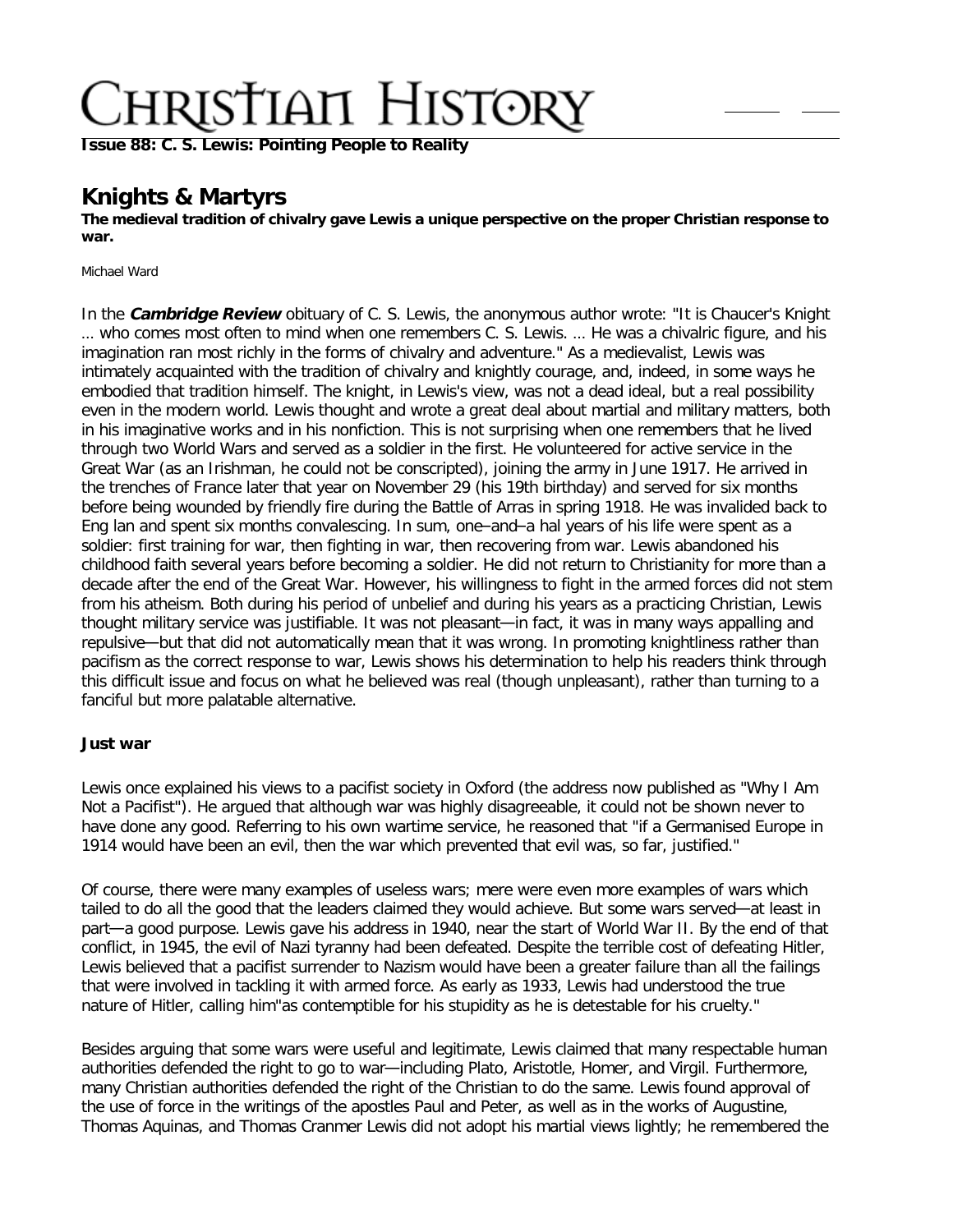trenches too well to do that. He told his pacifist audience: All that we fear from all the kinds of adversity, severally, is collected together in the life of a soldier on active service. Like sickness, it threatens pain and death. Like poverty, it threatens ill lodging, cold, heat thirst and hunger. Like slavery, it threatens toil, humiliation, injustice and arbitrary rule. Like exile, it separates you from all you love. Like the galleys, it imprisons you at close quarters with uncongenial companions. It threatens every temporal evil—every evil except dishonor…

If a given war were necessary and justifiable, Lewis thought it would be dishonorable not to serve as a soldier when called upon to do so by properly constituted civil authority.

### **The honorable knight**

Lewis's concept of honor comes largely from his understanding of medieval chivalry, a tradition he held in great respect. In his radio talks broadcast during the Second World War (later published as **Mere Christianity**), he claimed that the idea of the knight—the Christian in arms for the defence of a good cause—is one of the great Christian ideas." He promoted this ideal in various articles, such as"Private Bates,""Talking About Bicycles," and"The Necessity of Chivalry."

The place where he communicates most about the nature of martial honor **imaginatively** is in **Prince Caspian**, the second of his Chronicles of Narnia. In that story, King Peter, a brave knight and commander, determined to defeat the tyranny of the usurping King Miraz, is equally determined to abide by the rules of honoL So, when Peter and Miraz meet in single combat and Miraz trips and falls, Peter does not exploit his advantage, but waits for his enemy to rise to his feet. Peter's brother, Edmund, watching from the sidelines is impatient:

"Oh, bother, bother, bother. Need he be as gentlemanly as all that? I suppose he must. Comes of being a Knight and a High King. I suppose it is what Aslan would like."

In this crucial moment and indeed throughout **Prince Caspian**, Lewis communicates through story the same message that he presented elsewhere through rational argument, namely that warfare must observe rules and limits if it is to be justifiable. Free–for–all brutality, humiliating prisoners, targeting noncombatants, unfeasible war aims—these things are certainly not honorable military conduct.

### **On the home front**

Although Lewis did not serve in the Second World War, he did what he could to assist the British war effort. He joined the Oxford branch of the Home Guard, the local defense volunteers; he also toured Royal Air Force stations, giving talks about Christianity to airmen, most of whom had a life expectancy calculated in weeks rather than years. In his talks, Lewis would speak about taking up the cross to follow Christ and would reminisce about his own wartime experience. One chaplain who heard him speak recalled how Lewis "never showed any emotion, although I think his listeners knew instinctively that his thoughts had been hammered out in the furnace rather than stored inside a glacier."

Lewis also addressed the University of Oxford in a sermon at the University Church of St. Mary the Virgin, reminding his congregation that war—however demanding it may be—is not an absolute, that the life of the mind could and should continue despite it. This sermon, now published as "Learning in War-time," argues that war is one of the things that civilizations have to go through every now and again to preserve civilized life. War does not replace that life, but serves and rescues it. War is a means, not an end.

But perhaps the most practical thing Lewis did in his war service was to pray for his enemies, praying every night for the people he was most tempted to hate. He told his brother in a letter that Hitler, Stalin, and Mussolini were at the top of his prayer list. He wrote to another correspondent that when he prayed for Hitler and Stalin, he tried to recollect how his own cruelty might have blossomed under different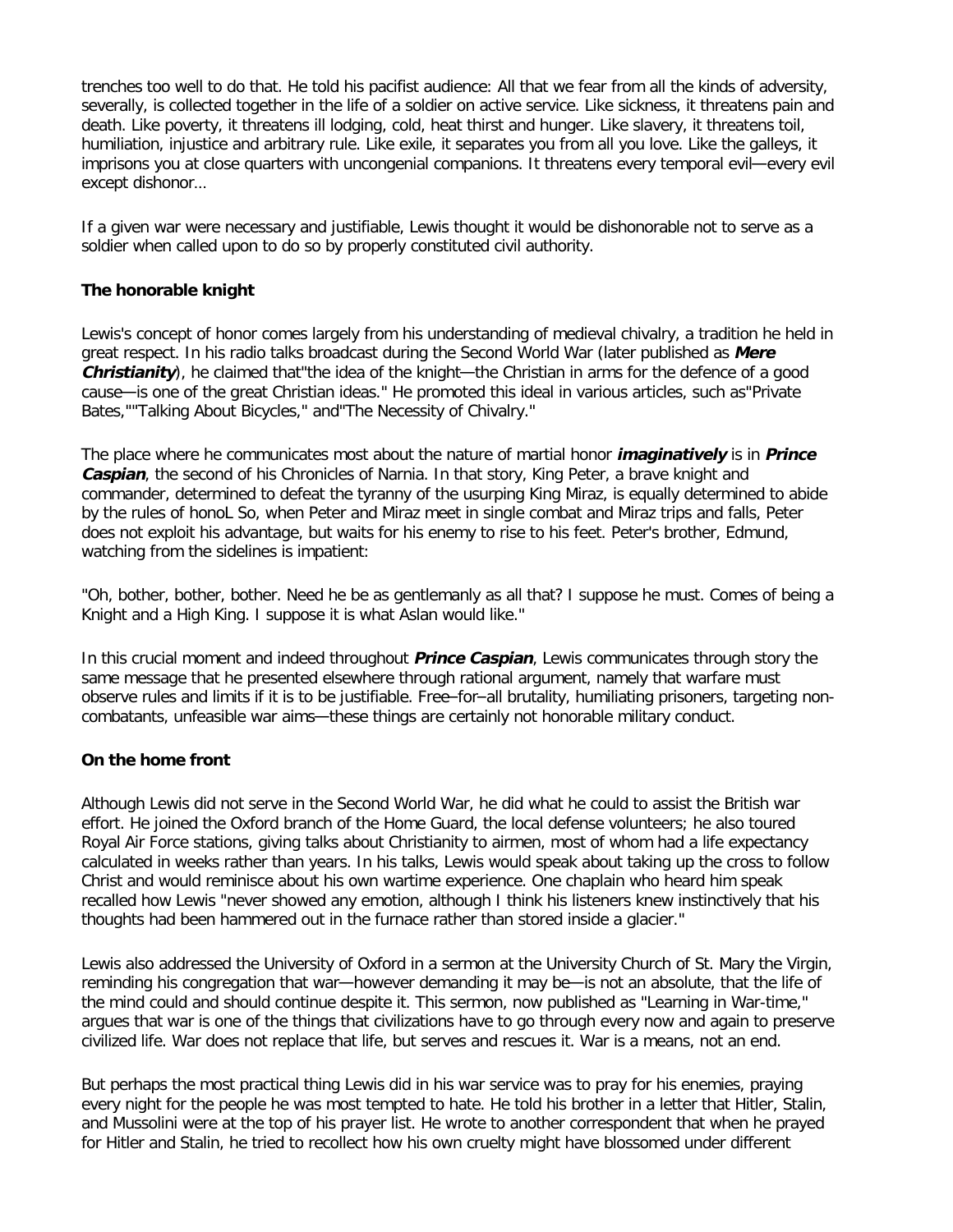conditions into something as terrible as theirs, to remember that Christ died for them as much as for him, and that, at bottom, he himself was not"so different from these ghastly creatures."

### **A higher ideal**

It was as he contemplated Christ's example that Lewis qualified his respect for the knight at arms. Although he considered the knightly ideal a high one, it was not the highest which may be why his most chivalric Namian character, the"martial mouse," Reepicheep, is gently satirized even as he is held up for our admiration. Lewis wrote in"Christianity and Culture" that"to the perfected Christian, the ideal of honor is simply a temptation. His courage has a better root and, being learned in Gethsemane, may have no honor about it. But to the man coming up from below, the ideal of knighthood may prove a schoolmaster to the ideal of martyrdom. Galahad is the son of Lancelot."

In other words, there may be shame to be endured, not just honor to be enjoyed. Christ set his face like flint in the garden of Gethsemane and endured the Cross, despising its shame (Heb. 12:2), before going to an ignominious death.

However, the martyr's death is even greater than the knight's service. Although it may sometimes be justifiable to kill your enemies, the highest wisdom, when it can be rightly and conscientiously achieved, is self-sacrifice.

The last thing to mention about Lewis's part in the British war effort was his decision to receive evacuees from among the many, many thousands of children removed from the dangers of the London bombings to the relative safety of other locations. It was their presence in his household that prompted him to begin his most famous story, the story of a kingly lion who both commands an army and sacrifices himself:"Once there were four children whose names were Peter, Susan, Edmund, and Lucy. This story is about something that happened to them when they were sent away from London during the war because of the air-raids."

The retelling of the gospel story in The Lion, the Witch, and the Wardrobe illustrates how a true king is both warrior and martyr. Of all Lewis's responses to war, it is highly fitting that this should be best known.

#### **Michael Ward is chaplain of Peterhouse, University of Cambridge. His doctorate from St. Andrews University, Scotland, examined Lewis's theological imagination and its links with medieval cosmology.**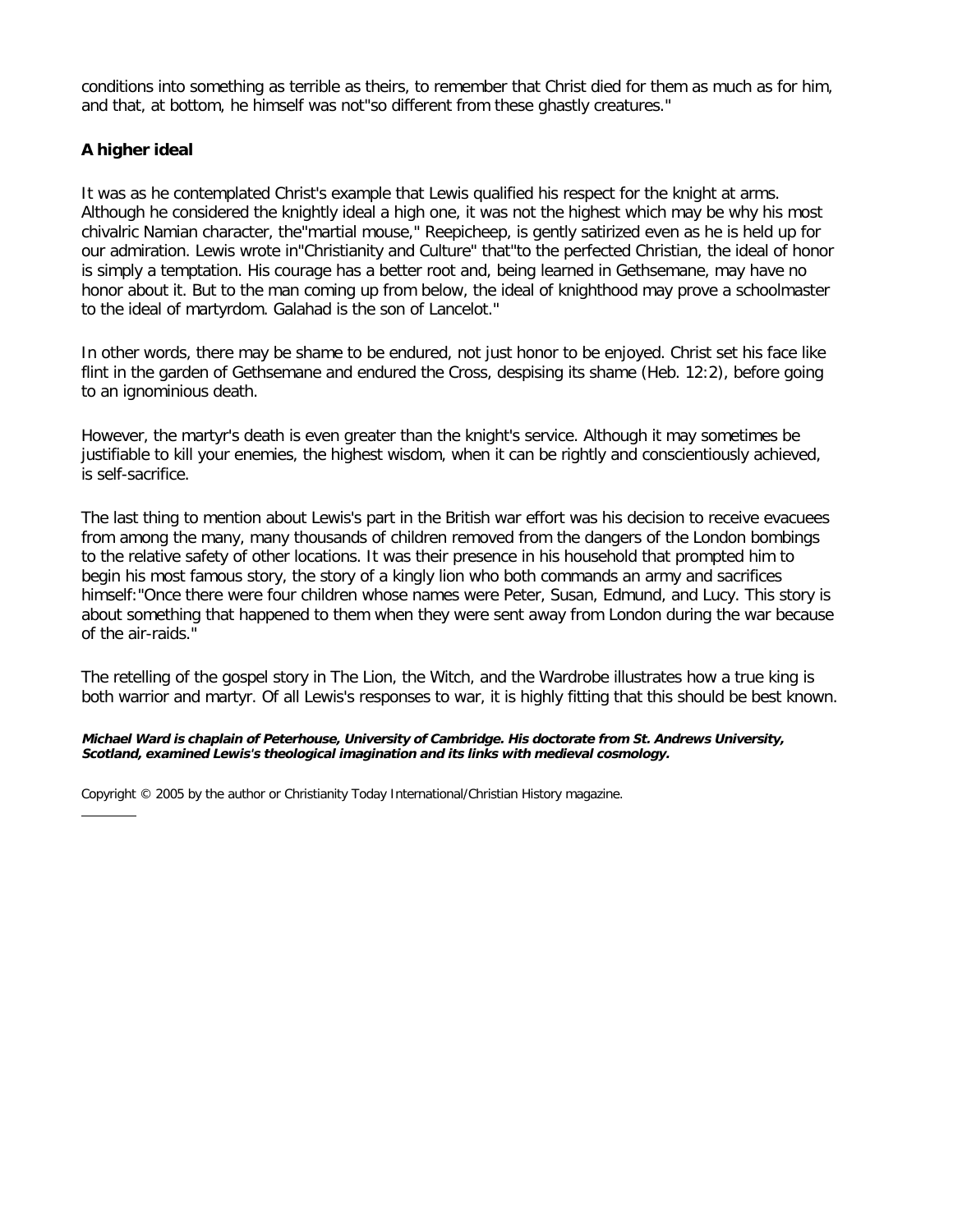**[Issue 88: C. S. Lewis: Pointing People to Reality](http://ctlstaging/ch/cdrom/collection.html?id=2868)**

## **C.S. Lewis: Christian History Timeline**

**C.S. Lewis: His Life & His Works**

**His Life**

**Nov. 29, 1898** Born in Belfast, Ireland

**1901** Queen Victoria dies

**1908** Mother Flora dies of cancer

**1911** Ceases to be a Christian while studying at Cherboug House, a preparatory school for Malvern College

**1912** The Titanic sinks

**1914-1918** World War I

**1914-1917** Studies with W. T. Kirkpatrick ("the Great Knock"); during this time he reads George MacDonald's **Phantastes**, which "baptizes" his imagination

**1917** Begins studies at University College, Oxford; meets Paddy Moore and his mother Mrs. Janie Moore; joins army and is sent to France

**1918** Wounded in action and hospitalized in London; Paddy Moore is killed in battle

**1919** Returns to University College, Oxford

**1924** Begins tutorial work at University College

**1925** Elected Fellow of Magdalen College, Oxford

**1925** G. K. Chesterton publishes **The Everlasting Man**

**1926** Meets J. R. R. Tolkien.

**1929** Confesses on his knees in his Magdalen rooms that "God is God"; father Albert dies in Belfast

**1930** Lewis and Moores move into The Kilns

**1931** Accepts truth of Christianity while riding to Whipsnade Zoo

**1932** Warren Lewis retires from the army and moves into The Kilns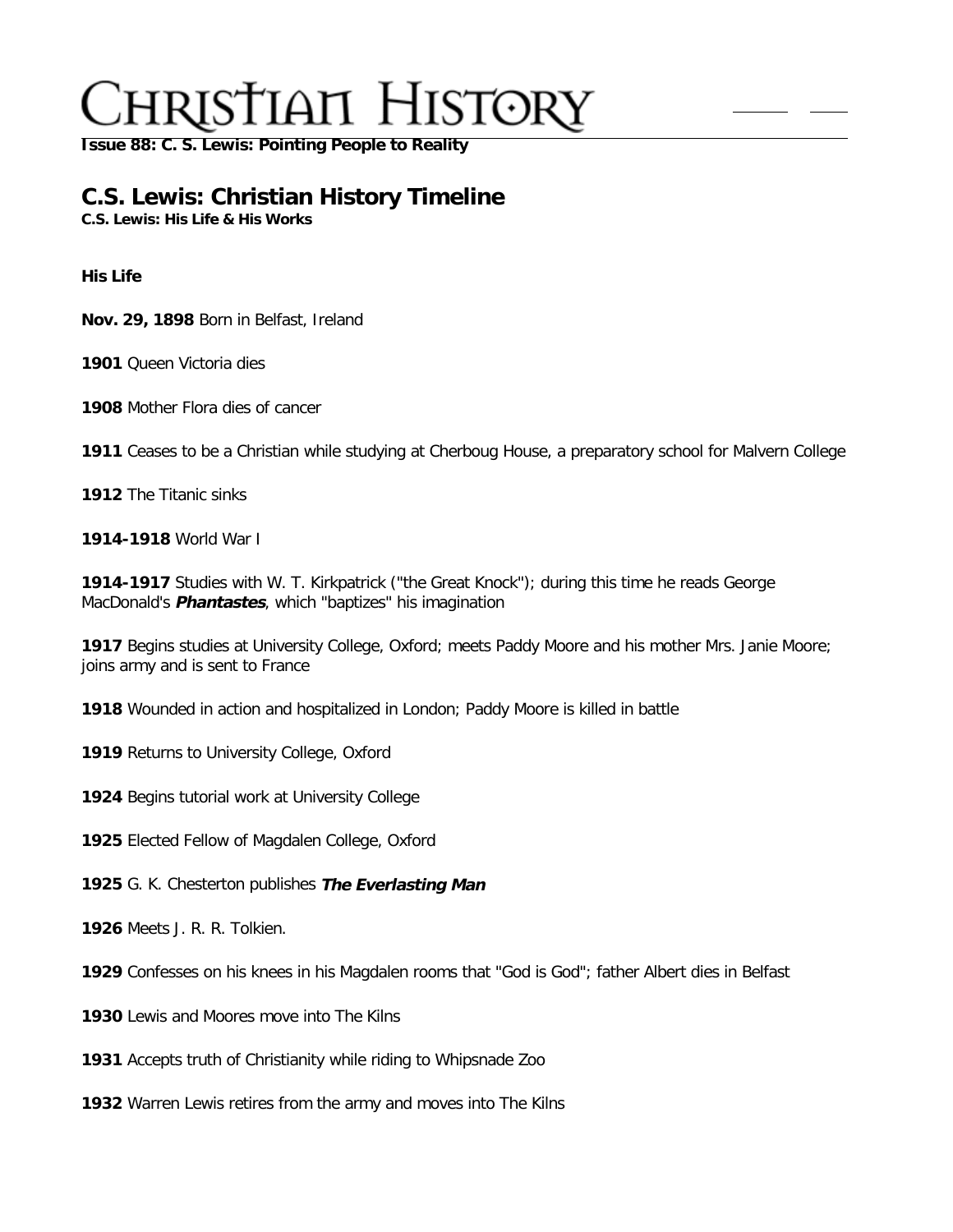Circle of friends called "the Inklings" forms

Meets Charles Williams

First evacuated children arrive at The Kilns

**1939-1945** World War II

- **1940-41** Gives lectures on Christianity for the Royal Air Force
- Preaches famous sermon "The Weight of Glory" at the church of St. Mary's in Oxford
- **1941-1944** Gives 25 talks on BBC radio; these talks will eventually become **Mere Christianity**
- First meeting of the Oxford Socratic Club
- United Nations founded
- Charles Williams dies
- Awarded honorary Doctor of Divinity by University of St. Andrews
- Featured on the cover of Time magazine
- George Orwell publishes **1984**
- Receives first letter from Joy Davidman Gresham
- Mrs. Moore dies
- Meets Joy Davidman during her trip to London
- Joy moves to England with her sons David and Douglas
- J. R. R. Tolkien publishes **The Lord of the Rings**
- Accepts Chair of Medieval and Renaissance Literature at Cambridge University
- Marries Joy in a legal ceremony
- U.S.S.R. launches "Sputnik" into orbit
- Ecclesiastical marriage at Joy's hospital bed; Joy's cancer goes into remission
- Joy dies
- **Nov. 22, 1963** Dies at The Kilns and is buried in the parish churchyard
- **Nov. 22, 1963** John F. Kennedy is assassinated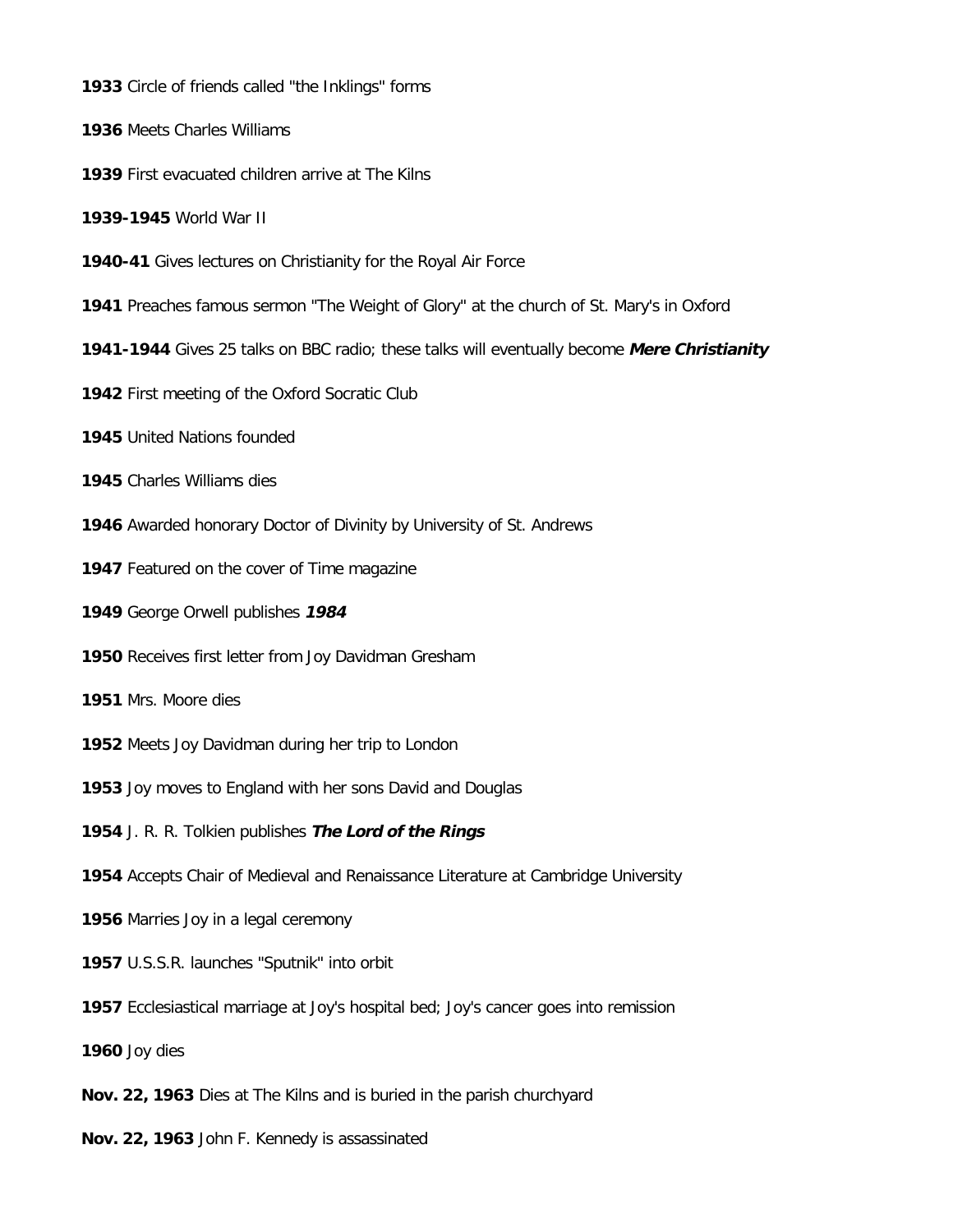Death of brother Warren Lewis

### **His Works**

- **Spirits in Bondage: A Circle of Lyrics** [under pseudonym Clive Hamilton]
- **Dymer** [under pseudonym Clive Hamilton]
- **The Pilgrim's Regress: An Allegorical Apology for Christianity, Reason and Romanticism**
- **The Allegory of Love: A Study in Medieval Tradition**
- **Out of the Silent Planet**
- **Rehabilitations and Other Essays**
- **The Personal Heresy: A Controversy** [with E. M. W. Tillyard]
- **The Problem of Pain**
- **The Screwtape Letters**
- **A Preface to 'Paradise Lost'**
- **Perelandra**
- **The Abolition of Man**
- **That Hideous Strength**
- **The Great Divorce**
- **Miracles**
- **Arthurian Torso** [poems by Charles Williams with commentary by C. S. Lewis]
- **Transposition and Other Addresses**
- **The Lion, the Witch, and the Wardrobe**
- **Prince Caspian**
- **Mere Christianity**, combining **Broadcast Talks** (1942), **Christian Behaviour** (1943), and **Beyond Personality** (1944)
- **The Voyage of the Dawn Treader**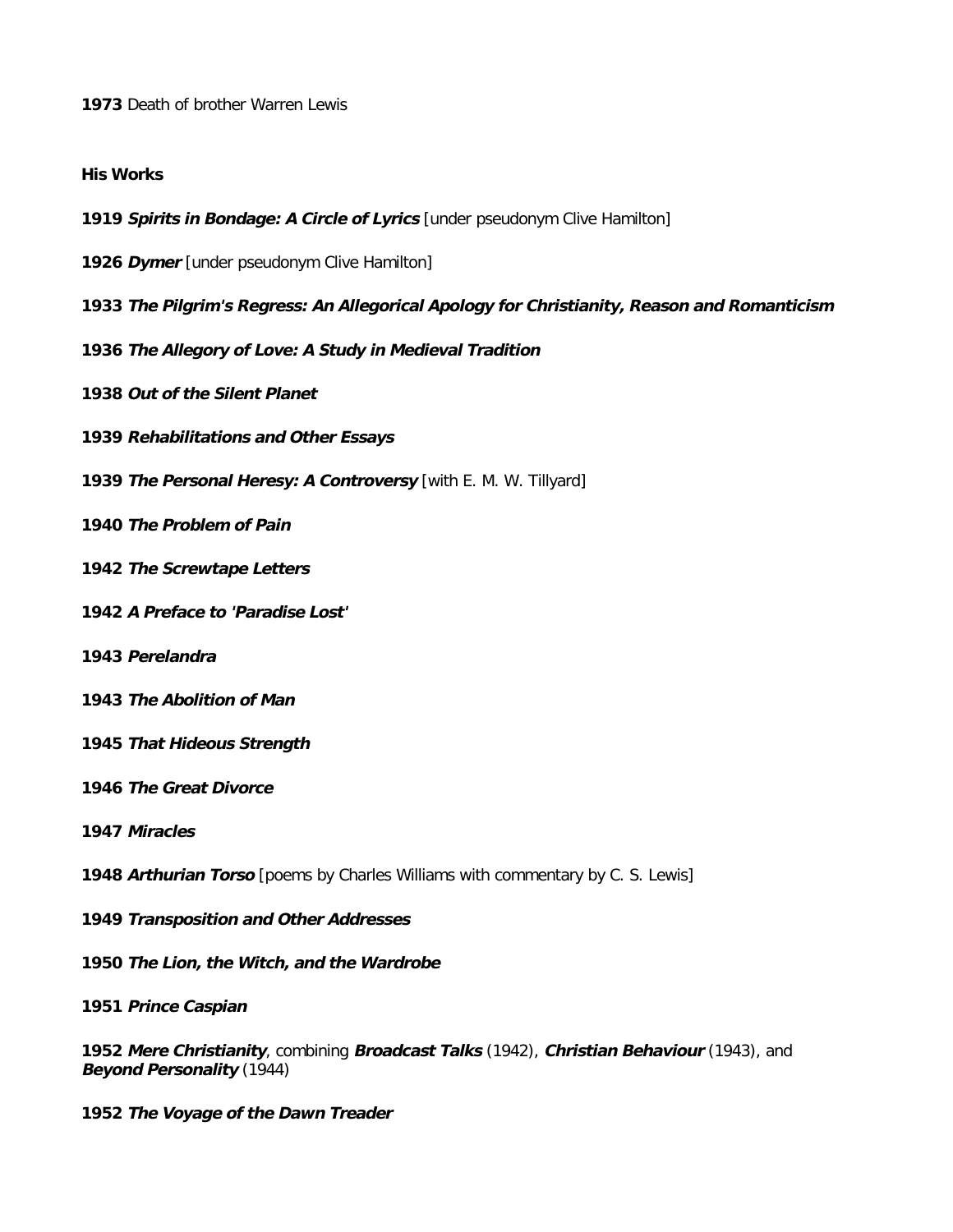**The Silver Chair**

**The Horse and His Boy**

**English Literature in the Sixteenth Century Excluding Drama**

**The Magician's Nephew**

**Surprised by Joy: The Shape of My Early Life**

**The Last Battle**

**Till We Have Faces**

**Reflections on the Psalms**

**The Four Loves**

**Studies in Words**

**The World's Last Night and Other Essays**

**A Grief Observed** [under pseudonym N. W. Clerk]

**An Experiment in Criticism**

**They Asked for a Paper: Papers and Addresses**

**Letters to Malcolm: Chiefly on Prayer**

**The Discarded Image**

**Posthumous collections include** 

**Poems** (1964), **Letters of C. S. Lewis**, ed. W. H. Lewis (1966), **Of Other Worlds** (1966), **Christian Reflections** (1967), **God in the Dock** (1970), **Fern-Seed and Elephants** (1975), **The Dark Tower and Other Stories** (1977)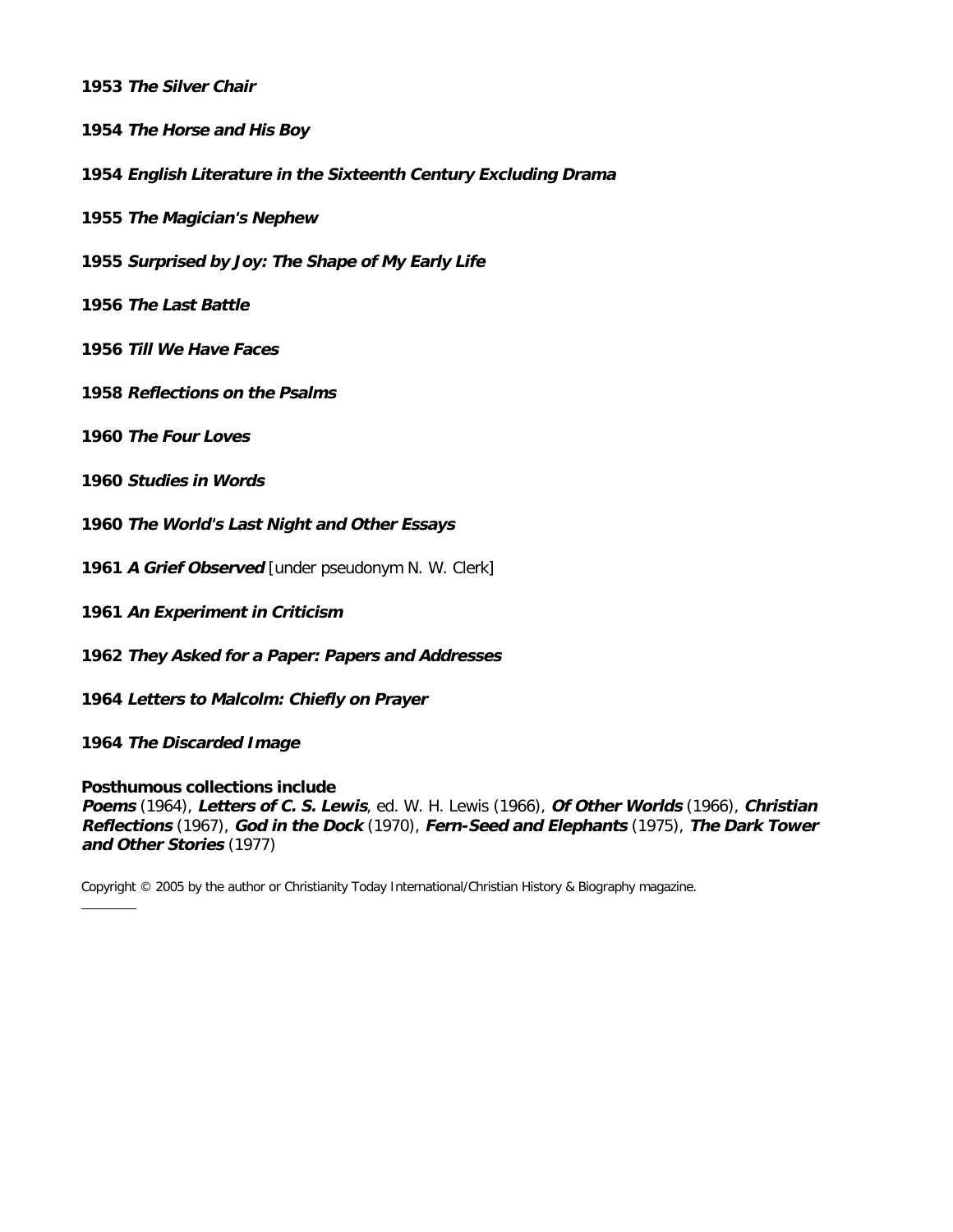**[Issue 88: C. S. Lewis: Pointing People to Reality](http://ctlstaging/ch/cdrom/collection.html?id=2868)**

## **The Postman's Knock**

**Lewis scaled a mountain of mail with wisdom, wit, and courtesy.**

Andrew Cuneo

**T**housands upon thousands of letters written in the hand of C. S. Lewis make up what is now the last original material being published under Lewis's name, much of it for the first time. Written on elegant Magdalen College letterhead (given to him by American friends), scraps of wartime economy paper (of discernibly lower grade than pre- and post-war paper), and thin sheets of typing paper (torn into thirds to get three letters out of one sheet), the letters of C. S. Lewis have accumulated into a monument of Lewis's thought, theology, and charity. One could characterize Lewis's letters as he himself characterized the letters of Charles Lamb: "You'll find his letters as good as his essays: indeed they are almost exactly the same, only more of it."

More of it indeed: At last count, the number of letters collected so far total about 3,400—and they continue to come in. Such a prolific correspondence dispels the image of the isolated bachelor Oxford don, hopelessly out of touch with his times. In fact, few professors could have been more aware of the drift of popular thought and the state of the common cultural soul.

### **Food for thought**

On a given morning, Lewis might write to his publisher, Geoffrey Bles, and haggle over the title of his latest book; he might write a tactful letter to his former pupil John Betjeman, a major poet of the day who still resented his old tutor; or he might write to the American Dr. Firor in thanks of precious wartime food that supplemented the severe British rations.

How greatly, in fact, Lewis admired his American culinary benefactors: "The arrival of that magnificent ham leaves me just not knowing what to say. If it were known that it was in my house, it would draw every housebreaker in the neighborhood more surely than would a collection of gold plate." As Lewis quipped to another generous American, "Every third meal we eat is 'on America.'"

Most letters, however, were from correspondents who wanted Lewis to address a particular theological or personal question, for Lewis had become a touchstone of modern Christian thought in the 1940s and 1950s. The following note to Mrs. Ursula Roberts, a correspondent whom he had never met, shows Lewis's typically direct style:

To Mrs. Ursula Roberts, 31 July 1954:

I am certainly unfit to advise anyone else on the devotional life. My own rules are 1. To make sure that, wherever else they may be placed, the main prayers should not be put "last thing at night." 2. To avoid introspection in prayer—I mean not to watch one's own mind to see if it is in the right frame, but always to turn the attention outwards to God. 3. Never, never to try to generate an emotion by will power. 4. To pray without words [that is, silently] when I am able, but to fall back on words when tired or otherwise below par. With renewed thanks. Perhaps you will sometimes pray for me?

All the hallmarks are there, in a form as condensed as a great moralist could make them: mature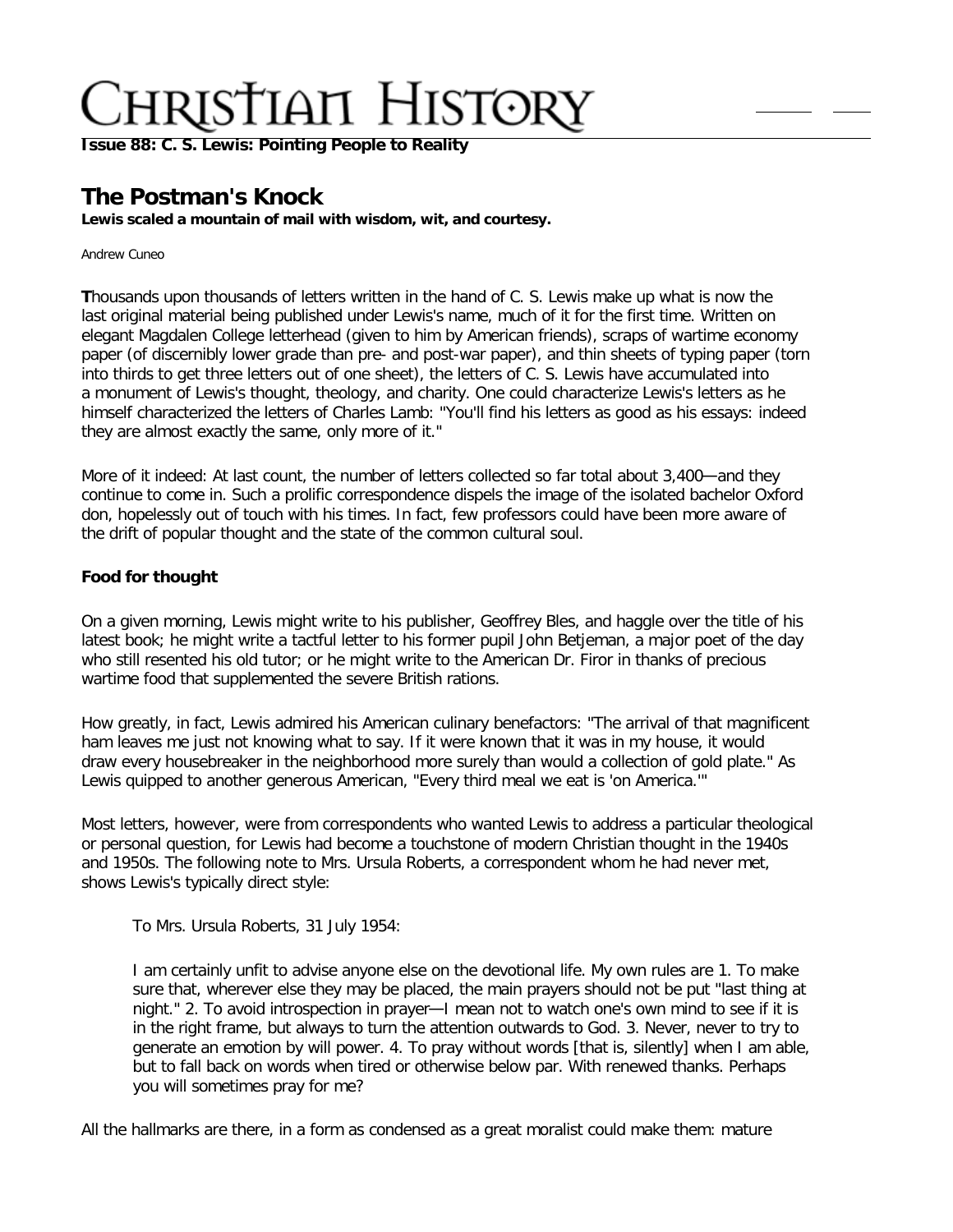theology, practical advice, and simplicity of language.

Alongside the stream of popular inquiries were manuscripts from aspiring poets and novelists (some of whom sent entire works unsolicited) and the usual business correspondence of an academic with other academic friends he rarely saw. ("One's real friends are precisely the people one never gets time to write to," he notes to Dorothy Sayers.)

Sifting through the stack of mail each morning called forth a peculiar versatility in Lewis: He had to turn from matters literary to theological to pastoral in a succession of minutes. One can understand, then, Lewis's picture of the ideal life in **Surprised by Joy**, where he describes a day with "almost no mail" when he would "never dread the postman's knock."

If this sounds like an exaggeration, it is worth remembering that this picture emerges from at least two hours of answering letters a day for approximately twenty years. If Lewis took a holiday, it only compounded matters upon return. He wrote a remarkable number on Christmas Day itself—and they were not only Christmas cards.

### **Drudgery and drollery**

From a strictly stylistic perspective, what a forge for Lewis's habitually clear expression this daily ritual must have been. To descend from a letter to T. S. Eliot down to a humble London convert and back up to Dorothy Sayers required intense modulation of tone and complexity. In all of Lewis's letters, high or low, the English is translucent, and when he chose to write in French, Anglo-Saxon, Greek, or Latin, no shine is lost.

The hammer of such a routine can be noticed particularly in the successful books where Lewis simply adopts the letter as his literary form: **The Screwtape Letters** and **Letters to Malcolm: Chiefly on Prayer**. Something of Lewis's mind worked to the rhythm of the short burst of a letter, with its balanced phrases, its one-off chance to communicate Christian truth in nearly axiomatic sentences.

Lewis did have a devoted secretary, fortunately, to help him with the burden of daily mail. A great deal of the writing was a joint endeavor, in which Major Warren Lewis would type (hunt-and-peck method with two fingers) a full response or simply take down a dictation from his brother. Many letters, in fact —especially those treating current political events—Warren wrote himself and signed "C. S. Lewis."

Drudgery also gave way to drollery at points. "An anonymous postcard," recalled Lewis in 1958, "tells me that I ought to be flogged at the cart's tail for professing to believe in the Virgin Birth. … An unknown American writes to ask me whether Elijah's fiery chariot was really a Flying Saucer. I encounter Theosophists, British Israelites, Spiritualists, [and] Pantheists." One writer even wished to know whether Lewis had traveled to Mars and Venus—a journey that would have been a notable feat for the late 1930s.

### **The virtue of courtesy**

Given that Lewis met what Chaucer terms "God's Plenty" through the post, the question remains: Why would he answer, as he did, every correspondent? Doubtless, Lewis saw his salvation being worked out through relationships, and, from a steady caretaking of Mrs. Moore at the Kilns to the steady correspondence with the faceless thousands, Lewis demonstrated by action what transpires when one human being treats another with attention. Lewis gave theological and intellectual advice through his letters; perhaps more importantly, he also gave his time—generously.

Admirers and detractors almost invariably overlook this virtue of **courtesy** in Lewis, even though a host of his contemporaries attest to it. Lewis **chose** to answer all his correspondents, and that deliberate act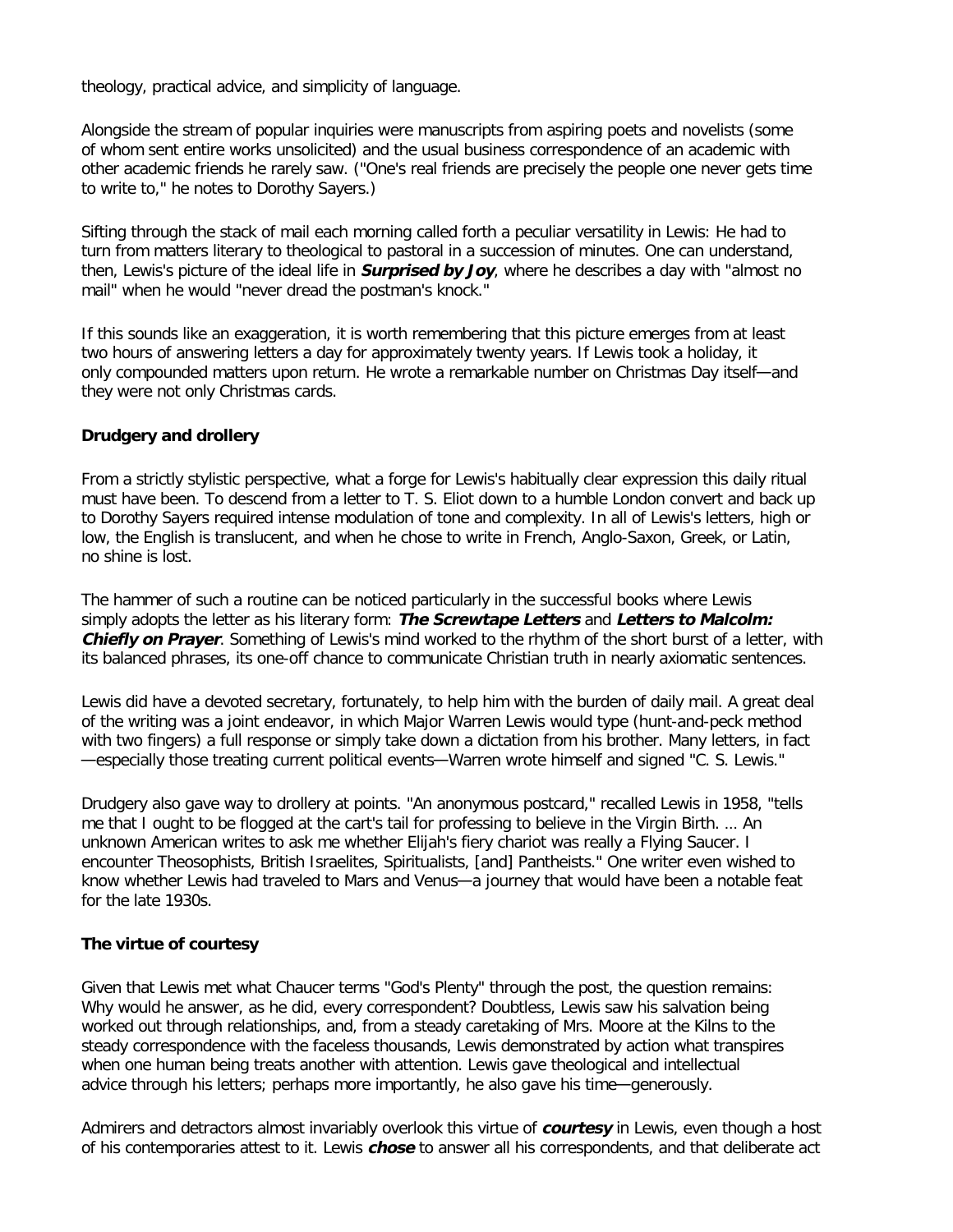of the will, repeated and sustained, points to a man who, like the Apostle Paul, would write to the church around the world. For C. S. Lewis knew a great deal more people than the Inklings and his male Oxford and Cambridge colleagues. He knew and cared for women, for the evangelical leaders and laity of his day, for the poor, and for the ordinary Briton who valued his intellectual clarity. In the thousands of letters still being masterfully edited for publication by Walter Hooper, how often the Magdalen don's dip pen ends with the short, perfect, and courteous, "Yours, C. S. Lewis."

### **Andrew Cuneo is assistant professor of English at Hillsdale College in Michigan.**

### **Meeting children as equals**

"Perhaps … you will sometimes say a prayer for me?"

**B**y his own admission, C. S. Lewis was shy around children. Perhaps, in part, this was the result of circumstances: For most of his life he was a bachelor (not marrying until he was in his late fifties when his two stepsons were almost teenagers). In spite of limited contact and his own natural reserve, Lewis was nonetheless a caring godfather to the young children of several friends—including Lucy Barfield to whom he dedicated The Lion, the Witch, and the Wardrobe. But even in these instances, his most comfortable connection was usually via the written word.

We see this demonstrated in a letter to his goddaughter Sarah. After explaining why domestic responsibilities will prevent him from being present at her confirmation, Lewis confesses: "If I had come and we had met, I am afraid you might have found me very shy and dull. (By the way, always remember that old people can be quite as shy with young people as young people can be with old. This explains to you what must seem the idiotic way in which so many grown-ups talk to you)."

However, in this same letter to Sarah, Lewis goes on to give warm and practical advice about taking her first communion. Though he might have felt hesitant about his ability to relate to his goddaughter in person, Lewis was careful not to neglect his role as spiritual mentor in her life. But just as significantly, the advice that he gives to Sarah is counsel he could as easily have given to an adult. In other words, in spite of his natural reserve with children, Lewis still met them "face to face" as equals. It is this genuine connection that enabled him to write so effectively for children—whether in creating his seven Narnian tales or in answering a single letter from one of his young readers. Indeed, evidence of this respectful understanding can be found scattered throughout his letters to children.

For example, Lewis responded thoughtfully and without a trace of condescension to the many literary questions of his youthful correspondents, offering helpful insights such as, "A strict allegory is like a puzzle with a solution: a great romance is like a flower you can't quite place." Or, "Of course you're right about the Narnian books being better than the tracts; at least, in the way a picture is better than a map."

He often wrote humorously of his shared love for animals: "Reepicheep in your coloured picture has just the right perky, cheeky expression. I love real mice. There are lots in my rooms at College but I have never set a trap. When I sit up late working they poke their heads out from behind the curtains just as if they were saying, 'Hi! Time for you to go to bed. We want to come out and play.'"

Many of his letters include thoughtful words on spiritual matters: "Yes, people do find it hard to keep on feeling as if you believed in the next life: but then it is just as hard to keep on feeling as if you believed you were going to be nothing after death. I know this because in the old days before I was a Christian I used to try."

And there is always evidence of an honest concern for the individual child: "It makes me, I think, more humble than proud to know that Aslan has allowed me to be the means of making Him more real to you. … Perhaps, in return, you will sometimes say a prayer for me?"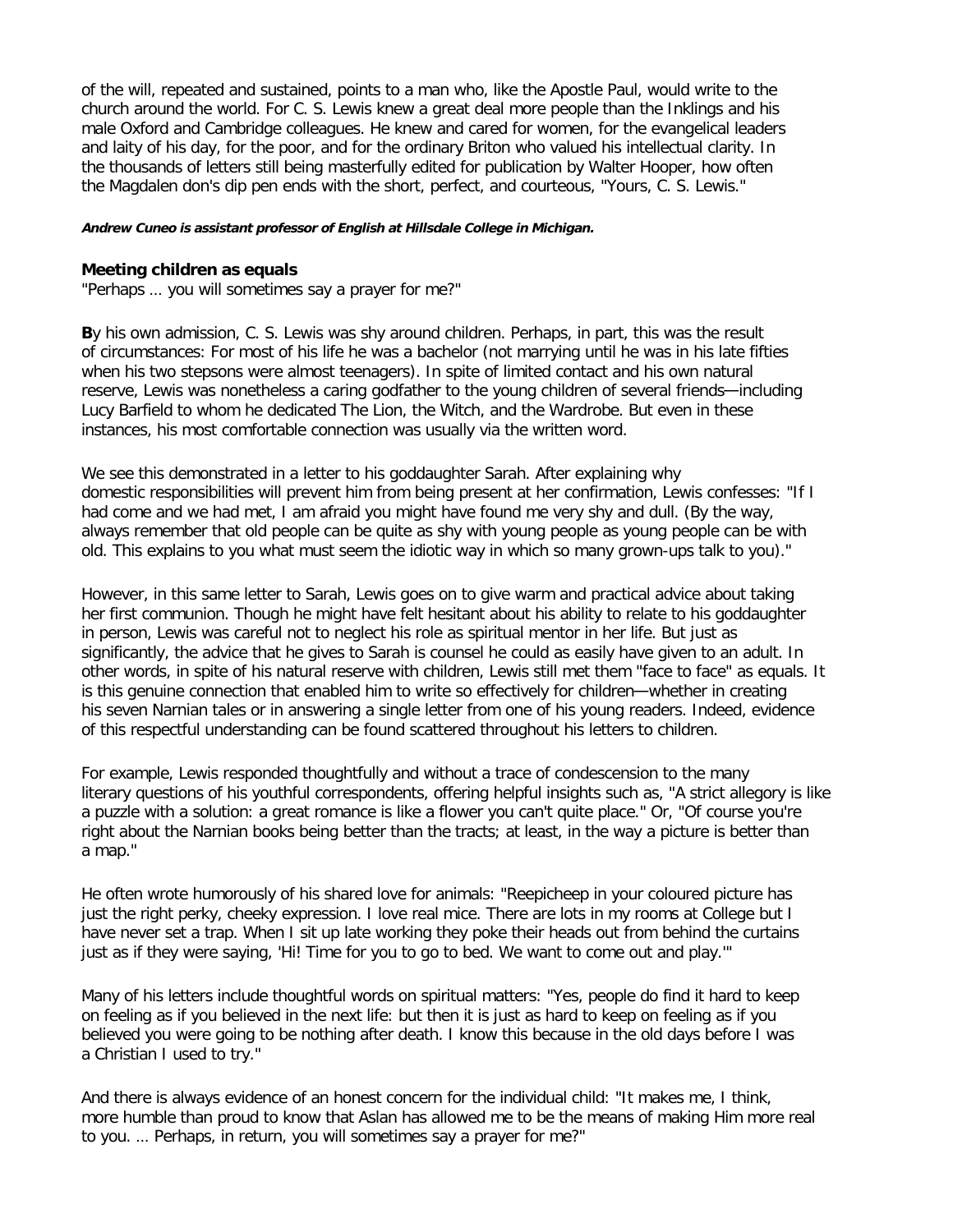In one of his last letters to a young correspondent, written less than a month before his own death, C. S. Lewis penned these words, words that speak poignantly to each one of us, both child and adult no matter what our actual age: "If you continue to love Jesus, nothing much can go wrong with you, and I hope you may always do so."

### **Marjorie Lamp Mead is associate director of the Marion E. Wade Center and co-editor o[f C. S. Lewis: Letters](http://www.amazon.com/exec/obidos/ASIN/0684823721/christianitytoda)  [to Children](http://www.amazon.com/exec/obidos/ASIN/0684823721/christianitytoda) (Simon & Schuster, 1995).**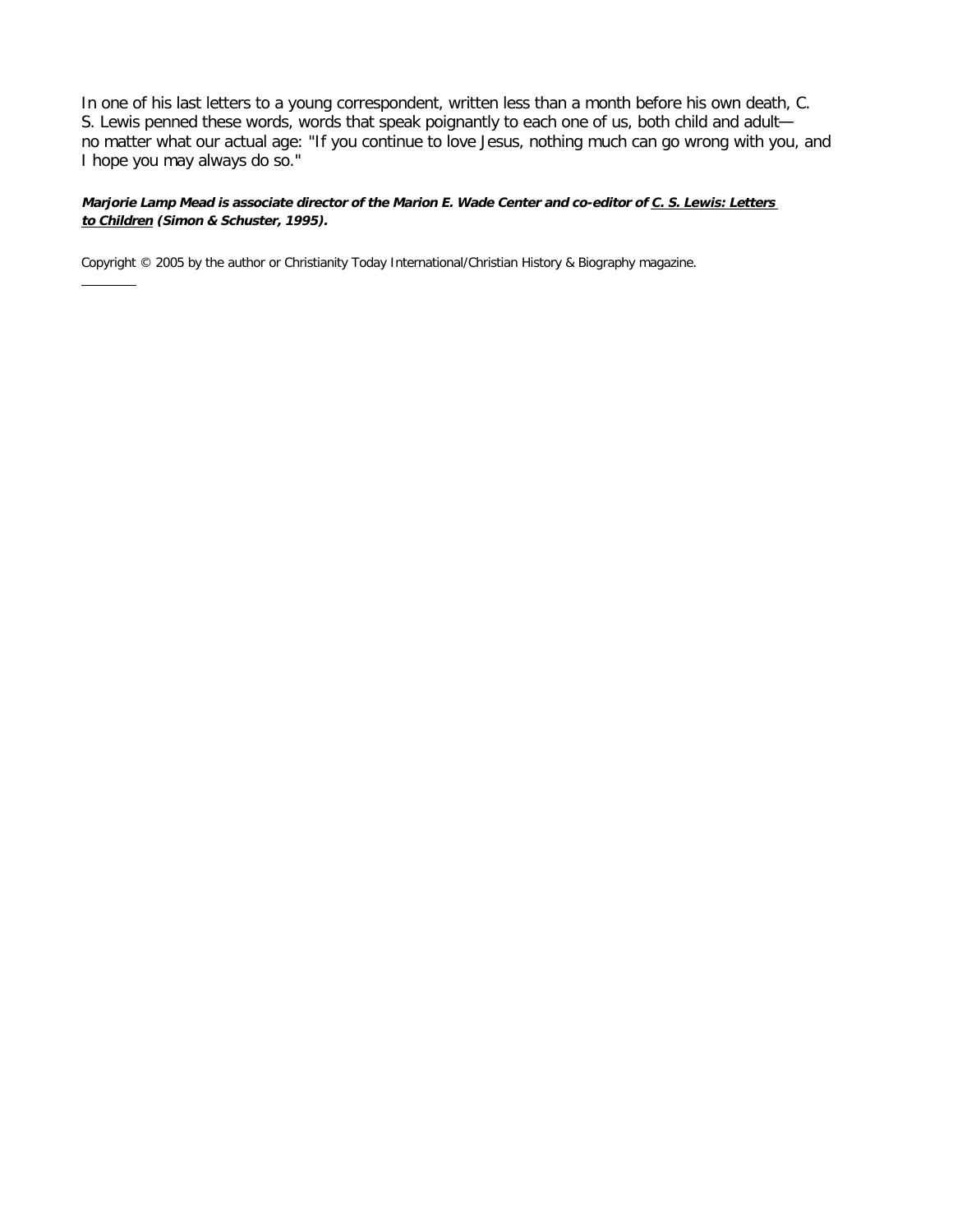**[Issue 88: C. S. Lewis: Pointing People to Reality](http://ctlstaging/ch/cdrom/collection.html?id=2868)**

## **The Way of Friendship**

**What an Oxford don learned in the "school of virtue."**

Colin Duriez

"**Y**ou modify one another's thought; out of this perpetual dog-fight a community of mind and a deep affection emerge." That is what C. S. Lewis said about his enduring friendship with Owen Barfield, who greatly influenced his bedrock views on imagination and myth.

C. S. Lewis's writings often concern friendship and even more often are shaped by his friendships. Characteristically, his writings, from the Chronicles of Narnia to his scholarly **The Discarded Image** (on the medieval picture of the world), seek to rehabilitate values and virtues once known and lived out in what he called the Old West. He saw this as a civilization and consciousness increasingly lost to us since an unprecedented fracture that occurred, he speculated, early in the 19th century. Loss of these old virtues and values, he famously argued in his essay, **The Abolition of Man**, put the very future of our humanity in jeopardy. One of the central values he sought to rehabilitate, both in his fiction and in his nonfiction, was that of friendship. In his life, his friendships played a dramatic role, shaping and coloring his years.

Lewis took a classical and Judeo-Christian view of friendship, seeing it as "the school of virtue." Properly lived out, friendship could open one's eyes to previously unseen aspects of reality. In our modern times in the new, post-Christian West and its sphere of influence—friendship can function in a restorative way, bringing us back into contact with lost reality. The friend who follows the proper character of friendship, with its inner laws, can be very like the traveler in John Bunyan's **The Pilgrim's Progress**, a book deeply important to Lewis. The pilgrim has to face dangers and tribulations, finding that "shortcuts" are anything but. Bunyan writes, "Some also have wished that the nearest way to their father's house were here, that they might be troubled no more with either hills or mountains to go over, but the way is the way, and there is an end."

### **A shared vision**

Lewis's belief in the restorative and perception-changing nature of friendship is revealed particularly well in comments he made about two friends, Hamilton Jenkin and his Ulster friend Arthur Greeves.

In **Surprised by Joy** he reports, "The first lifelong friend I made at Oxford was A. K. Hamilton Jenkin, since known for his books on Cornwall. He continued (what Arthur had begun) my education as a seeing, listening, smelling, receptive creature. Arthur had his preference for the Homely. But Jenkin seemed able to enjoy everything; even ugliness. I learned from him that we should attempt a total surrender to whatever atmosphere was offering itself at the moment; in a squalid town to seek out those very places where its squalor rose to grimness and almost grandeur, on a dismal day to find the most dismal and dripping wood, on a windy day to seek the windiest ridge." Jenkin exhibited "a serious, yet gleeful, determination to rub one's nose in the very quiddity of each thing, to rejoice in its being (so magnificently) what it was."

In Lewis's science fiction novel **That Hideous Strength** (1945), two characters become friends through a shared vision of the "quiddity" or thereness of things. Like Lewis and Jenkin, the fictional Arthur and Camilla Denniston like weather of all descriptions. Jane, a central character in the story, is surprised to discover this when she is invited on a picnic with them on a foggy autumn day. Arthur explains: "That's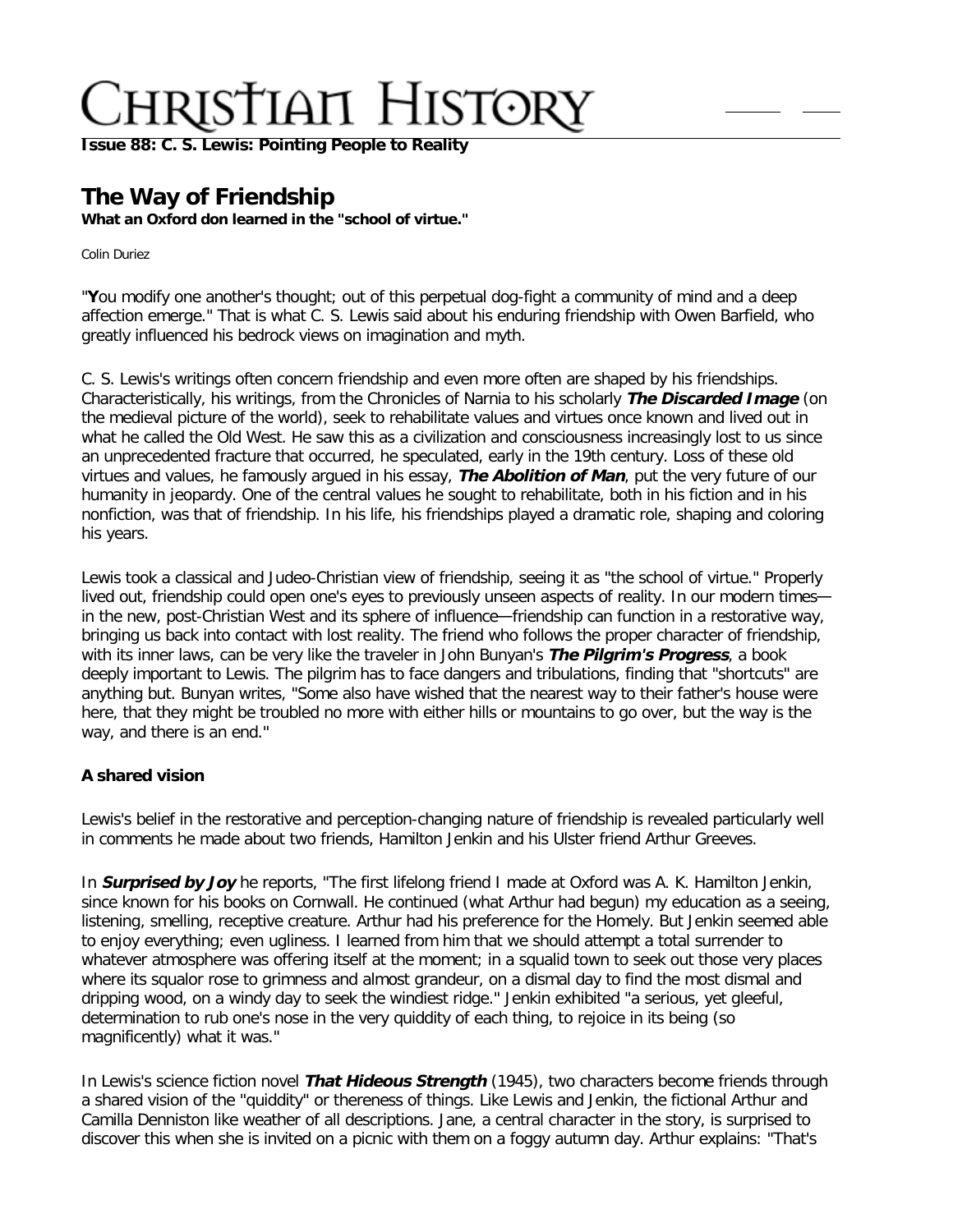why Camilla and I got married. ... We both like Weather. It's a useful taste if one lives in England."

Rather like the texts of literature, a friend provides another vantage point from which to view the world. For Lewis, his different friends opened up reality in varying ways. Owen Barfield, for instance, was very different from Arthur Greeves, who had revealed to Lewis he was not alone in the world. Though Barfield shared with Lewis a view of what was important, and asked strikingly similar questions, the conclusions he came to usually differed radically from those of Lewis. Throughout the 1920s, the two had waged what Lewis called a "Great War," a long dispute over the kind of knowledge that imagination can give. As Lewis put it, it was as if Barfield spoke his language but mispronounced it.

Lewis's friendship with J. R. R. Tolkien, like that with Barfield, was based upon irreducible differences as well as likenesses. [[See Issue 78: J. R. R. Tolkien](http://www.christianitytoday.com/ch/2003/002/).] Initially, the two were drawn together by a love of myth, fairytale, and saga, a bond that deepened when Lewis became a Christian. There were emerging differences of temperament, churchmanship, and storytelling style, however, which strained yet enriched the friendship.

### **Guests at a common feast**

Furthermore, in Lewis's group of friends, the process of opening up reality was richly interactive, a constantly moving play of light. He memorably expresses this in his chapter on friendship in **The Four Loves**. In the following excerpt, "Ronald" is Tolkien and "Charles" is Charles Williams. Both of them, along with Barfield, were members of the Inklings, a group of literary friends surrounding Lewis in Oxford.

"In each of my friends there is something that only some other friend can fully bring out," Lewis wrote. "By myself I am not large enough to call the whole man into activity; I want other lights than my own to show all his facets. Now that Charles is dead, I shall never again see Ronald's reaction to a specifically Caroline joke. Far from having more of Ronald, having him 'to myself' now that Charles is away, I have less of Ronald. Hence true Friendship is the least jealous of loves. Two friends delight to be joined by a third, and three by a fourth … each bringing out all that is best, wisest, or funniest in all the others."

Ultimately, for Lewis, a group of Christian friends is participating in a feast in which God "has spread the board and it is He who has chosen the guests."

**Colin Duriez lives in the English Lake District and is the author of a number of books on Lewis, including [Tolkien and](http://www.christianbook.com/Christian/Books/product/?item_no=680262&p=1006325) [C.S. Lewis: The Gift of Friendship](http://www.christianbook.com/Christian/Books/product/?item_no=680262&p=1006325) (Paulist Press, 2003).**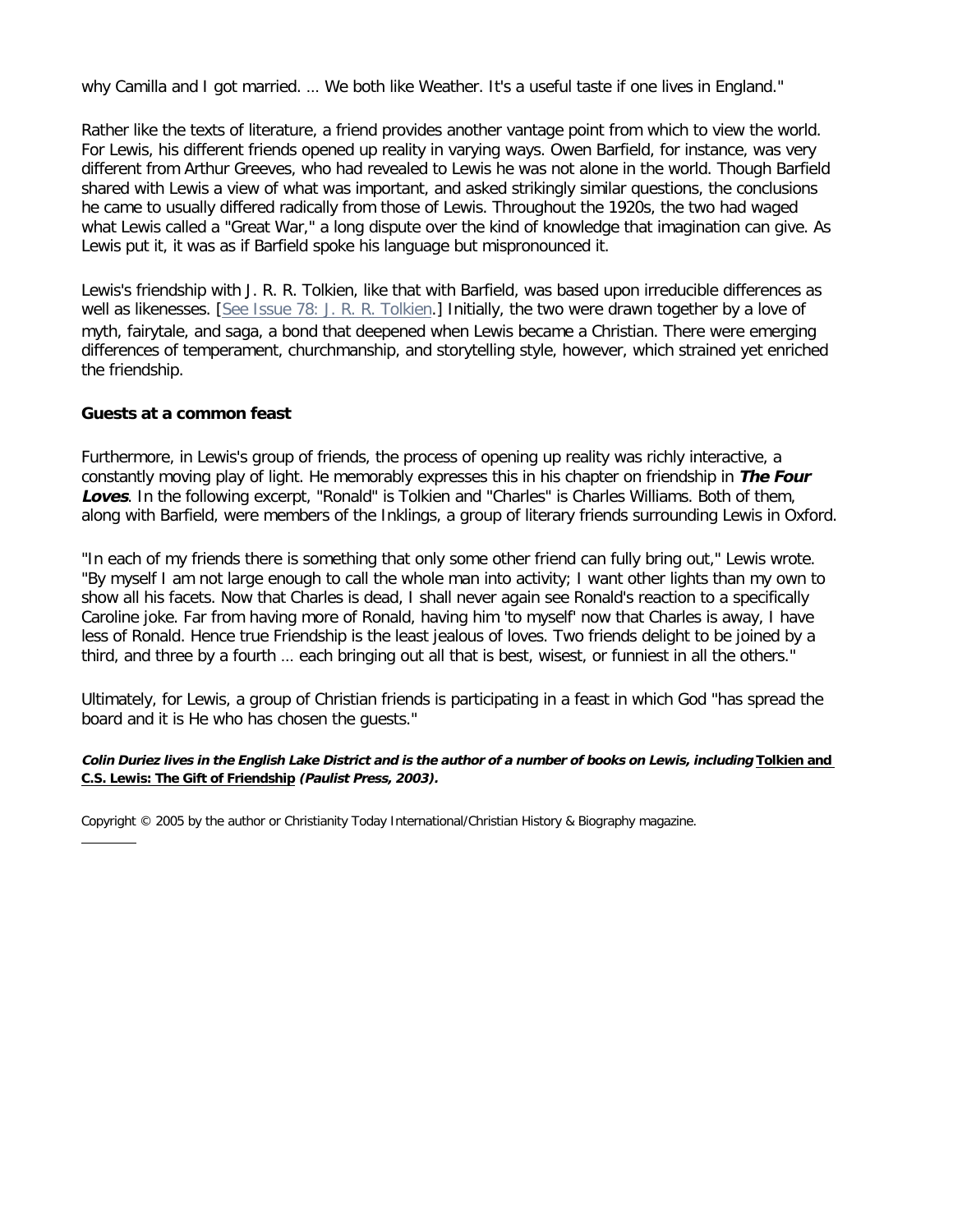**[Issue 88: C. S. Lewis: Pointing People to Reality](http://ctlstaging/ch/cdrom/collection.html?id=2868)**

## **The Great Iconoclast**

**Lewis had always believed that God shatters our images. But the death of his wife put his faith to the ultimate test.**

Jerry Root and Jennifer Trafton

**D**uring the 1952 Christmas season, C. S. Lewis invited Joy Davidman Gresham—an American with whom he had corresponded for over two years-to spend the holidays at his home, The Kilns. Joy asked Lewis to autograph her copy of his book, **The Great Divorce**. He wrote, "There are three images in my mind which I must continually forsake and replace by better ones: the false image of God, the false image of my neighbours, and the false image of myself. C. S. Lewis 30 December 1952 (from an unwritten chapter on Iconoclasm)."

Though the planned chapter was never written, this simple inscription captures an idea central to Lewis's life and work: the idea that reality is iconoclastic—it breaks images or idols. An image of God (or of another person, or oneself) formed after reading a book, hearing a lecture or sermon, or having a conversation with a friend may temporarily give greater clarity of thought. But if it is held too tightly, it becomes an idol that must be broken in order to allow a better image to take its place. One might say that Lewis's entire relationship with the woman who eventually became his wife was encapsulated in the words he wrote on that December day.

### **Surprised by Joy**

It was a story no one could have predicted. Lewis first came to know Joy through her fan letters. They met in person at Oxford's East Gate Hotel in September 1952. Lewis was a 55-year-old scholar and confirmed bachelor. Joy was a 37-year-old ex-Communist Jew from Brooklyn, a recent Christian convert, and a poet whose marriage to writer Bill Gresham was foundering on the rocks. As Joy went through a divorce, moved to England with her two sons, and was diagnosed with cancer, the unlikely romance that blossomed between her and Lewis shocked everyone.

Lewis married Joy secretly in the Oxford registry office in 1956 to keep her from being deported back to the U. S. The next year, he married her again "for real" in a religious ceremony at what was thought to be her deathbed. But once more, reality shattered expectations: Joy's cancer went into remission, and the two enjoyed three very happy years together. Her sharp wit and intelligence matched his own, and she had a deep influence on Lewis's own favorite of all his books, **Till We Have Faces**, as well as **The Four Loves**. Whether she was managing the finances, sharing his love for poetry, or patrolling the woods behind The Kilns with a shotgun to keep away amorous trespassers, Joy turned upside-down the aging scholar's bachelor existence. Lewis remarked to his friend Neville Coghill, "I never expected to have, in my sixties, the happiness that passed me by in my twenties."

Such happiness did not last, however. Joy's cancer returned with a vengeance and took her life on July 13, 1960. Like any bereaved husband, Lewis plunged into grief, even asking whether God was a good God or a "Cosmic Sadist." He weathered his own dark night of the soul by analyzing his suffering in a poignant little book called **A Grief Observed**, published under the pseudonym N. W. Clerk in 1961.

### **Severe Mercy**

Over the course of his intellectual pilgrimage, Lewis's realism had led him to a robust form of Christianity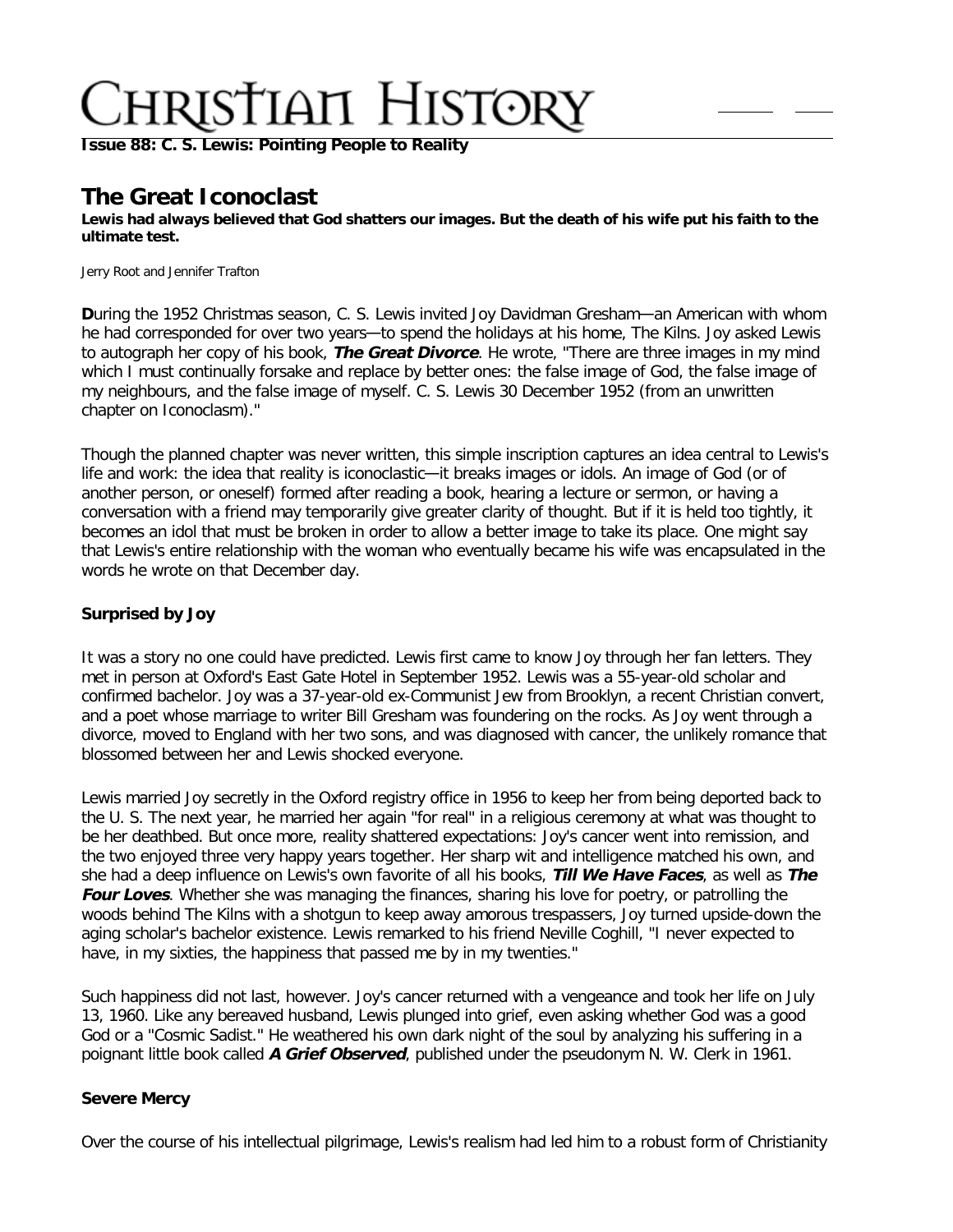that held up under life's stormy weather. He had always insisted on facing up to The Way the World Is, rather than settling for the way he thought it was or wanted it to be.

In the book that established his academic reputation, **The Allegory of Love**, he argued, "The universe is a battlefield in which Change and Permanence contend." Throughout all of the changes in life, the **temporarily** real fades, and what we are left with is the **eternally** real. He wrote in **Surprised by Joy** that God in his mercy kicks out the walls of the temples we build for him because he wants to give us more of himself—that God "cares only for temples building and not for temples built." Before Lewis met Joy, he had been corresponding with his former student Sheldon Vanauken after the death of Vanauken's wife, Davy. In one letter he gently suggested that Vanauken had had a flawed and idealized view of love—and that "you've been given a severe mercy" (from which came the title of Vanauken's book **A Severe Mercy**).

With Joy's death, these beliefs went head to head with raw experience. The ideas in **A Grief Observed** were no different from those expressed in his earlier books, but this time they were accompanied by the "ouch" of profound personal pain as Lewis's own temples were kicked apart.

Loving Joy (whom he called "H." in the book) had been a continual exercise in shedding false ideals in favor of a real, unpredictable, flesh-and-blood woman. "All reality is iconoclastic," he wrote. "The earthly beloved, even in this life, incessantly triumphs over your mere idea of her." Joy was always pulling him up short "so unexpectedly, by being so thoroughly herself and not me."

Just as his image of Joy had been incomplete, he realized, so had his image of God: "My idea of God is not a divine idea. It has to be shattered time after time. He shatters it himself. He is the great iconoclast. Could we not almost say that this shattering is one of the marks of His presence?"

In words reminiscent of those he had written in Joy's copy of **The Great Divorce** years before, he reasserted his desire to reach beyond his changing perceptions and feelings in order to find what was eternally real: "Not my idea of God, but God. Not my idea of H., but H. Yes, and also not my idea of my neighbor, but my neighbor."

### **The Journey Continues**

Many people who have seen the movie **Shadowlands** have wondered what happened to Lewis's faith after the shattering effect of loss. One can already see in **A Grief Observed** the rebuilding taking place. Pain did not make him bitter or despairing; it caused him to turn up the volume on themes he'd been talking about for decades.

Just before his own death, Lewis wrote **Letters to Malcolm: Chiefly on Prayer** (published posthumously). It was a practical, conversational outpouring of thoughts on devotional life to an imaginary correspondent—a book marked by the humility of one who knew from hard experience that, while God is absolute and unchanging, his own understanding of God's ways was not.

Here again, Lewis reminded readers that reality is iconoclastic. But what was earlier an expression of intellectual searching or emotional agony now became a call to worship: "God must continually work as the iconoclast. Every idea of Him we form He must in mercy shatter. The most blessed result of prayer would be to rise thinking, 'But I never knew before. I never dreamed …'" God can offer no gift to his creatures greater than the gift of himself. Whether through the mind's quest or the heart's sacrifice, Lewis believed that the Christian journey must always lead "further up and further in."

**Jerry Root is assistant professor of evangelism and associate director of the Institute of Stategic Evangelism at Wheaton College in Wheaton, Illinois. Jennifer Trafton is managing editor of Christian History & Biography.**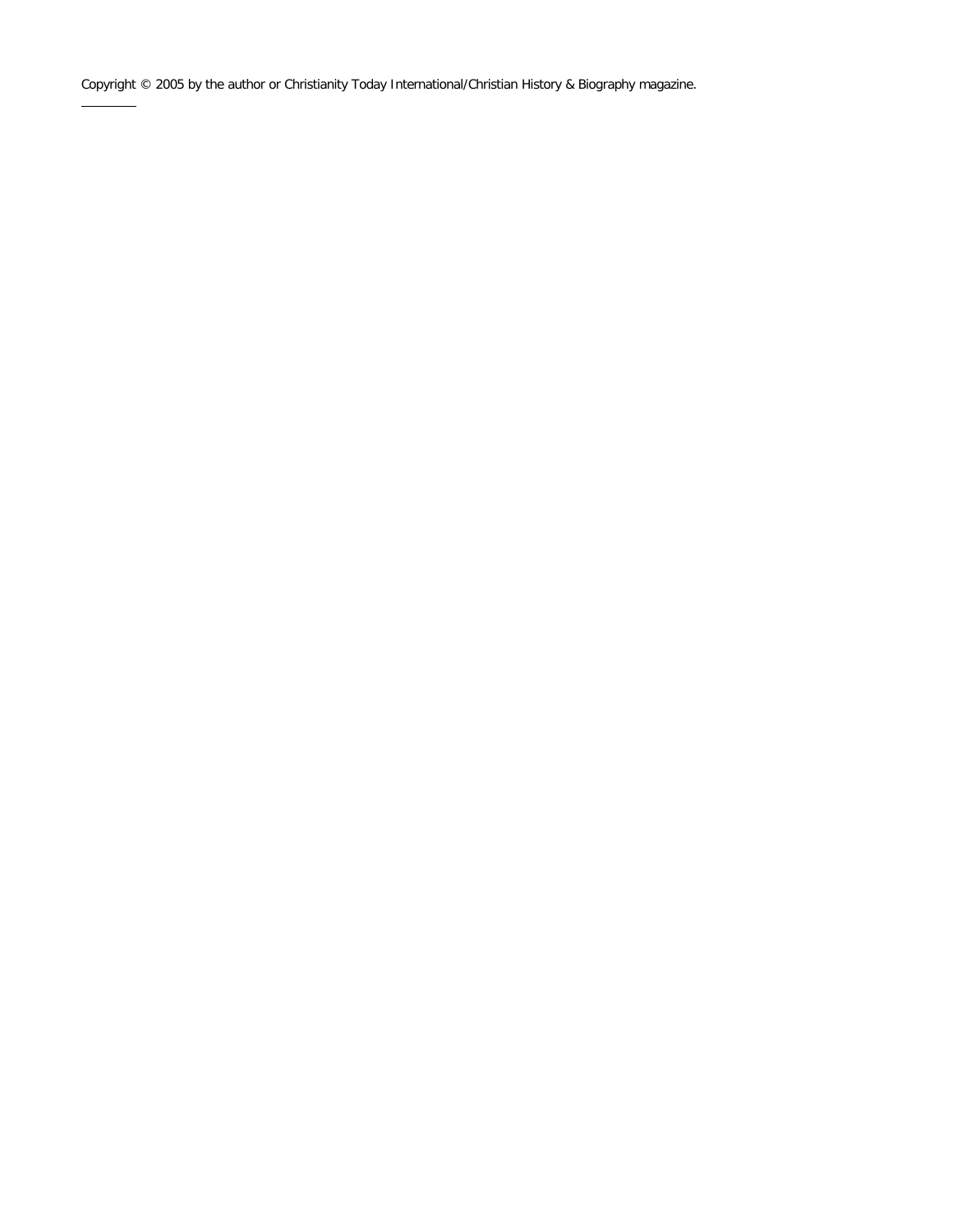**[Issue 88: C. S. Lewis: Pointing People to Reality](http://ctlstaging/ch/cdrom/collection.html?id=2868)**

## **The Jack I Knew**

**A Conversation with Douglas Gresham**

**When Douglas Gresham was eight years old, his mother, Joy Davidman, introduced him and his brother David to the man who would eventually become their stepfather: C. S. Lewis, known to his friends and family as "Jack." Gresham chronicled this remarkable relationship in** [Lenten Lands: My Childhood with Joy Davidman & C. S. Lewis](http://www.christianbook.com/Christian/Books/product/?item_no=0634472&p=1006325)**(Macmillan, 1988). In addition to serving as the Creative and Artistic Director of the C. S. Lewis Company and co-producer of the upcoming film version of** The Lion, the Witch, and the Wardrobe**, Gresham has recently published a new biography of Lewis,** [Jack's Life: The Life Story of C. S. Lewis](http://www.christianbook.com/Christian/Books/product/?item_no=432469&p=1006325)**(Broadman & Holman, 2005). In it, he calls Jack "the finest man and best Christian I have ever known."**

**In the introduction to your new book, you write, "This is merely the simple recounting of the story of what I believe to be the extraordinary life of an extraordinary man." What are you trying to offer in your biography of Jack that is different from the other biographies of him that have been published?**

All too often, Jack's personality and his traits of honor, courage, duty, and commitment seem to get lost in the verbiage that clutters the pages of books about him. His wonderful sense of humor, his consciousness of his own sinfulness and of his salvation from it—these are missing from most writings about him, yet they were the essential characteristics of his personality.

I suppose I have tried to write about what sort of man he really was.

**Your book focuses on the private, home life of Jack, with his public life taking place off stage, so to speak. In what ways did Jack have a far more demanding domestic life than most Oxford students and dons of his day?**

Jack's unconditional acceptance of the responsibility to care for the mother and younger sister of Paddy Moore, his friend and fellow soldier who died in the war, resulted in his living a very difficult life for the 30 years that he stood by his commitment. Initially, when he was a student at Oxford, he did his best to provide a home and sustenance for this little family out of the meager student's allowance that his father provided. This allowance would have been ample for one undergraduate living in college, but for a young man trying to support a family, it was a pitifully small amount at the time.

In addition to financial difficulties, he was always working, either at his studies, to which he was very dedicated, or in the succession of temporary homes that they inhabited. Jack found himself not only a student, but also a domestic servant, a handyman, carpet layer, occasional carpenter, removalist (every time they moved from one residence to another it was Jack who did the hard work), assistant cook, and so forth.

| "Jack            |
|------------------|
| was the          |
| finest           |
| man              |
| and              |
| best             |
| <b>Christian</b> |

Amazingly, he was able to put his practical skills into a wide variety of tasks while still keeping up with his academic pursuits, and all this without complaint or resentment.

**Jack's brother Warnie thought it was a waste for such a brilliant man to be peeling potatoes and cleaning dishes all those years. How do you think such a life of domestic responsibility helped form Jack into the kind of person who could write [Mere Christianity](http://www.christianbook.com/Christian/Books/product/?item_no=2926X&p=1006325), create Narnia, and be the spiritual shepherd of millions?**

Nobody ever learns how strong temptation can be until they have overcome it. Jack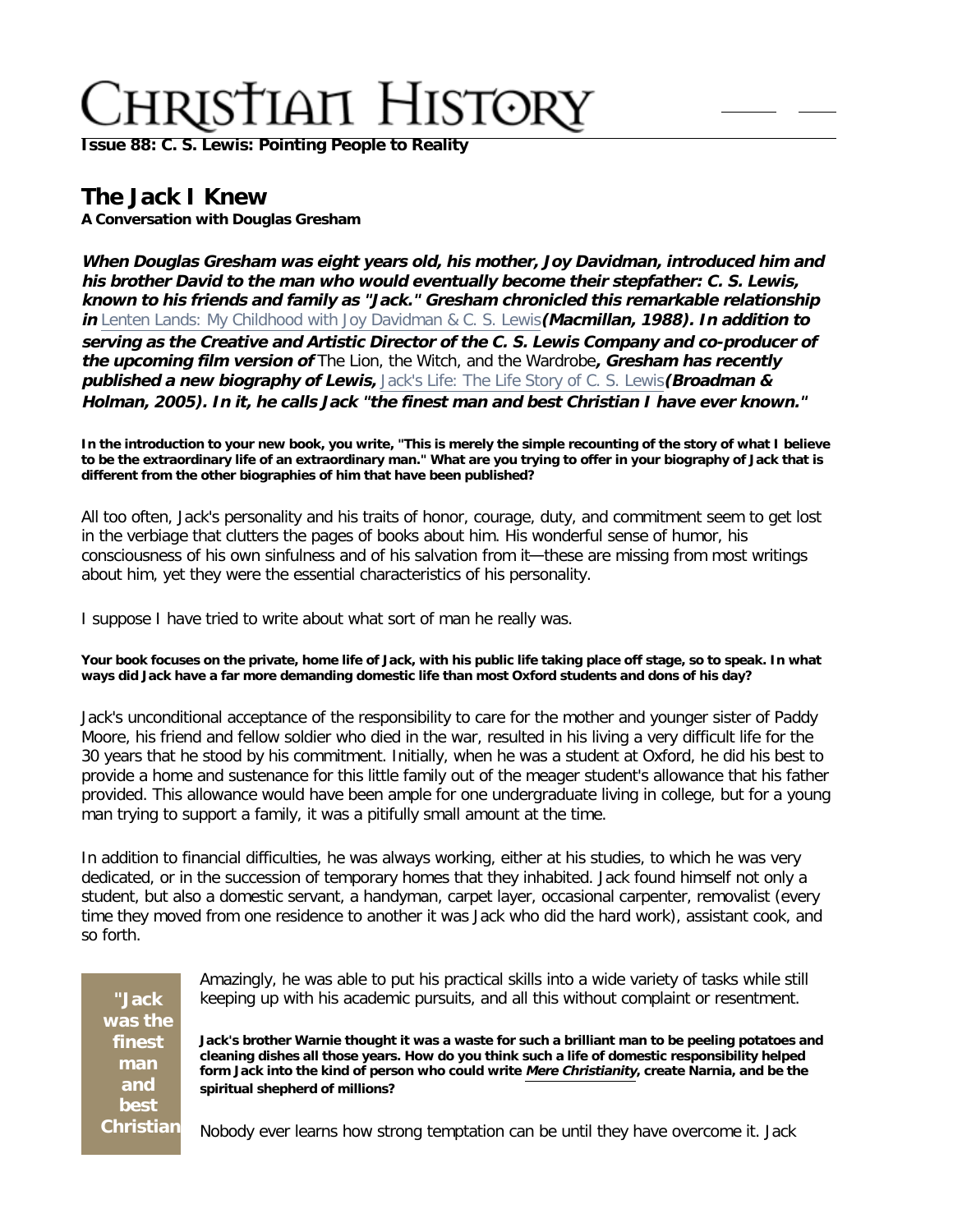### **I have ever known."**

overcame many of the temptations that beset us every day, and having done so he gained a great understanding of the nature of temptation and also of people and their behavior. The private Jack was the man who fought against anger, impatience, intolerance, and all the other daily temptations, and mostly defeated them. The public Jack was the man who then went to the trouble of writing down all that he had learned

from those battles so that others would benefit.

### **How did Jack's sense of knightly honor and chivalry, which comes across so clearly in his writings, affect how he lived his daily life and how he treated people?**

Those concepts are very much evident in the way that he lived his life from moment to moment. Jack was always ready to defend those who were defenseless, to help the helpless. He would step in anonymously to help all sorts of people in all sorts of need. Jack made his sense of charity a watchword of his life, and there are many today whose education is owed to anonymous donations from him. Jack paid for my schooling as one of his many charitable exercises long before he and Mother were married.

His sense of duty is exemplified by the fact that at the age of 18 he volunteered to fight in World War I when he had no need to do so [because he was an Irishman]. He felt that it was his duty to defend the country which had given him so much. "Greater love hath no man than this, that he lay down his life for his friends," and Jack laid his life down day by day for the benefit of all whom he encountered and on a wider scale by writing his books. Who could count the millions of people whom his daily living has deeply affected?

### **What is your favorite story from Jack's life?**

I am rather fond of the time that he took 32 German prisoners during the First World War. Jack and his platoon were approaching a shell-shattered French farmhouse, and his experienced and battle-wise Sergeant Ayers didn't like the look of the place. It was too quiet and inoffensive looking. So he suggested that Jack take half the platoon and conceal themselves in front of the house while he, Sergeant Ayers, took the other half and stormed the house from the back.

Jack and his men waited under scant cover while Sergeant Ayers and his men stormed into the back of the house roaring at the top of their voices and firing their rifles at the windows and doors. Immediately, the German soldiers inside came bursting out of the front door. Jack and his men immediately rose to fire, but the Germans threw their weapons away and raised their hands, crying for mercy. At once, Jack emerged from cover and calmly walked up to the two terrified German officers who were leading the men, accepted their surrender, and formally took them prisoner along with their men.

When all the fuss was over and the Germans had been sent under escort back to the prisonermarshalling area, Sergeant Ayers gently reproved Jack, saying, "Sir, you might have at least drawn your pistol." Jack had to admit that the thought had never even crossed his mind. He had to all intents and purposes been unarmed all the time.

### **Describe a typical day at The Kilns when you lived there with Jack and Joy.**

It would often start before dawn as I heard Jack rise at about five and make his early morning cup of tea in the kitchen (my bedroom was off the kitchen). Jack would take a tea tray to his study and begin work on his correspondence. He would stay there until about 8:00, when he would join my mother for breakfast. Then he would return to his study to work or finish writing letters. I would go about my own pursuits, perhaps helping Fred (Paxford) in the gardens or paddling my kayak on the lake.

Lunch was at 1:00, and I was expected to be on time. Afterwards, Jack would usually go out for a walk. Sometimes I would accompany him, but more often he went his way and I returned to my own adventures. In bad weather, I would stay in the house and read, but it would be very severe conditions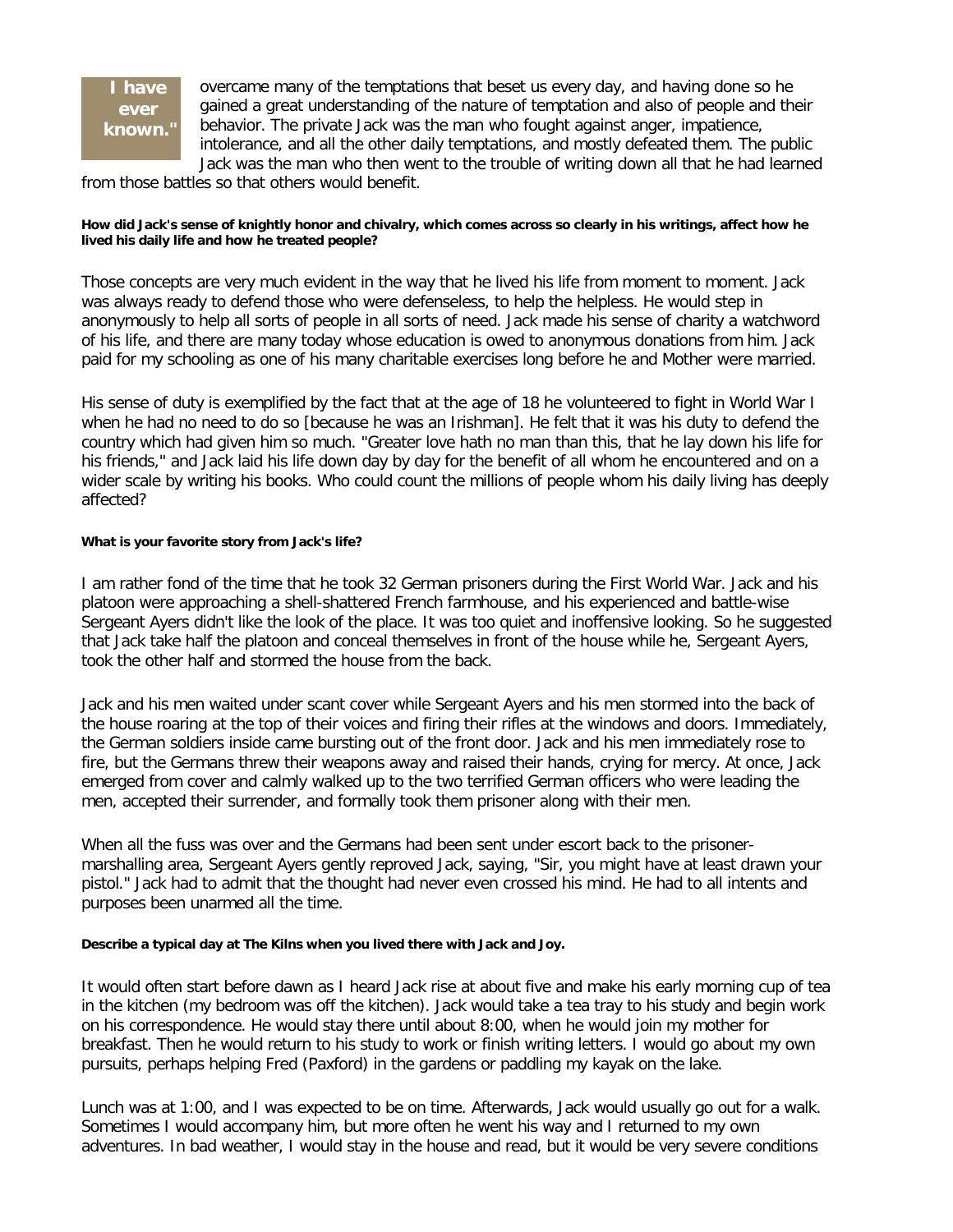indeed that kept Jack indoors. Sometimes he would meet friends for a pint in a pub somewhere, then walk home and retire once more to his study, writing or correcting exam papers, or doing whatever duty was upon him at the time.

At 4:00, Jack and sometimes Warnie would join Mother for tea in the "common room," and I would come in around then to raid the larder for whatever goodies were not guarded. Then the grownups went back to work, and I returned to the serious business of growing up, which I did reluctantly I have to admit.

Dinner time was 7:00, and the family once again gathered at the dining room table. After dinner, Jack would join Mother, and they would read, play Scrabble, or enjoy conversation until it was time for bed. Warnie often joined them, and sometimes I was there too. But more often, I was adventuring either in a book or outside. Finally, the day would close on a late evening cup of tea with some biscuits or cake, and then to bed.

#### **You recount in your book how difficult a relationship Jack had with his own father. How do you think this influenced his relationship with you as your stepfather?**

I don't think it did. Jack was sufficiently self-aware to swiftly apprehend any behavioral patterns in himself that may have originated in his childhood, and if they were disadvantageous, he would curb them. The one he had most difficulty with was his constant fear of penury, a trait that he shared with Warnie. His technique for dealing with it was to give away as much money as was asked of him whenever it was asked or whenever he became aware of dire need in someone else.

### **What kinds of things did you and Jack do together?**

Many things—walking, sawing firewood, discussions, entertaining visitors, all kinds of everyday things. We talked about almost everything under the sun.

### **Did he ever talk to you openly about his grief after your mother's death?**

It was rather more that we shared our grief with each other. If we tried to talk about it, though, we would both dissolve in tears, and that was a very embarrassing experience for those brought up to believe in the "stiff upper lip" philosophy of English schools of the time.

### **What is the most important thing Jack taught you?**

To think (and I mean really think) rather than to emote, and that both men and women must learn to control their emotions rather than allowing their emotions to control them.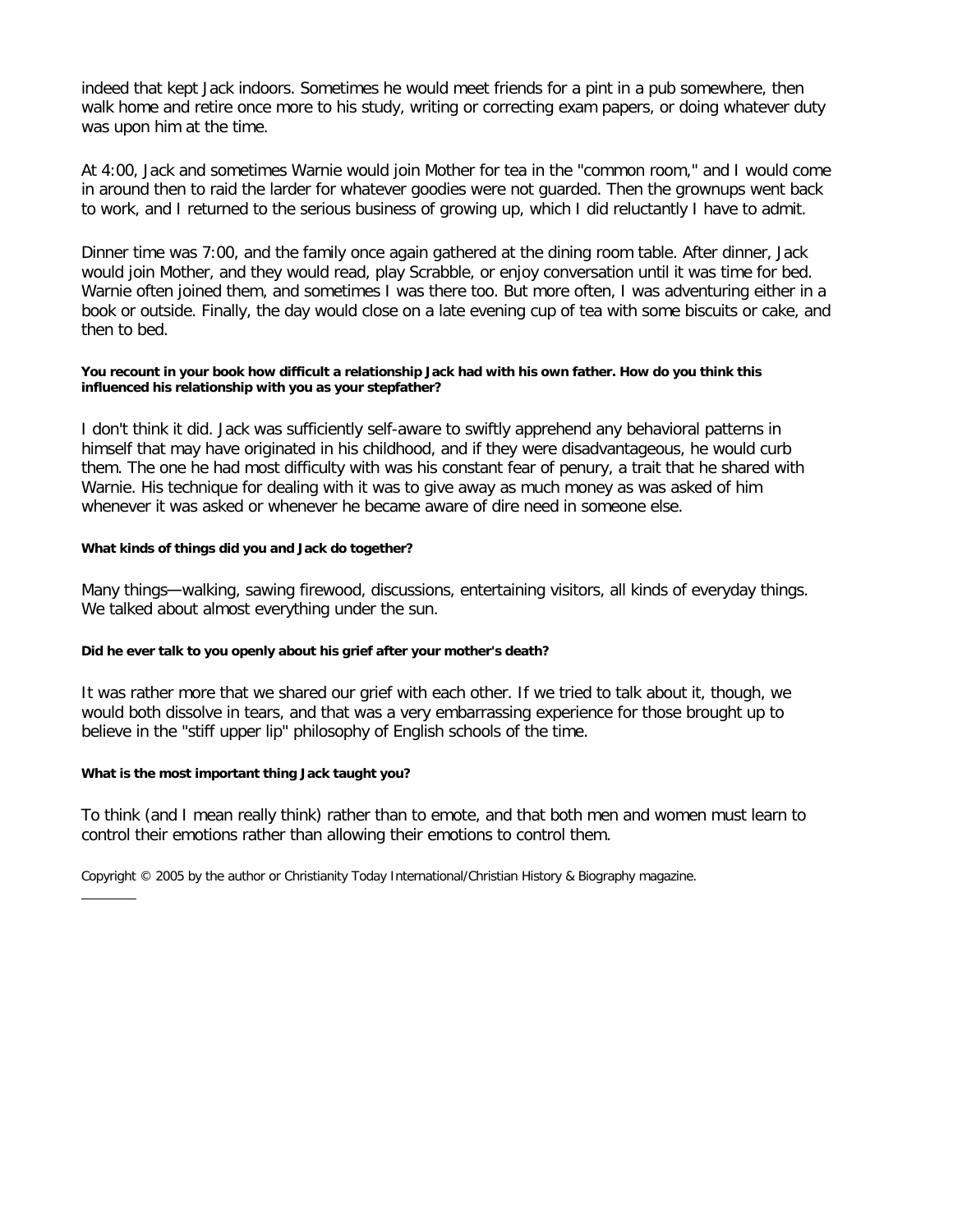**[Issue 88: C. S. Lewis: Pointing People to Reality](http://ctlstaging/ch/cdrom/collection.html?id=2868)**

## **C.S. Lewis: Recommended Resources**

Since the number of books about C. S. Lewis has risen to flood levels, we asked the experts in this issue to give us their recommendations for the best ones.

The unanimous choice for the "must-have" reference book on C. S. Lewis's life and work is Walter Hooper's **C. S. Lewis: A Companion and Guide** (HarperCollins, 1996). Hooper's authoritative 940 page volume gives a thorough overview of Lewis's life, major works, key ideas, and bibliography, as well as a helpful "Who's Who" and "What's What."

In addition to the numerous collections of Lewis's writings that Walter Hooper has already edited, he has spent several decades collecting and editing Lewis's letters, culminating in the definitive three-volume **Collected Letters** published by HarperCollins (2004, 2005). While you're perusing Lewis's extensive correspondence, don't forget his **Letters to Children**, edited by Lyle W. Dorsett and Marjorie Lamp Mead (Simon & Schuster, 1995).

Jack: A Life of C. S. Lewis, written by Lewis's former student and friend George Sayer (Crossway, 1988, 1994), is generally acknowledged to be the best overall biography. David C. Downing's **The Most Reluctant Convert** (InterVarsity, 2002) illuminates Lewis's intellectual journey to faith, Lyle W. Dorsett's **Seeking the Secret Place: The Spiritual Formation of C. S. Lewis** (Brazos Press, 2004) traces Lewis's spiritual development, and Alan Jacobs's new biography, **The Narnian: The Life and Imagination of C. S. Lewis** (HarperCollins, 2005), explores his imaginative development.

Lewis's stepson Douglas Gresham does a wonderful job of humanizing Lewis in his biography, **Jack's Life: The Life Story of C. S. Lewis** (Broadman & Holman, 2005), a book that would be appropriate for younger readers as well. **C. S. Lewis: Images of His World**, the classic pictorial biography by Clyde S. Kilby and Douglas Gilbert (new edition by Eerdmans, 2005), is full of photographs of Lewis's family, friends, and favorite haunts.

As Doris Myers says in her article "Reading over Lewis's shoulder" on page 28, you can learn a lot about Lewis by following him through his favorite books. A top-notch group of scholars does just that in **Reading the Classics with C. S. Lewis**, edited by Thomas Martin (Baker, 2000).

Another fascinating way of getting to know Lewis is by reading the recollections of those who knew him. Two classic collections of these remembrances are **C. S. Lewis at the Breakfast Table**, edited by James T. Como (Macmillan, 1979) and **Light on C. S. Lewis**, edited by Jocelyn Gibb (Geoffrey Bles Ltd., 1965).

Humphrey Carpenter's **The Inklings** (George Allen & Unwin, 1978) and Colin Duriez's **Tolkien and C. S. Lewis: the Gift of Friendship** (Paulist Press, 2003) both provide insight into some of Lewis's closest friendships.

As you explore the realms of Narnia, you can ask for no better guide than Paul Ford's encyclopedic **Companion to Narnia: A Complete Guide to the Magical World of C. S. Lewis's The Chronicles of Narnia** (HarperCollins, revised ed. 2005). For a general introduction to Lewis's thought and fiction, Clyde S. Kilby's pioneering work **The Christian World of C. S. Lewis** (Eerdmans, 1964) is still one of the best.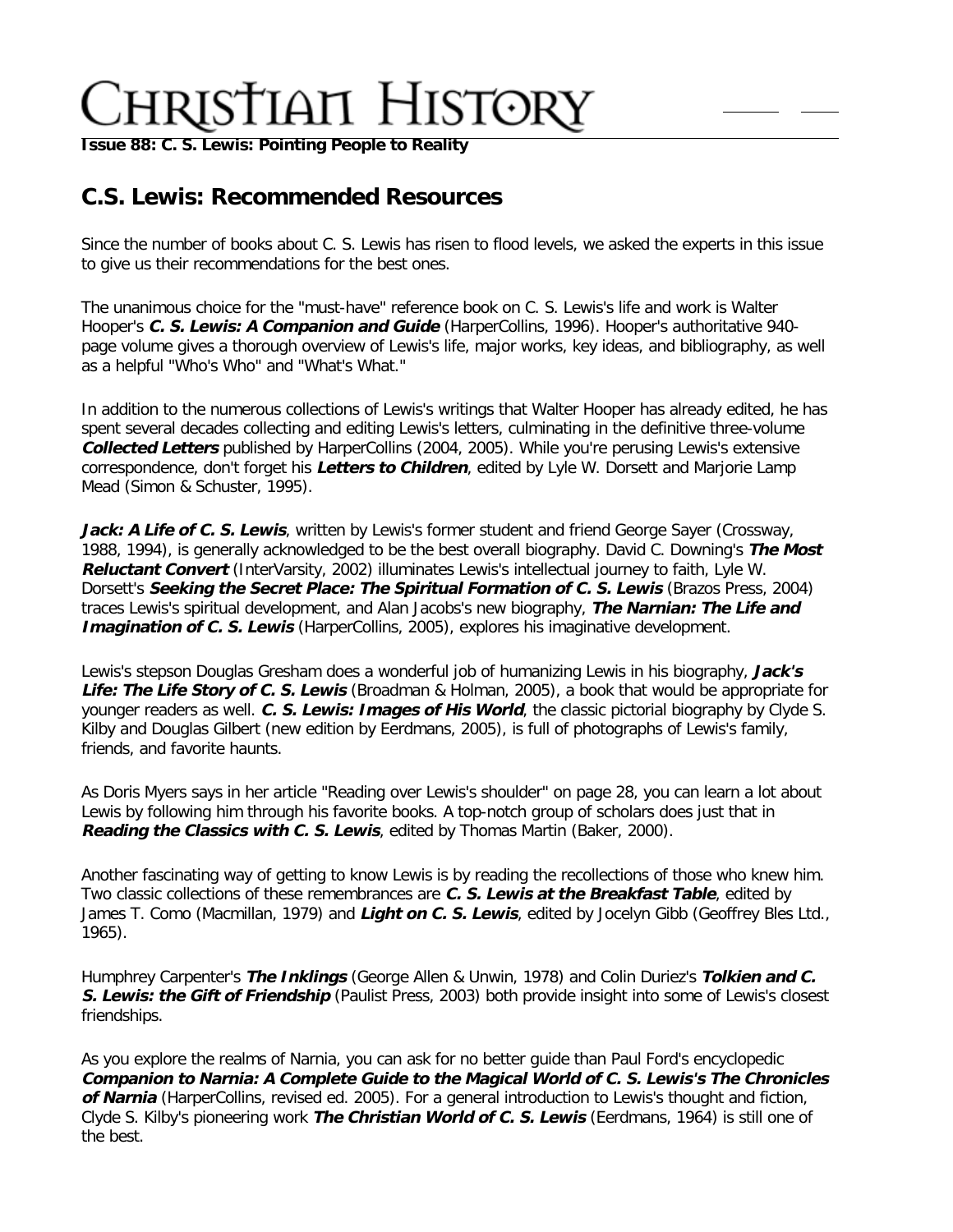Here are a few other resources to add to your library:

David Downing, **Into the Wardrobe: C. S. Lewis and the Narnia Chronicles** (Jossey-Bass, 2005), **Into the Region of Awe: Mysticism in C. S. Lewis** (InterVarsity, 2005) and **Planets in Peril: A Critical Study of C. S. Lewis's Ransom Trilogy** (Univ. of Mass., 1992).

Bruce Edwards, **Not a Tame Lion: The Spiritual World of Narnia** (Tyndale, 2005) and **Further Up and Further In: Understanding C. S. Lewis's The Lion, the Witch, and the Wardrobe** (Broadman & Holman, 2005).

Wayne Martindale and Jerry Root, eds., **The Quotable Lewis** (Tyndale, 1990).

Doris Myers, **C. S. Lewis in Context** (Kent State Univ., 1994) and **Bareface: A Guide to C. S. Lewis's**  Last Novel (Univ. of Missouri, 2004).

Leland Ryken and Marjorie Lamp Mead, **A Reader's Guide through the Wardrobe: Exploring C.S. Lewis's Classic Story** (InterVarsity, 2005).

Peter J. Schakel, **The Way into Narnia** (Eerdmans, 2005) and **Word and Story in C. S. Lewis**, edited with Charles A. Huttar (Univ. of Missouri, 1991).

Jeffrey D. Schultz and John West, Jr., **The C. S. Lewis Readers Encyclopedia** (Zondervan, 1998).

More bibliographic recommendations, as well as information on Lewis and related writers, can be found at Bruce Edwards's "C. S. Lewis & The Inklings Resource Site" [\(http://personal.bgsu.edu/~edwards/lewis.](http://personal.bgsu.edu/~edwards/lewis.html) [html](http://personal.bgsu.edu/~edwards/lewis.html)). Another very popular website, full of photos, biographical information, articles, news, and forums, is "Into the Wardrobe" [\(cslewis.drzeus.net](http://cslewis.drzeus.net/)).

Finally, no list of C. S. Lewis resources is complete with mentioning the ultimate resource for any serious researcher: the Marion E. Wade Center at Wheaton College in Wheaton, Illinois, which houses a vast collection of books, periodicals, photographs, letters, first editions, dissertations, and memorabilia. Besides, where else can you stick your head inside the wardrobe itself?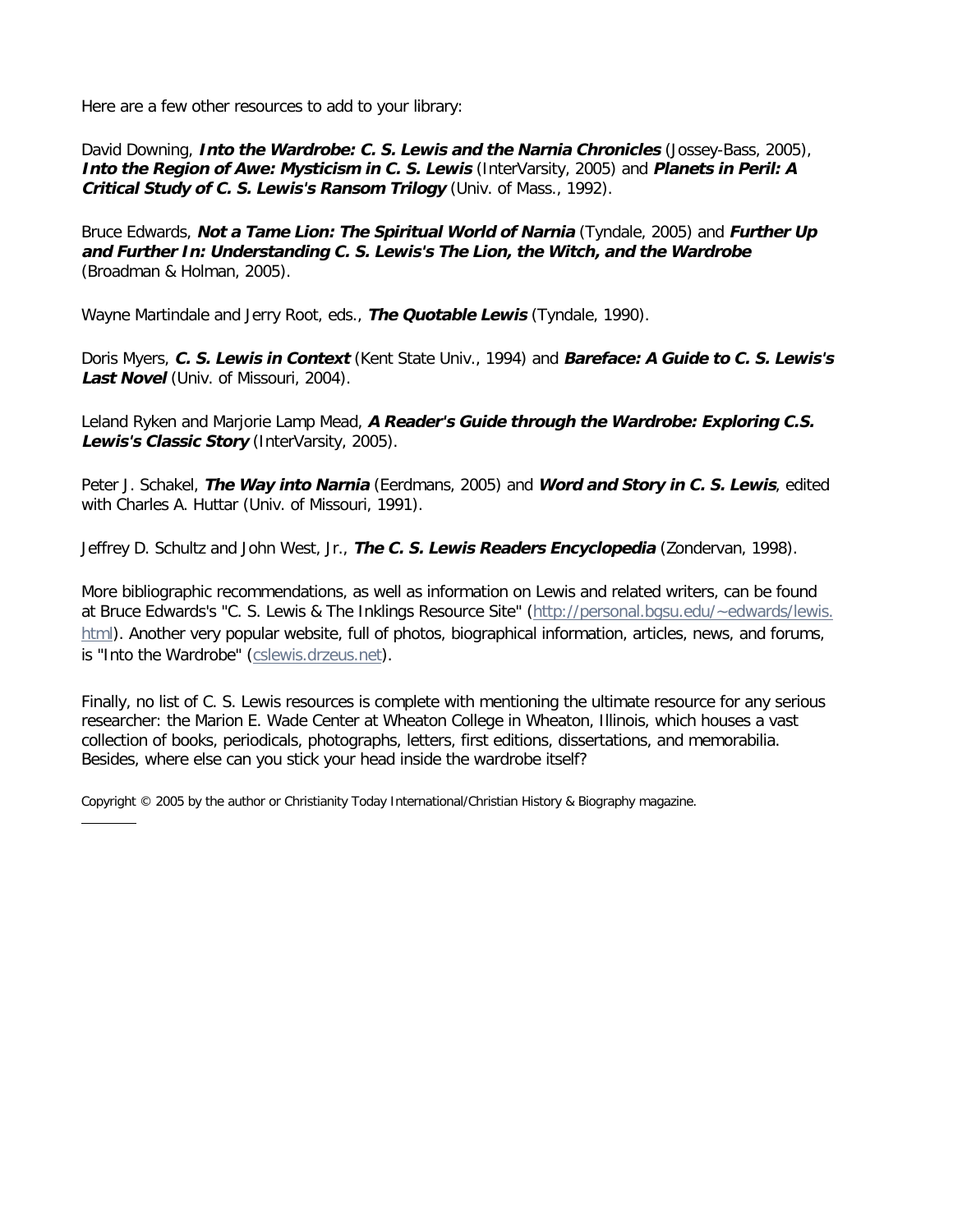**[Issue 88: C. S. Lewis: Pointing People to Reality](http://ctlstaging/ch/cdrom/collection.html?id=2868)**

### **Dorothy Sayers: "The dogma is the drama" People Worth Knowing**

An interview with Barbara Reynolds by Chris Armstrong

**A gifted public communicator, Dorothy L. Sayers (1893-1957) believed that those who slept through church had no idea what dynamite the gospel really was. Through her plays and essays, she tried to get people to see, as she said, that "the dogma is the drama." And she succeeded brilliantly—opening up the power and truth of orthodox Christianity for many who had abandoned the lukewarm cultural faith of England's religious establishment.** CH&B **senior editor Chris Armstrong talked recently with Sayers's friend, biographer, and collaborator in Dante translation, Dr. Barbara Reynolds, from her home in England.**

**An accomplished scholar in her own right—for 22 years lecturer in Italian at the University of Nottingham, a Dante translator, and general editor of** The Cambridge Italian Dictionary**—Barbara Reynolds is also the president of the Dorothy L. Sayers Society (with a membership around 500), author of the New York Times notable book** Dorothy L. Sayers: Her Life and Soul**, and editor of five volumes of Sayers's letters. Dr. Reynolds's 1989 book,** The Passionate Intellect: Dorothy L. Sayers' Encounter with Dante**, is one of this interviewer's favorite works of intellectual biography.**

**What was Dorothy L. Sayers like as a person? The portraits of her that I have read leave the impression of a person who was larger than life—even intimidating.**

She radiated intellectual ardor. Dante called this "the mind in love"—it was a gift Dorothy possessed all her life. This passionate intellectual energy could sometimes be quite overwhelming. She would come and stay with me, and we would talk and go out to meet people and come back late at night; then she would start on some very difficult point in Dante, such as Ptolemaic astronomy, what the position of the stars might be at a certain point; and this would go until two or three in the morning. I was a great deal younger then; I was 21 years younger than she was, and she was in her 60s. But she was going strong, and her mind was not missing a thing. Perhaps I mislaid a star or two, and she would say, "Where are your wits, woman?"

Exceptional, really. I have never met anybody who compared with her in energy and expanse of mind or breadth of vision. I was amazed at this great tidal wave that flowed over me, and when she had been to stay, I used to go to bed for a couple of days to recover!

#### **One of the best-known creative products that flowed from this "tidal wave" of intellectual energy was her mystery stories, which have never been out of print. What is it about these that still compels and speaks to us today?**

Certainly, she told stories masterfully—plotting with care and insisting on the "fair play" rule, by which readers are given enough evidence to solve the mystery by the end of the book. And her main characters, Lord Peter Wimsey and Harriet Vane, are both attractive and interesting figures. They develop and deepen —especially in that later sequence of novels which includes **Strong Poison**, **Have His Carcase**, and **Gaudy Night**. This is partly because Sayers wove the threads of her own experience, thoughts, and feelings into the fabric of their characters. This depth dimension in the characters fascinates readers, and they seek out other stories in the series.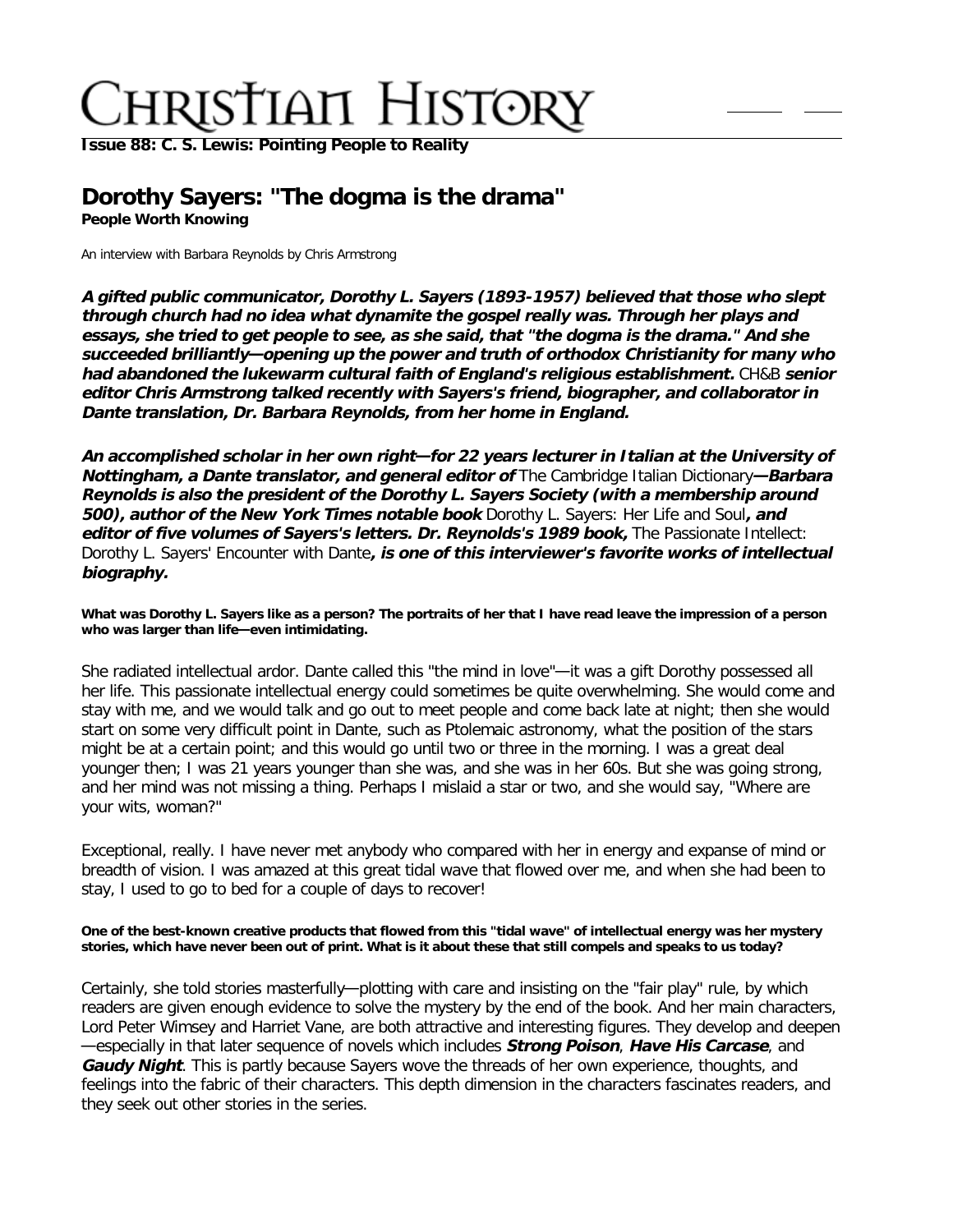But more important for Sayers than bare story were a number of recurring ethical themes that she wove into her tales. A good example of this is **Gaudy Night**—one of her best novels. The story involves the dawning awareness on the part of Harriet Vane, an Oxford-trained scholar like Sayers herself, that no relationship can ever be sound that is not founded on the integrity of each party.

Harriet has continued to serve as a recognizable, living example of the modern, creative, independent woman, battling to reconcile the conflicting claims of the personal and the impersonal. Still today I hear many women, even young women, responding to **Gaudy Night** along these lines: "How is it that Sayers knows exactly what I feel?"

#### **How did Sayers move from writing popular mystery stories to creating religious plays?**

In 1936, Dorothy Sayers was invited to write a play for Canterbury Cathedral, where a series of dramas was being produced. One of these was the celebrated drama by T. S. Eliot, **Murder in the Cathedral**. At that point, Sayers was known primarily for her mystery stories. She had written only a few poems related to the Christian faith, but Charles Williams, a member with C. S. Lewis of the famous Inklings group, had read and admired one of these early works—a brief poetic drama entitled "The Mocking of Christ"—and recommended her for the task.

Sayers consented, and the result was **The Zeal of Thy House** [published in 1937]—a story featuring the architect William of Sens, who had rebuilt part of Canterbury Cathedral after it was destroyed by fire in 1174. Sayers's lifelong motif of human creativity—its nature and its limits—first comes to the fore here.

And from **Zeal**'s success came invitations to write other plays. One of these was the BBC radio nativity play **He That Should Come**, broadcast on Christmas Day, 1938. A follow-up of 12 plays on the whole life of Christ, **The Man Born to be King**, found even greater success, captivating audiences with its lively characterizations and realistic dialogue. The Archbishop of Canterbury, Dr. William Temple, called these plays "one of the most powerful instruments in evangelism which the Church had had put into its hands for a long time past." C. S. Lewis admired them very much and used to read them every Lent. And even today they continue to be produced.

Two more plays followed, both well worth reading today: **Just Vengeance**, which is in some ways her most difficult and rewarding play, and **The Emperor Constantine**, which is still producible in shortened form.

#### **When she began writing her plays, Sayers was not yet doing any of the lay theological writing for which she later became renowned. How did this happen?**

In April 1938, following the success of her radio play **He That Should Come**, the editor of the **Sunday Times** invited Sayers to contribute an article for Passion Sunday. She wrote "The Greatest Drama Ever Staged is the Official Creed of Christendom." This and a companion article, "The Dogma is the Drama," also published in April 1938 in **St Martin's Review**, launched her into yet another career as a public apologist and theological writer.

A sentence from a letter Sayers wrote at the time gives you a flavor of these essays: "The dogma of the Incarnation is the most dramatic thing about Christianity, and indeed, the most dramatic thing that ever entered the mind of man; but if you tell people so, they stare at you in bewilderment."

#### **How did her role as a public Christian writer expand in wartime?**

As soon as the Second World War was declared, her publisher Victor Gollancz invited his most marketable author to write what he called "a wartime essay." She responded with a book of 152 pages titled **Begin Here**. This book and a related series of books on national reconstruction that Sayers conceived and edited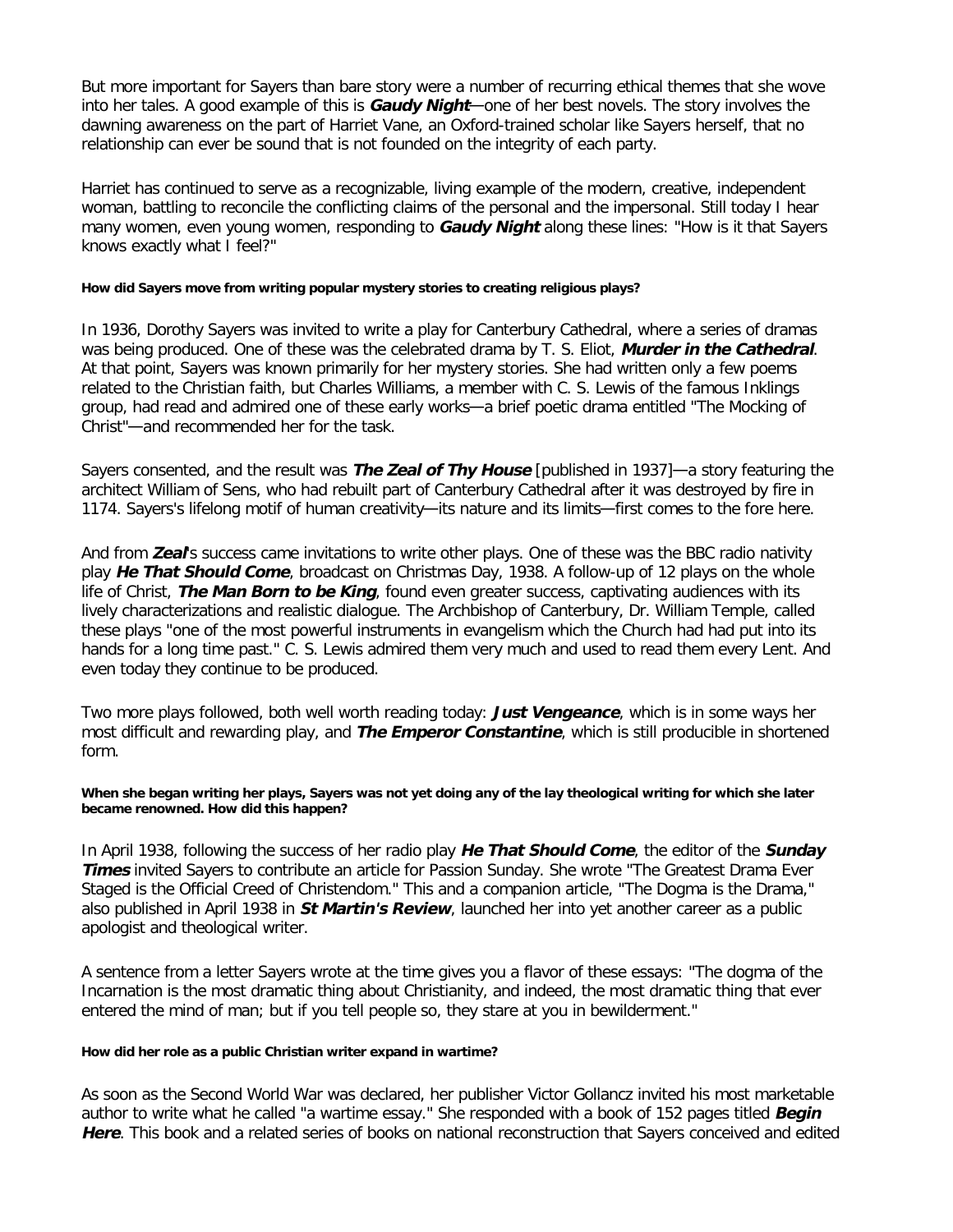—**Bridgeheads**, she called it—laid out four themes.

First, Sayers emphasized the irrevocable nature of time and the need for redemptive human activity: The future is here and now; the past is irretrievably gone; what has gone wrong cannot be undone, it can only be redeemed. Second, she placed creativity at the core of what it means to be human beings made in the image of the Triune God. Third, she grieved over how a mechanistic, capitalist society had devalued work from God-given vocation to a mere means of sustenance. She believed that a mechanized society has diminished the essential nature of human beings by imposing on them repetitive, numbing work. Fourth, she also believed that the prevalently economic structure of society had degraded education by directing it to commercial ends.

Underlying all these themes is a concern for individual freedom and responsibility, or what she called, in reference to Dante, "the drama of the soul's choice." Both the genre of the mystery novel and the peculiar powers of theater allowed her to portray people's moral choices in powerful ways. And, when she discovered Dante later in life, his masterful handling of this theme (among others) gripped her and drew her in.

Just as she objected to over-pious, precious portrayals of Jesus that hid his true humanity (she once observed, "At the name of Jesus, every voice goes plummy"), Sayers felt that both conformity and sentimentality prevented people from acting out of their own convictions and God-given creative energy.

Her chief solution was education. As she wrote in the Statement of Aims for **Bridgeheads**, "Education which fits the citizen for peace must be taken at least as seriously as the armament which fits him for war, and the necessary expenditure of thought and money cheerfully incurred." Sayers insisted that out of human disaster and calamity comes the opportunity for fresh creative efforts: "the resurrection of faith, the revival of learning, and the reintegration of society."

**You mention her work on Dante. It was this that brought you two together in the summer of 1946, when you, representing the Society for Italian Studies, invited her to come and give a talk on Dante for a summer school held at Cambridge University. How had this mystery writer and public theologian reached the point of giving scholarly talks on a medieval poet?**

In 1943, Dorothy Sayers first encountered Dante through a book by Charles Williams titled **The Figure of Beatrice**. The following summer, as the first bombs flew overhead, she brought Dante's Inferno with her into an air-raid shelter in her hometown of Witham, Essex. She had completed her B.A. and M.A.—among the first awarded to women students at Oxford—in French, and she more or less learned Italian in order to read Dante. In any case, she finished **Inferno**—in Italian—in five days. She was 51 years old.

Almost immediately, Sayers wanted to produce a new English translation of Dante—a translation that was first of all readable, that would give people access to Dante's tremendous storytelling power. She also saw that Dante's ideas were relevant to the lasting truth of Christianity. The notes and commentaries in her Penguin translations of **Inferno** and **Purgatory** are not merely factual glosses, they interpret what Dante says in relation to what goes wrong with society at all times.

That is her chief originality, something that I tried to continue in volume three, and it may also be found in her volumes of papers on Dante, soon to be re-released by Wipf and Stock publishers. All in all, since they were published, Sayers's Penguin **Divine Comedy** has had at least two million English-speaking readers.

**The theme of integrity—being true to oneself and, so to speak, to the Truth himself—seems to run throughout Sayers's work. You talked about that as a central theme in one of her best novels, Gaudy Night. Can you leave us with another example of how that manifested itself in her life and work?**

Yes, I think we find this same concern for integrity in the way she put together her dramatic BBC radio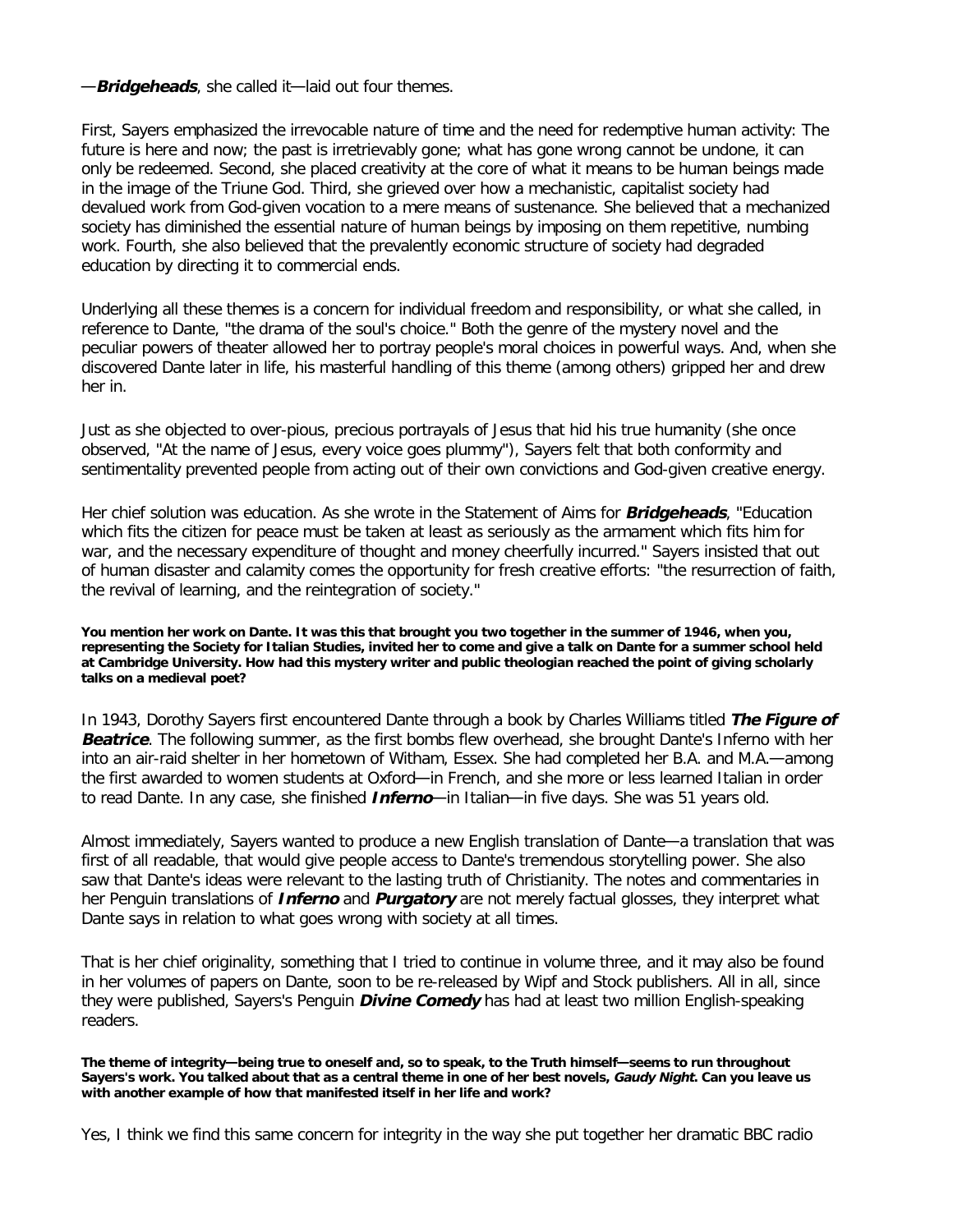series on the life of Christ, **The Man Born to be King**. Before the play had even been produced, the press began reporting that Sayers had put "slang" in the mouths of the characters in a particular scene. There was an immediate response: Concerned Christians—never having heard the play itself—began a letter-writing campaign designed to pressure the BBC into toning down their writer's language. Some even went so far as to charge Sayers with blasphemy.

Sayers responded to this criticism in a letter to Dr. James Welch, the BBC's director of religious broadcasting, who had requested that she create the plays in the first place: "Nobody cares … nowadays that Christ was 'scourged, railed upon, buffeted, mocked and crucified,' because all those words have grown hypnotic with ecclesiastical use. But it does give people a slight shock to be shown that God was flogged, spat upon, called dirty names, slugged on the jaw, insulted with vulgar jokes, and spiked up on the gallows like an owl on a barn-door."

In her letter to Dr. Welch, Sayers confessed to being "frankly appalled at the idea of getting through the Trial and Crucifixion scenes with all the 'bad people' having to be bottled down to expressions which could not possibly offend anybody." The Roman soldiers, she insisted, "must behave like common soldiers hanging a common criminal, or where is the point of the Story?" I think this really exemplifies her deep conviction that we must be true to life both in our own artistic work and in our understanding of the Incarnation.

As it turned out, Welch saved the plays, supporting and defending Sayers staunchly through the ordeal. And when the public finally heard **The Man Born to be King**, it responded in an overwhelmingly positive way. Appreciative, even rapturous letters poured in from listeners of all ages, with many listeners testifying that they had been deeply affected by the broadcasts.

That, I think, was only natural: Dorothy Sayers had written, as she always did, out of the courage of her convictions—refusing to back down or water down "the drama of the dogma."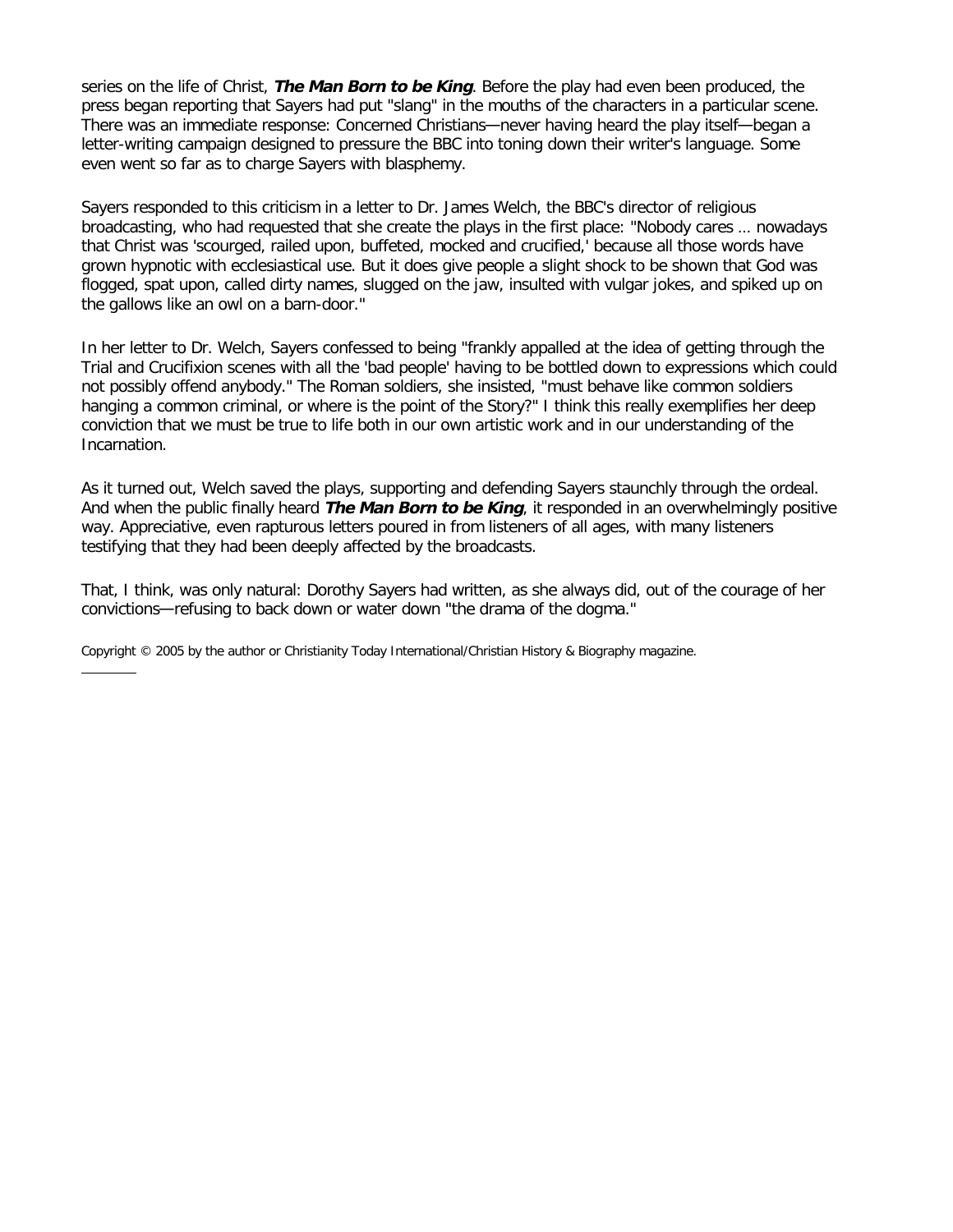**[Issue 88: C. S. Lewis: Pointing People to Reality](http://ctlstaging/ch/cdrom/collection.html?id=2868)**

## **Erasmus's Revolutionary "study Bible"**

#### Edwin Woodruff Tait

**O**ctober 31, 1517 is the date most people think of as the beginning of the Protestant Reformation—the date that changed Western Christianity forever, when Luther posted his 95 theses on the door of the Wittenberg Castle church. But at the time, the publication of Erasmus of Rotterdam's New Testament in the spring of 1516 might have seemed more important.

Today we would call Erasmus's work a "study Bible." It had three parts: the Greek text, which Erasmus edited; his new Latin translation, a more elegant and accurate alternative to the traditional Vulgate; and brief scholarly comments on exegetical issues. Erasmus prefaced this monumental work of scholarship with an exhortation to Bible study. The New Testament, he proclaimed, contains the "philosophy of Christ," a simple and accessible teaching with the power to transform lives.

In words that would become prophetic, Erasmus declared his disagreement with those who wanted to keep the Scriptures from the common people: "If only the farmer would sing something from them at his plow, the weaver move his shuttle to their tune, the traveler lighten the boredom of his journey with Scriptural stories!" Ironically, Erasmus's work was unintelligible to plowmen, or to anyone outside a small intellectual elite: Erasmus wrote exclusively in Latin.

Born in Rotterdam, Erasmus spent his life traveling throughout Europe, living in such cultural centers as Paris, Basel, and the university towns of Italy. Between 1499 and 1517, he spent about five years in Cambridge, England, doing much of the work on his New Testament. In England he found many of his warmest admirers. Sir Thomas More, author of **Utopia**, persecutor of Protestants, and future Catholic martyr, was a close friend, and English aristocrats (including church officials) frequently sponsored Erasmus's work.

Erasmus's ideas dazzled young English intellectuals. Like many of his fellow humanists, he began by studying the pagan classics. He then turned to the New Testament and the church fathers, believing that the Bible and the early church modeled a Christianity with more practical relevance for people's lives than academic speculations or popular rituals.

### **Bilney's bruised bones**

One of the many young scholars whose lives were changed by Erasmus's work was Thomas Bilney, a Cambridge fellow who began reading Erasmus's Latin New Testament for the style, but soon found far greater value in the content. In Bilney's words: "Immediately, I seemed unto myself inwardly to feel a marvellous comfort and quietness, insomuch as my bruised bones leaped for joy."

Throughout the early 1520s, Bilney exercised a gentle yet powerful influence at Cambridge. The great preacher and eventual martyr Hugh Latimer, for instance, was converted to evangelical ideas through Bilney. His most influential convert initially, however, was Robert Barnes, who presided over lively theological discussions at the White Horse Inn.

Barnes was Bilney's opposite in personality. The gentle, ascetic Bilney slept only four hours a night and generally ate only one meal a day, saving the other meal for prisoners or other needy folk. He regarded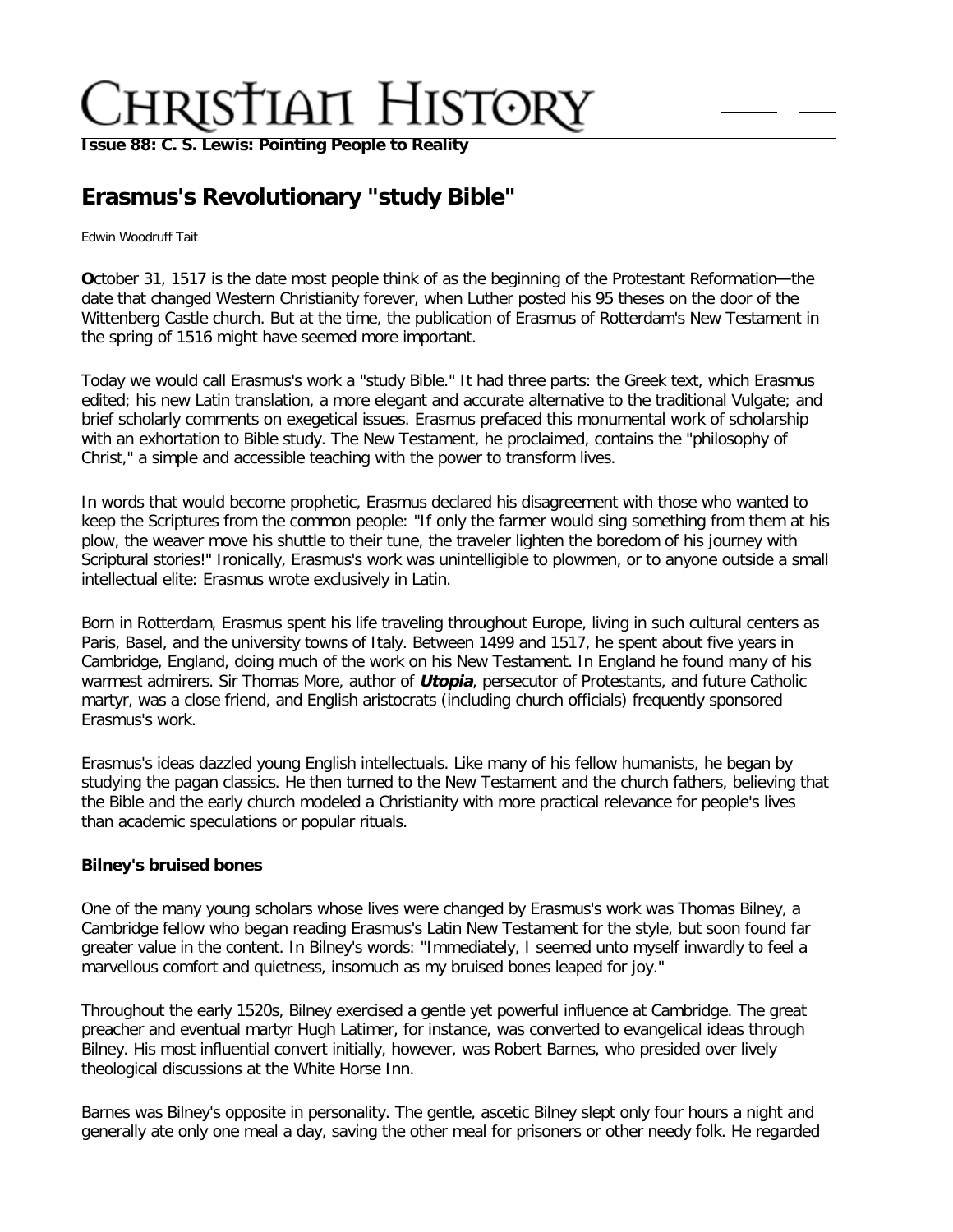music as a frivolous diversion, and was sorely tried by a neighbor who played the recorder. Barnes, by contrast, was a jolly, talkative Augustinian friar, in his element quaffing beer with friends.

We do not know for sure who took part in the White Horse Inn discussions. But we do know that most of the leading names of early English Protestantism were at Cambridge at some point during the early 1520s, including (besides Bilney, Barnes, and Latimer) Thomas Cranmer and the biblical translators William Tyndale and Miles Coverdale. Through their translation (an important model for the King James Version), Erasmus's wish became reality in England: The Scriptures became the possession of ordinary Christians. But this happened at the cost of Tyndale's life, and he was only one among many of the "Cambridge Reformers" to pay such a price.

Thomas Bilney was the first of these reformers to pay for his beliefs with his life. He became a licensed preacher in 1525, and soon stirred up trouble by exhorting people to pray directly to God rather than asking for the prayers of the saints. Twice angry hearers dragged him from the pulpit. Cardinal Wolsey, the powerful ecclesiastical statesman whose arrogance did much to turn people against the Catholic church, hauled him in on two occasions for interrogation as a Lutheran, and on both occasions Bilney denied the accusation. He even swore an oath not to preach Lutheranism. Eventually, threatened with condemnation as a heretic, Bilney agreed to a public declaration of repentance and reconciliation with the church.

After his release, Bilney was plagued by such deep depression that his friends were afraid he would commit suicide. Convinced that he had denied Christ by confessing that his teaching was heretical, in the end he found peace by seeking a new condemnation.

### **A faith to die for**

Bilney told his friends that he was "going up to Jerusalem," resumed open-air preaching, and began handing out copies of Tyndale's New Testament. He was arrested and condemned to death as a relapsed heretic, though Bilney saw himself not as a rebel against the Catholic church, but as a preacher of evangelical faith within it.

Thus the spiritual father of so many English Reformers died at the hands of the church he refused to leave, a martyr less to Protestantism (which on many points he never accepted) than to an evangelical faith born of the reading of Scripture and similar in many ways to the reforming Catholicism of Erasmus.

Unlike Bilney, Erasmus was incapable of being a martyr to either Catholicism or Protestantism. He hoped he would be able to die for Christ, he quipped, but was unwilling to die for Luther. The Protestantism that eventually triumphed in England in some ways resembled Erasmus's faith more than Luther's, but it was an "Erasmianism" sanctified by the blood of martyrs.

Continental Protestants have always found such English forms of Protestantism as Anglicanism and Methodism maddeningly untheological, and English-speaking evangelicalism is often faulted for its vague experientialism. But the combination of evangelical piety with what John Wesley called a "catholic spirit" and C. S. Lewis called "mere Christianity" remains a living and powerful force today. Bilney's example shows that a piety focused on the study of Scripture and the joyful leaping of bruised bones rather than on theological definitions can also give timid scholars the power to face the flames.

#### **Edwin Woodruff Tait is adjunct professor of history at William Paterson University in Wayne, New Jersey.**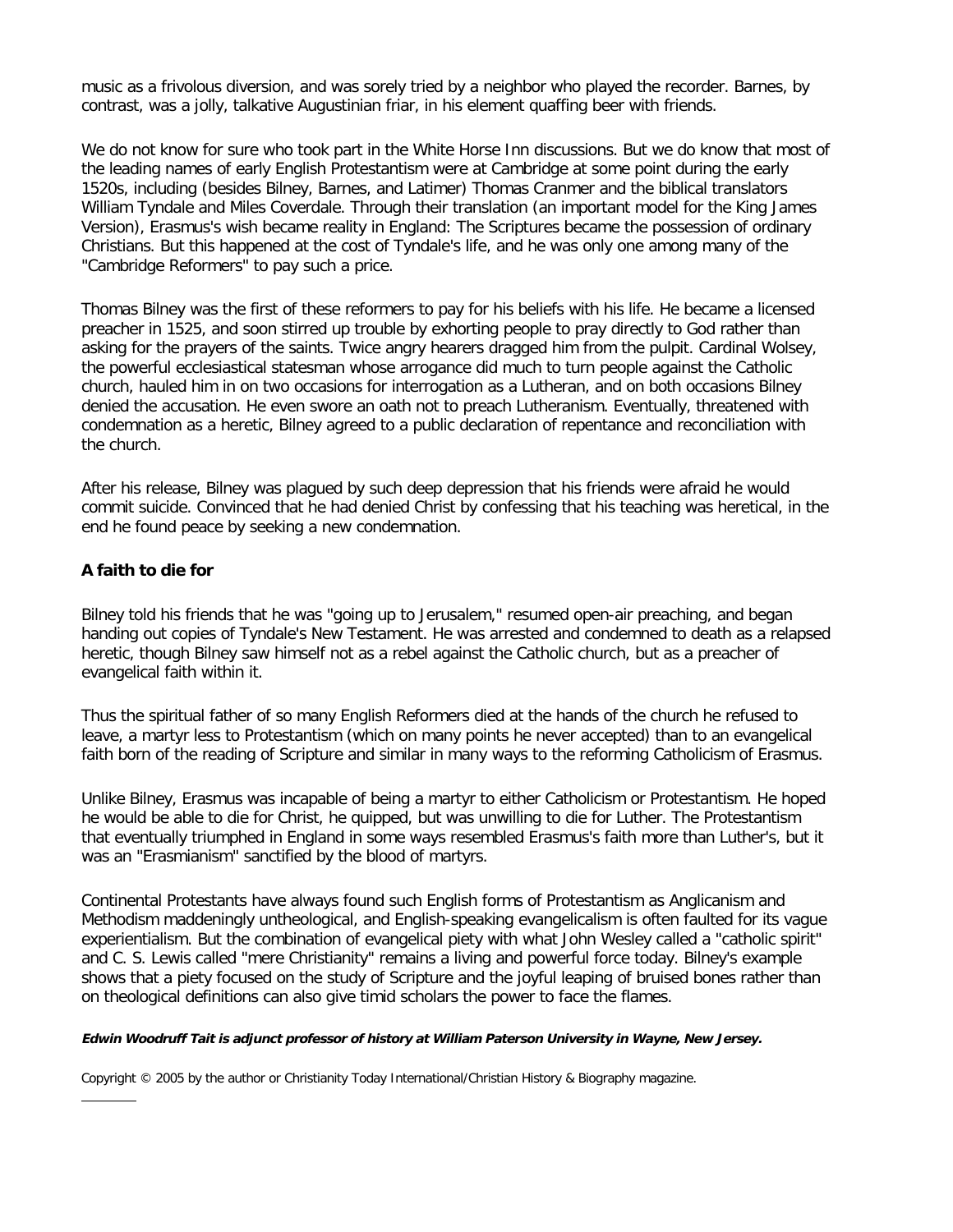**[Issue 88: C. S. Lewis: Pointing People to Reality](http://ctlstaging/ch/cdrom/collection.html?id=2868)**

### **Changed Lives Why read Christian biography?**

John Piper

Hebrews 11 is a divine mandate to read Christian biography. The unmistakable implication of the chapter is that, if we hear about the faith of our forefathers (and mothers), we will "lay aside every weight and sin" and "run with perseverance the race that is set before us." If we asked the author, "How shall we stir one another up to love and good works?" his answer would be: "Through encouragement from the living and the dead." Christian biography is the means by which "body life" cuts across the generations.

Good biography is history and guards us against chronological snobbery (as C. S. Lewis calls it). It is also theology—the most powerful kind— because it burst forth from the lives of people like us. It is also adventure and suspense, for which we have a natural hunger. It is psychology and personal experience, which deepen our understanding of human nature (especially ourselves). Good biographies of great Christians make for remarkably efficient reading.

Biographies have served as much as any other human force in my life to overcome the inertia of mediocrity. Without them, I tend to forget what joy there is in relentless labor and aspiration. Before Jonathan Edwards was 20 years old, he wrote 70 resolutions which for years have fired my work. Number 6 was "to live with all my might, while I do live."

When I came to be pastor of Bethlehem Baptist Church in Minneapolis, I began to hunger for biographies to charge my pastoral batteries and give me guidance and encouragement. Since I believe very much in the pastor-theologian, I recalled not only Edwards but, of course, John Calvin. How Calvin could work! After 1549, his special charge in Geneva was to preach twice on Sunday and once every day of alternate weeks. But what amazes me is that between 1550 and 559 he took 270 weddings. That's one every other week! He also baptized (about once a month), visited the sick, carried on extensive correspondence, and sustained heavy organizational responsibilities. When I look at Calvin and Edwards and their output, it is hard for me to feel self-pity at my few burdens. They inspire me to break out of mediocre plodding.

George Muller, the 19th-century philanthropist who devoted his life to caring for orphans, has for years been a pacesetter for me in prayer. His Autobiography is a veritable orchard of faith-building fruit. In one section he tells us that, after 40 years of trials, "I saw more clearly than ever that the first great and primary business to which I ought to attend every day was to have my soul happy in the Lord."

For ten years, he explained, he went at this backward. "Formerly, when I rose I began to pray as soon as possible and generally spent all my time till breakfast in prayer." The result: "Often after having suffered much from wandering of mind for the first ten minutes, or quarter of an hour, or even half an hour, I only then began really to pray."

So Muller changed his pattern and made a discovery which sustained him for 40 years. "I began to meditate on the New Testament, from the beginning, early in the morning…searching into every verse for the sake of obtaining food for my own soul. The result I have found almost invariably this, that after a very few minutes my soul has been led to confession or to thanksgiving, or to intercession, or to supplication; so that though I did not, as it were, give myself to prayer, but to meditation; yet, it turned almost immediately more or less into prayer."